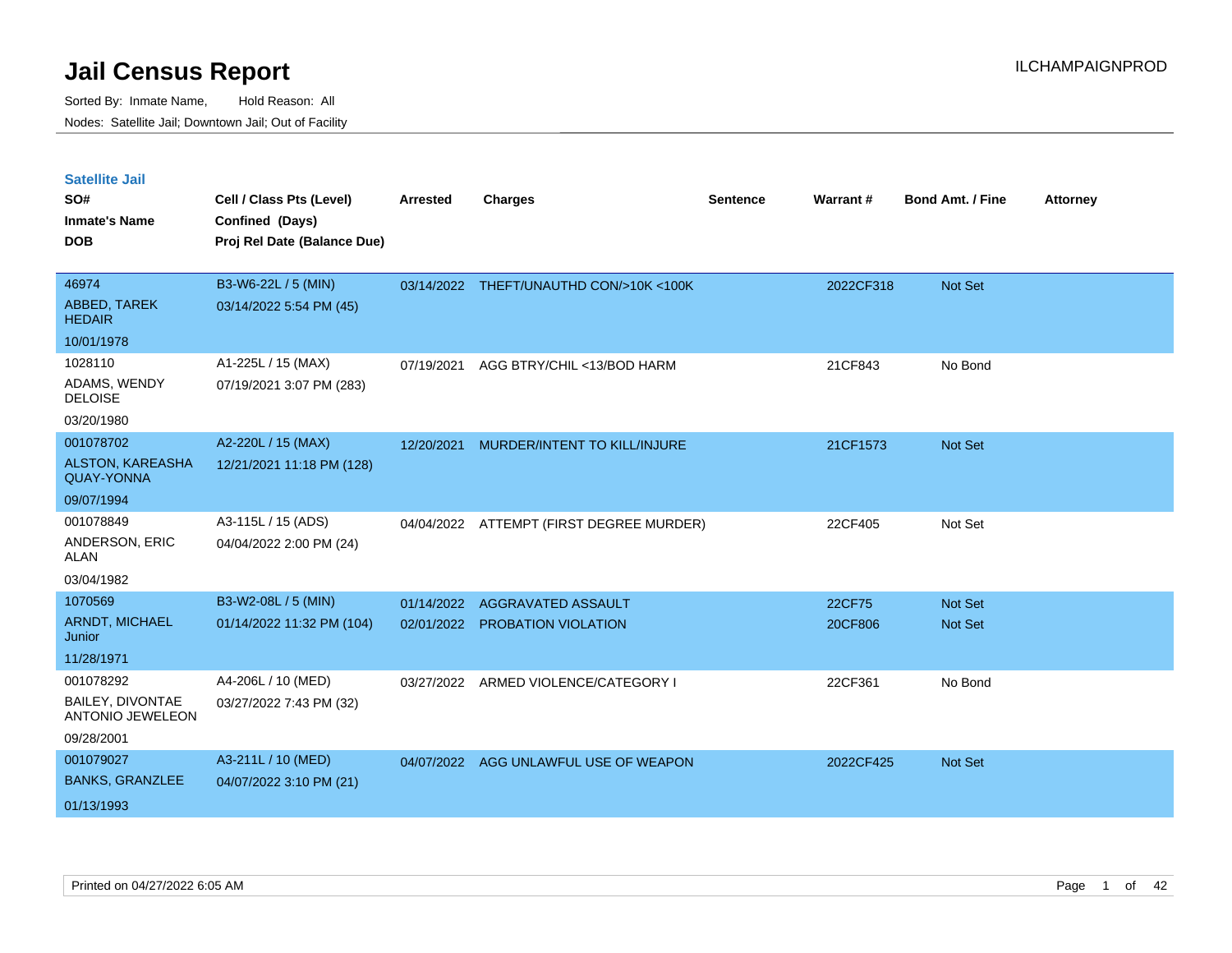| SO#<br><b>Inmate's Name</b><br><b>DOB</b><br>001078565            | Cell / Class Pts (Level)<br>Confined (Days)<br>Proj Rel Date (Balance Due)<br>B1-104U / 15 (MAX) | Arrested<br>11/05/2021                                                           | Charges<br>POSSESSION OF STOLEN FIREARM                                                                                                                                                                                                        | <b>Sentence</b> | Warrant#<br>21CF1366                                                                | <b>Bond Amt. / Fine</b><br>Not Set                                            | <b>Attorney</b> |
|-------------------------------------------------------------------|--------------------------------------------------------------------------------------------------|----------------------------------------------------------------------------------|------------------------------------------------------------------------------------------------------------------------------------------------------------------------------------------------------------------------------------------------|-----------------|-------------------------------------------------------------------------------------|-------------------------------------------------------------------------------|-----------------|
| <b>BARBER, MARK</b><br>ANTHONY, Junior                            | 11/05/2021 7:40 AM (174)                                                                         | 11/05/2021<br>11/05/2021                                                         | RECEIVE/POSS/SELL STOLEN VEH<br><b>BURGLARY</b>                                                                                                                                                                                                |                 | 2021CF1309<br>21CF1369                                                              | 25000.00<br><b>Not Set</b>                                                    |                 |
| 09/24/2003                                                        |                                                                                                  |                                                                                  |                                                                                                                                                                                                                                                |                 |                                                                                     |                                                                               |                 |
| 518851<br>BARKER, ALEXANDER<br><b>MASSIE</b><br>09/24/1986        | A4-104L / 10 (MED)<br>01/11/2022 2:37 PM (107)                                                   | 01/11/2022<br>01/11/2022<br>01/11/2022<br>01/11/2022<br>01/11/2022<br>01/11/2022 | DRIVING ON REVOKED LICENSE<br>OBSTRUCTING IDENTIFICATION<br>01/11/2022 FELON POSS/USE WEAPON/FIREARM<br>POSS AMT CON SUB EXCEPT(A)/(D)<br>BAD CHK/OBTAIN CON PROP/>150<br><b>BAD CHK/OBTAIN CON PROP/&gt;150</b><br>METH DELIVERY/15<100 GRAMS | 20y (DOC)       | 2020TR16539<br>2020CM222<br>20CF361<br>2020CF863<br>20CF192<br>19CF1686<br>20CF1383 | 1500.00<br>1500.00<br>15000.00<br>15000.00<br>15000.00<br>15000.00<br>No Bond |                 |
| 969121<br><b>BECKLEY, ANTHONY</b><br><b>PATRICK</b><br>06/30/1989 | <b>BOOKH-4 / 15 (MAX)</b><br>11/25/2021 7:16 PM (154)                                            | 11/25/2021<br>11/25/2021                                                         | HOME INVASION/GREAT BOD HARM<br><b>CRIM TRESPASS TO RESIDENCE</b>                                                                                                                                                                              | 4y (DOC)        | 2021CF840<br>21CF1444                                                               | No Bond<br>Not Set                                                            |                 |
| 001078969<br>BEVERLY, SAYVION<br><b>LAMONTE</b><br>11/20/2002     | B1-104L / 10 (MED)<br>03/22/2022 10:20 PM (37)                                                   |                                                                                  | 03/22/2022 AGG UNLAWFUL USE WEAPON/PERSON                                                                                                                                                                                                      |                 | 22CF345                                                                             | Not Set                                                                       |                 |
| 64848<br><b>BLISSIT, ANTHONY</b><br><b>LATHEN</b><br>02/16/1985   | A3-214L / 10 (ADS)<br>04/23/2022 1:31 AM (5)                                                     | 04/23/2022<br>04/23/2022<br>04/23/2022                                           | DOM BTRY/BOD HARM/4+ PRECONV<br><b>ESCAPE/VIOLATE ELEC MONITORING</b><br><b>HRSMT/THREATEN PERSON/KILL</b>                                                                                                                                     |                 | 20CF1099<br>21CF372<br>21CF339                                                      | 25000.00<br>25000.00<br>25000.00                                              |                 |
| 923208<br>BREADY, ANDREW<br><b>NICHOLAS</b><br>06/08/1988         | B3-W7-26L / 10 (MED)<br>01/22/2022 7:43 PM (96)                                                  | 01/22/2022                                                                       | <b>CRIM TRES TO RES/PERS PRESENT</b>                                                                                                                                                                                                           |                 | 22CF92                                                                              | Not Set                                                                       |                 |
| 25694<br><b>BROADWAY, ELLIS</b><br>Junior<br>10/02/1960           | BOOKH-7<br>04/25/2022 3:23 PM (3)                                                                |                                                                                  | 04/25/2022 BURGLARY                                                                                                                                                                                                                            |                 | 22CF506                                                                             | Not Set                                                                       |                 |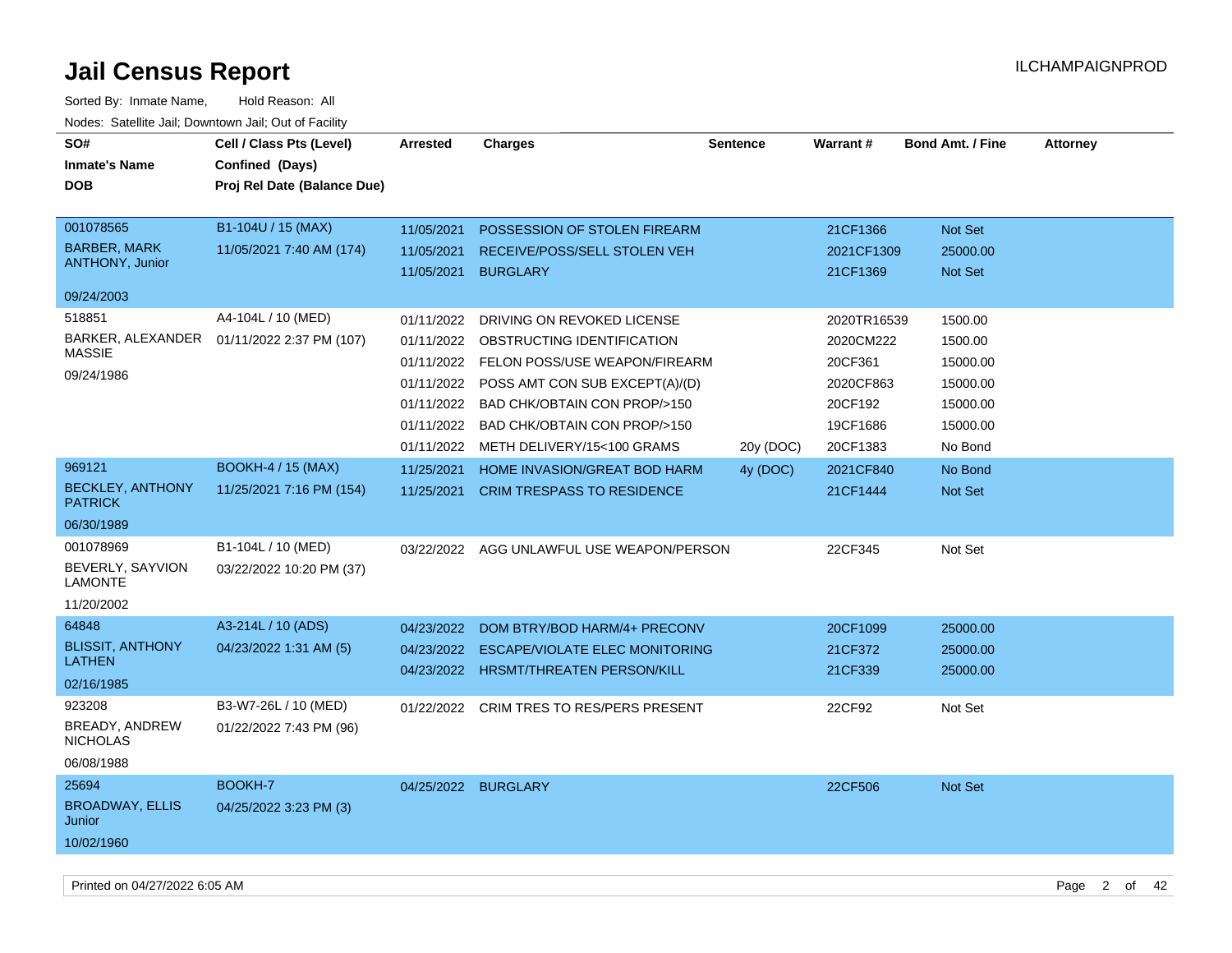| rouco. Calcinic Jan, Downtown Jan, Out of Facility |                                             |                   |                                           |                 |                 |                         |                 |
|----------------------------------------------------|---------------------------------------------|-------------------|-------------------------------------------|-----------------|-----------------|-------------------------|-----------------|
| SO#                                                | Cell / Class Pts (Level)                    | <b>Arrested</b>   | <b>Charges</b>                            | <b>Sentence</b> | <b>Warrant#</b> | <b>Bond Amt. / Fine</b> | <b>Attorney</b> |
| Inmate's Name                                      | Confined (Days)                             |                   |                                           |                 |                 |                         |                 |
| <b>DOB</b>                                         | Proj Rel Date (Balance Due)                 |                   |                                           |                 |                 |                         |                 |
|                                                    |                                             |                   |                                           |                 |                 |                         |                 |
| 61675                                              | B1-202L / 10 (MED)                          |                   | 02/10/2022 AGG DISCHARGE FIREARM/OCC BLDG |                 | 20CF374         | 100000.00               |                 |
| <b>BROWN, ANTONIO</b><br><b>BURNETT</b>            | 02/10/2022 3:28 PM (77)                     |                   |                                           |                 |                 |                         |                 |
| 03/04/1983                                         |                                             |                   |                                           |                 |                 |                         |                 |
| 51247                                              | B1-202U / 10 (MED)                          | 04/15/2021        | FELON POSS/USE WEAPON/FIREARM             |                 | 21CF411         | Not Set                 |                 |
| <b>BROWN, DANTE</b><br>MAURICE                     | 04/15/2021 6:24 PM (378)                    |                   |                                           |                 |                 |                         |                 |
| 04/19/1979                                         |                                             |                   |                                           |                 |                 |                         |                 |
| 1015739                                            | <b>BOOKH-2 / 5 (MIN)</b>                    | 04/14/2022        | <b>CRIMINAL TRESPASS BUILDING</b>         |                 | 22CM114         | 100.00                  |                 |
|                                                    | BROWN, JERI CHANCY 04/14/2022 10:11 PM (14) |                   | 04/19/2022 AGGRAVATED BATTERY             |                 | 2021CF1260      | <b>Not Set</b>          |                 |
|                                                    |                                             |                   |                                           |                 |                 |                         |                 |
| 03/07/1989                                         |                                             |                   |                                           |                 |                 |                         |                 |
| 990921                                             | B4-121L / 15 (MAX)                          | 01/20/2022        | MFG/DEL 1<15 GR COCAINE/ANLG              |                 | 19CF369         | 25000.00                |                 |
| BROWN, QUINTIN<br>MARSHAUN                         | 01/20/2022 7:19 PM (98)                     |                   | 01/20/2022 ARMED HABITUAL CRIMINAL        |                 | 21CF935         | 750000.00               |                 |
| 09/26/1991                                         |                                             |                   |                                           |                 |                 |                         |                 |
| 29957                                              | B4-222L / 15 (MAX)                          | 11/13/2021        | FELON POSS/USE WEAPON/FIREARM             |                 | 21CF1390        | Not Set                 |                 |
| <b>BROWN, RODNEY</b><br>Louis                      | 11/13/2021 8:57 PM (166)                    | 11/13/2021        | AGG CRIM SX AB/>5 YR OLDER VIC            |                 | 2019CF0718      | 250000.00               |                 |
| 01/07/1968                                         |                                             |                   |                                           |                 |                 |                         |                 |
| 981645                                             | B4-225L / 15 (MAX)                          | 01/27/2022 MURDER |                                           |                 | 22CF114         | 1000000.00              |                 |
| BRUMFIELD,<br>JONATHAN EZEKEIL                     | 01/27/2022 8:15 PM (91)                     |                   |                                           |                 |                 |                         |                 |
| 08/03/1989                                         |                                             |                   |                                           |                 |                 |                         |                 |
| 1047579                                            | A1-124L / 10 (MED)                          |                   | 02/24/2022 ARMED ROBBERY/NO FIREARM       |                 | 22CF232         | <b>Not Set</b>          |                 |
| <b>BUTLER, TAMYRA</b><br>COSHAWN                   | 02/24/2022 5:40 AM (63)                     |                   |                                           |                 |                 |                         |                 |
| 07/06/1988                                         |                                             |                   |                                           |                 |                 |                         |                 |
| 39474                                              | B1-101U / 10 (ADS)                          | 07/06/2021        | MFG/DEL 15<100 GR HEROIN/ANLG             |                 | 21CF792         | Not Set                 |                 |
| CAMPBELL, AARON<br>JACOB                           | 07/06/2021 11:56 PM (296)                   |                   |                                           |                 |                 |                         |                 |
| 07/18/1974                                         |                                             |                   |                                           |                 |                 |                         |                 |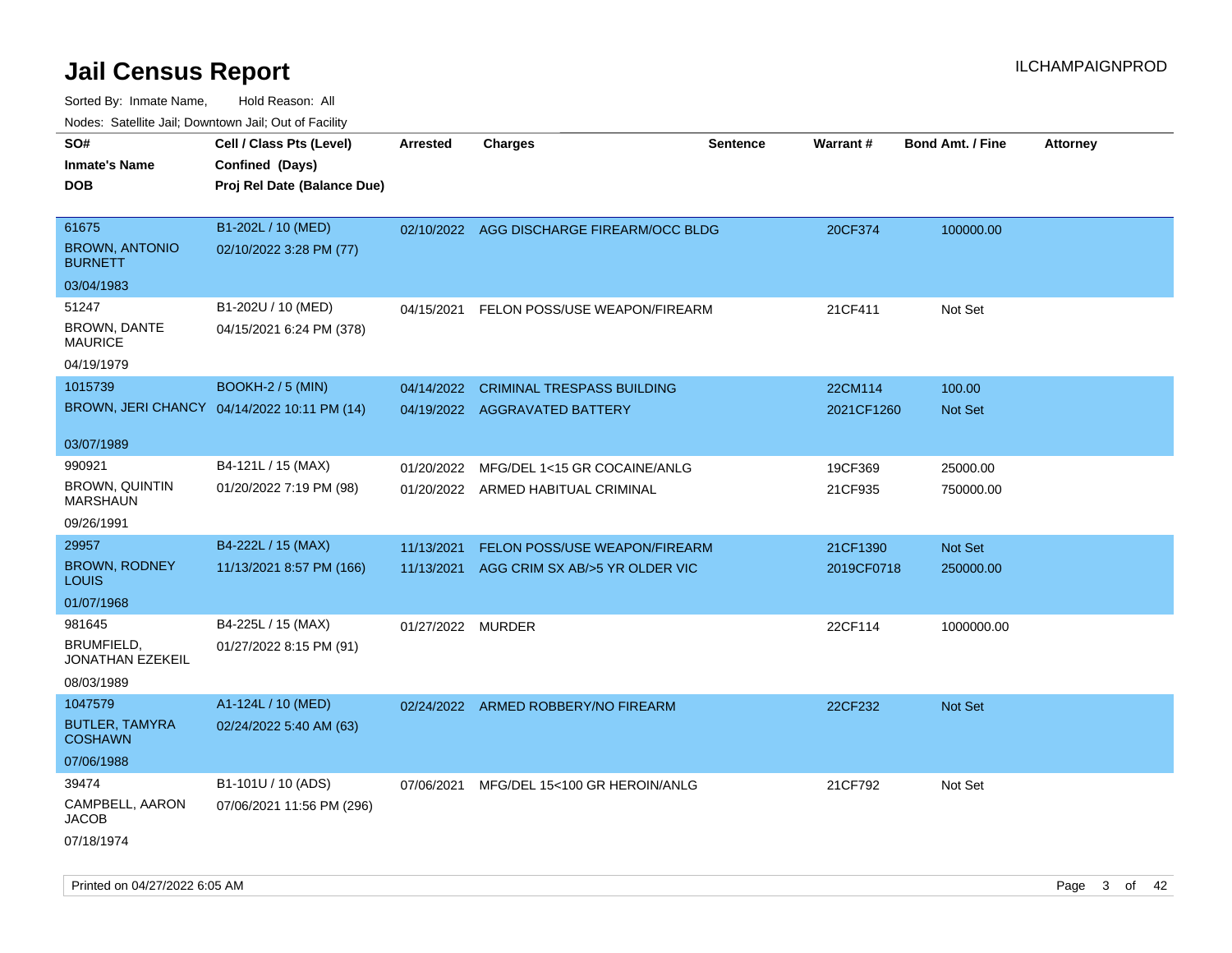| rouce. Calcinic Jan, Downtown Jan, Out or Facility |                             |                  |                                            |                 |            |                         |                 |
|----------------------------------------------------|-----------------------------|------------------|--------------------------------------------|-----------------|------------|-------------------------|-----------------|
| SO#                                                | Cell / Class Pts (Level)    | <b>Arrested</b>  | <b>Charges</b>                             | <b>Sentence</b> | Warrant#   | <b>Bond Amt. / Fine</b> | <b>Attorney</b> |
| <b>Inmate's Name</b>                               | Confined (Days)             |                  |                                            |                 |            |                         |                 |
| DOB                                                | Proj Rel Date (Balance Due) |                  |                                            |                 |            |                         |                 |
|                                                    |                             |                  |                                            |                 |            |                         |                 |
| 533450                                             | <b>BOOKF-2 / 5 (ADS)</b>    | 04/25/2022 THEFT |                                            |                 | 22CF503    | Not Set                 |                 |
| CAMPBELL,<br><b>ELIZABETH TAEHEE</b>               | 04/25/2022 7:24 PM (3)      |                  | 04/26/2022 RETAIL THEFT                    |                 | 2022CFAWOW | <b>Not Set</b>          |                 |
| 11/11/1979                                         |                             |                  |                                            |                 |            |                         |                 |
| 1060436                                            | B1-106U / 10 (MED)          | 01/06/2022       | AGGRAVATED UNLAWFUL RESTRAINT              |                 | 22CF29     | Not Set                 |                 |
| CARTER, DERESHEO<br><b>DEWAYNE</b>                 | 01/06/2022 8:43 PM (112)    |                  | 01/06/2022 FELON ESCAPE/PEACE OFFICER      |                 | 22CF28     | Not Set                 |                 |
| 09/10/1991                                         |                             |                  |                                            |                 |            |                         |                 |
| 001077353                                          | B1-106L / 15 (MAX)          | 02/12/2022       | FELON POSS/USE WEAPON/FIREARM              |                 | 22CF173    | No Bond                 |                 |
| <b>CARTER, JAMES</b><br><b>IVORY</b>               | 02/13/2022 1:19 AM (74)     |                  | 02/12/2022 ALCOHOL SALES - MINOR 19-20     |                 | 2020OV127  | 1000.00                 |                 |
| 08/12/2000                                         |                             |                  |                                            |                 |            |                         |                 |
| 1072001                                            | BOOKF-2                     | 04/26/2022       | OBSTRUCTING IDENTIFICATION                 |                 | 2022CMAWOW | 100.00                  |                 |
| CAVETTE, ERICKA<br><b>KENNETRA</b>                 | 04/26/2022 4:13 PM (2)      |                  | 04/26/2022 USE FORGED CR/DEBIT CARD/>\$300 |                 | 2021CF266  | 10000.00                |                 |
| 01/29/2000                                         |                             |                  |                                            |                 |            |                         |                 |
| 1029088                                            | B1-107L / 10 (MED)          | 12/21/2021       | <b>FELON POSS/USE FIREARM PRIOR</b>        |                 | 21CF1338   | 250000.00               |                 |
| CHAPPLE, MALIK<br><b>BIANCO</b>                    | 12/22/2021 10:02 AM (127)   |                  |                                            |                 |            |                         |                 |
| 10/25/1994                                         |                             |                  |                                            |                 |            |                         |                 |
| 1072407                                            | A2-121L / 10 (MED)          | 04/17/2022       | FORGERY/ISSUE/DELIVER DOCUMENT             |                 | 2021CF1159 | 24820.00                |                 |
| CLARK, AMY KANANI                                  | 04/17/2022 1:20 AM (11)     |                  | 04/17/2022 AGG BATTERY/PEACE OFFICER       |                 | 22CF473    | No Bond                 |                 |
|                                                    |                             |                  |                                            |                 |            |                         |                 |
| 11/29/1988                                         |                             |                  |                                            |                 |            |                         |                 |
| 001079108                                          | BOOKF-2                     |                  | 04/26/2022 FUGITIVE FROM JUSTICE           |                 | 22CF504    | <b>Not Set</b>          |                 |
| <b>CLARK, HOLLY LYNN</b>                           | 04/26/2022 4:36 AM (2)      |                  |                                            |                 |            |                         |                 |
| 05/09/1993                                         |                             |                  |                                            |                 |            |                         |                 |
| 001078812                                          | B1-207U / 15 (MAX)          |                  | 02/01/2022 ARMED ROBBERY/ARMED W/FIREARM   |                 | 22CF145    | Not Set                 |                 |
| COBB, SINTRAE<br>SANCHEZ                           | 02/01/2022 8:33 PM (86)     |                  |                                            |                 |            |                         |                 |
| 07/05/2002                                         |                             |                  |                                            |                 |            |                         |                 |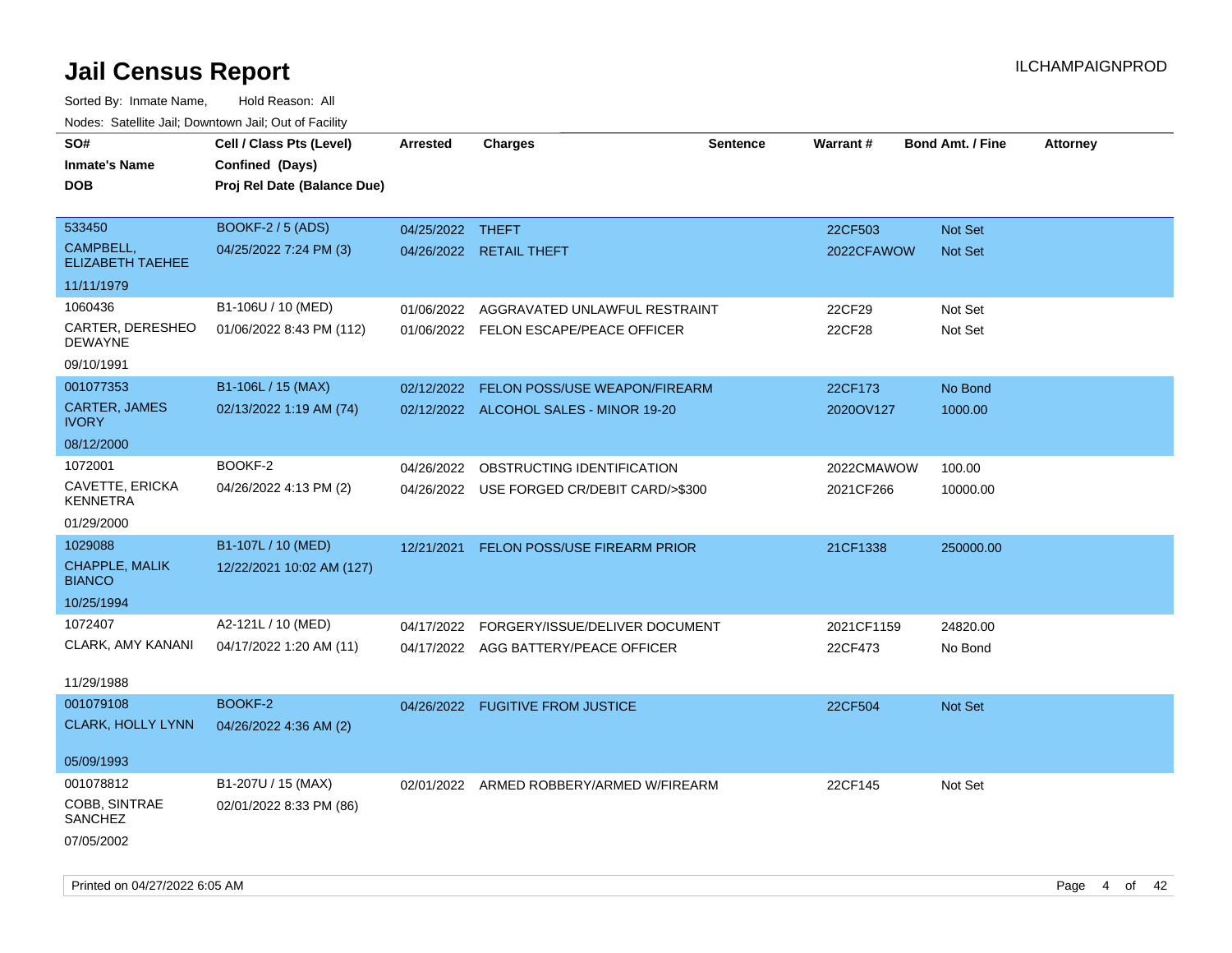| Noucs. Oatchite sail, Downtown sail, Out of Facility |                                              |                 |                                           |                 |            |                         |                 |
|------------------------------------------------------|----------------------------------------------|-----------------|-------------------------------------------|-----------------|------------|-------------------------|-----------------|
| SO#                                                  | Cell / Class Pts (Level)                     | <b>Arrested</b> | <b>Charges</b>                            | <b>Sentence</b> | Warrant#   | <b>Bond Amt. / Fine</b> | <b>Attorney</b> |
| <b>Inmate's Name</b>                                 | Confined (Days)                              |                 |                                           |                 |            |                         |                 |
| <b>DOB</b>                                           | Proj Rel Date (Balance Due)                  |                 |                                           |                 |            |                         |                 |
|                                                      |                                              |                 |                                           |                 |            |                         |                 |
| 001077485                                            | A1-227U / 15 (MAX)                           |                 | 12/21/2021 MURDER/INTENT TO KILL/INJURE   |                 | 2021CF1282 | 1000000.00              |                 |
| <b>COLBERT, ARIEANA</b><br><b>FELICIA</b>            | 12/21/2021 2:08 PM (128)                     |                 |                                           |                 |            |                         |                 |
| 12/13/2000                                           |                                              |                 |                                           |                 |            |                         |                 |
| 34805                                                | B4-227U / 15 (MAX)                           | 10/01/2021      | <b>DOMESTIC BATTERY</b>                   |                 | 21CF1183   | Not Set                 |                 |
|                                                      | CONERLY, KIN JOSEPH 10/01/2021 1:53 AM (209) | 10/01/2021      | ARMED HABITUAL CRIMINAL                   |                 | 21CF1184   | Not Set                 |                 |
|                                                      |                                              | 10/06/2021      | POSS STOLEN VEHICLE > \$25,000            |                 | 19CF1786   | Not Set                 |                 |
| 11/16/1971                                           |                                              |                 |                                           |                 |            |                         |                 |
| 001077549                                            | B2-T3-10L / 10 (SPH)                         | 12/22/2020      | <b>PRED CRIM SEX ASLT/VICTIM &lt;13</b>   |                 | 2020CF1469 | <b>Not Set</b>          |                 |
| CRISTOBAL-MATEO,<br><b>CRISTOBAL</b>                 | 12/22/2020 1:17 PM (492)                     |                 |                                           |                 |            |                         |                 |
| 12/02/1988                                           |                                              |                 |                                           |                 |            |                         |                 |
| 1066482                                              | BOOKH-5 / 15 (MAX)                           | 04/24/2022      | AGG ROBBERY/INDICATE ARM W/FIR            |                 | 22CF500    | No Bond                 |                 |
| DANGERFIELD.                                         | 04/24/2022 12:22 PM (4)                      |                 | 04/26/2022 RETAIL THEFT                   |                 | 21CF811    | Not Set                 |                 |
| AMANTAE ESSTAVION                                    |                                              |                 | 04/26/2022 CRIM DAMAGE TO PROPERTY <\$500 |                 | 21CM239    | Not Set                 |                 |
| 01/11/1998                                           |                                              |                 |                                           |                 |            |                         |                 |
| 998245                                               | A3-216U / 5 (MIN)                            |                 | 04/14/2022 VIOLATE SEX OFFENDER REGIS     | 3y (DOC)        | 21CF1317   | No Bond                 |                 |
| DAVIS, JEREMY<br><b>EDWARD</b>                       | 04/14/2022 1:15 PM (14)                      |                 |                                           |                 |            |                         |                 |
| 12/20/1990                                           |                                              |                 |                                           |                 |            |                         |                 |
| 1023587                                              | A4-102L / 15 (MAX)                           | 09/24/2021      | MFG/DEL CANNABIS/2.5-10 GRAMS             |                 | 21CF1155   | Not Set                 |                 |
| DAVIS, MARTIN<br><b>DENNIS</b>                       | 09/24/2021 9:38 PM (216)                     | 09/24/2021      | ARMED HABITUAL CRIMINAL                   |                 | 2021-CF681 | 500000.00               |                 |
| 12/02/1994                                           |                                              |                 |                                           |                 |            |                         |                 |
| 56972                                                | B3-W8-32L / 10 (MED)                         | 08/30/2021      | POSS STOLEN VEHICLE > \$25,000            |                 | 21CF1044   | <b>Not Set</b>          |                 |
| DAY, DANIEL JOSEPH                                   | 08/30/2021 3:07 PM (241)                     | 09/04/2021      | <b>BURGLARY</b>                           |                 | 21CF1054   | Not Set                 |                 |
|                                                      |                                              |                 |                                           |                 |            |                         |                 |
| 10/16/1982                                           |                                              |                 |                                           |                 |            |                         |                 |
| 62982                                                | B3-W3-10L / 5 (MIN)                          | 04/07/2022      | DRIVING ON REVOKED LICENSE                | 60d (CJ)        |            | No Bond                 |                 |
| DEGARMO, ARTHUR<br><b>JOSEPH</b>                     | 04/07/2022 12:36 PM (21)                     |                 | 04/07/2022 DRIVING ON REVOKED LICENSE     |                 |            | No Bond                 |                 |
| 03/27/1978                                           | 5/6/2022 (0.00)                              |                 |                                           |                 |            |                         |                 |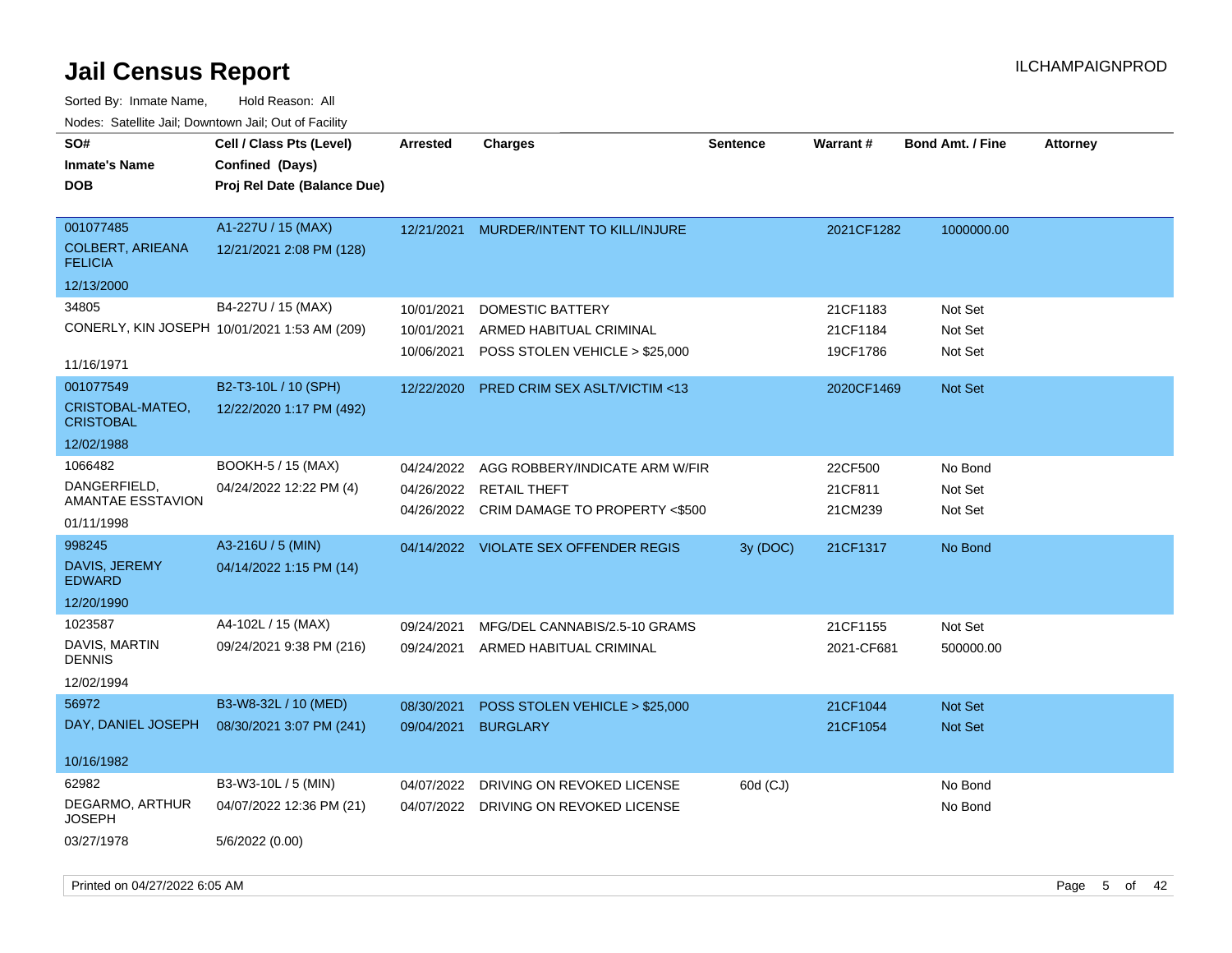| wacs. Calcinic Jan, Downtown Jan, Out of Facility                         |                                                                            |                          |                                                                                                    |                 |                                      |                               |                 |
|---------------------------------------------------------------------------|----------------------------------------------------------------------------|--------------------------|----------------------------------------------------------------------------------------------------|-----------------|--------------------------------------|-------------------------------|-----------------|
| SO#<br>Inmate's Name<br>DOB                                               | Cell / Class Pts (Level)<br>Confined (Days)<br>Proj Rel Date (Balance Due) | <b>Arrested</b>          | <b>Charges</b>                                                                                     | <b>Sentence</b> | Warrant#                             | <b>Bond Amt. / Fine</b>       | <b>Attorney</b> |
| 001079106<br>DENNIGER-BRADLEY,<br><b>TYAIRE L</b>                         | BOOK-OPEN / 10 (ADS)<br>04/25/2022 4:21 PM (3)                             |                          | 04/25/2022 BATTERY/MAKES PHYSICAL CONTACT                                                          |                 | 22CM130                              | Not Set                       |                 |
| 06/29/1990<br>001079047<br>DILLARD, WILDON<br><b>JEROME</b><br>03/27/1971 | B1-206U / 10 (MED)<br>04/11/2022 1:54 AM (17)                              | 04/10/2022               | HOME INVASION/CAUSE INJURY                                                                         |                 | 22CF432                              | Not Set                       |                 |
| 36298<br>DUCEY, SCOTT<br><b>ROBERT</b>                                    | A3-117L / 5 (SPH)<br>03/11/2022 12:49 PM (48)                              | 03/11/2022 AGG DUI/3     |                                                                                                    |                 | 21CF380                              | Not Set                       |                 |
| 04/02/1969<br>1024895<br>EDWARDS, GEORGE<br><b>CORTEZ</b><br>06/19/1994   | B1-103L / 10 (MED)<br>12/15/2021 12:26 PM (134)                            | 12/15/2021<br>12/15/2021 | MFG/DEL 100<400 GR COCA/ANLG<br>AGGRAVATED BATTERY                                                 |                 | 21CF1535<br>21CF1536                 | Not Set<br>Not Set            |                 |
| 1074720<br>ELVIR-REYES, JORGE<br><b>LEONARDO</b><br>06/03/1988            | B2-DR / 15 (SPH)<br>01/19/2022 1:43 PM (99)                                |                          | 01/19/2022 PRED CRIM SEX ASLT/VICTIM <13                                                           |                 | 21CF1414                             | 500000.00                     |                 |
| 43977<br><b>EMKES, DOUGLAS</b><br>ALAN<br>06/08/1959                      | B2-T1-02L / 5 (SPH)<br>12/20/2021 9:59 AM (129)                            | 12/20/2021<br>12/20/2021 | AGG FLEEING POLICE/21 MPH OVER<br>PAROLE REVOCATION                                                |                 | 21CF1566                             | Not Set<br>No Bond            |                 |
| 987328<br>ERVIN, DEIDRA ANN<br><b>RUTH</b><br>04/15/1991                  | A2-123L / 10 (MED)<br>12/11/2021 8:48 PM (138)                             | 12/11/2021               | AGG ASLT PEACE OFF/FIRE/ER WRK                                                                     |                 | 21CF1515                             | <b>Not Set</b>                |                 |
| 1026175<br>FALCONER, AVERY<br>FOX<br>04/07/1989                           | B3-W4-14L / 10 (MED)<br>02/06/2022 4:49 AM (81)                            | 02/06/2022<br>02/06/2022 | FELON FAIL/RETURN FRM FURLOUGH<br><b>CITY OV ARREST</b><br>02/07/2022 MFG/DEL 1<15 GR COCAINE/ANLG | 6y (DOC)        | 21CF1554<br>2021-OV-65<br>2019CF1617 | No Bond<br>1000.00<br>No Bond |                 |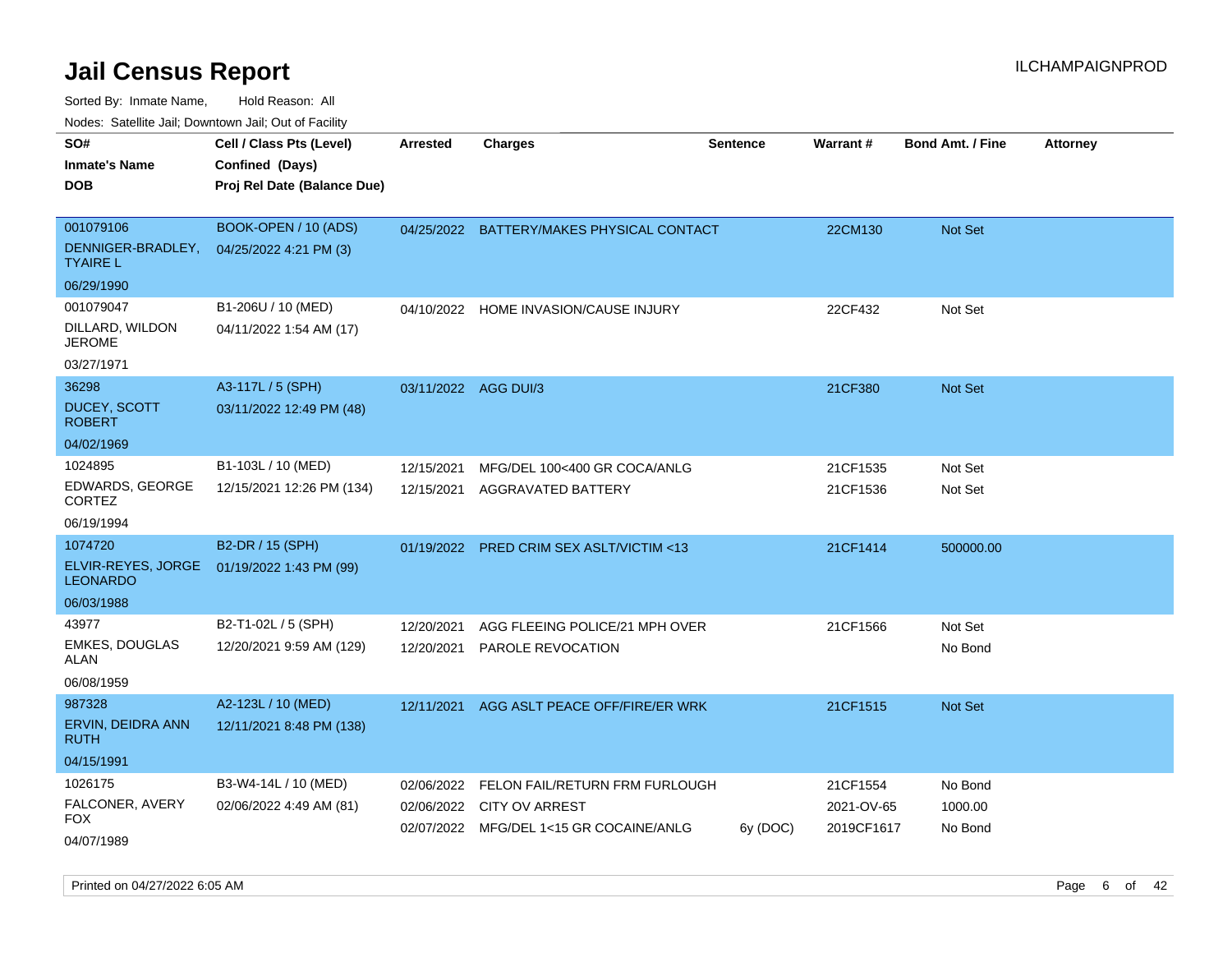| Nodes. Satellite Jali, Downtown Jali, Out of Facility |                                              |                   |                                           |                 |            |                         |                 |
|-------------------------------------------------------|----------------------------------------------|-------------------|-------------------------------------------|-----------------|------------|-------------------------|-----------------|
| SO#                                                   | Cell / Class Pts (Level)                     | <b>Arrested</b>   | <b>Charges</b>                            | <b>Sentence</b> | Warrant#   | <b>Bond Amt. / Fine</b> | <b>Attorney</b> |
| <b>Inmate's Name</b>                                  | Confined (Days)                              |                   |                                           |                 |            |                         |                 |
| <b>DOB</b>                                            | Proj Rel Date (Balance Due)                  |                   |                                           |                 |            |                         |                 |
|                                                       |                                              |                   |                                           |                 |            |                         |                 |
| 66468                                                 | A4-106L / 15 (MAX)                           | 03/06/2022 MURDER |                                           |                 | 22CF273    | 1000000.00              |                 |
| <b>FERRELL, BRIAN</b><br><b>JAMAL</b>                 | 03/06/2022 9:04 PM (53)                      |                   |                                           |                 |            |                         |                 |
| 11/15/1985                                            |                                              |                   |                                           |                 |            |                         |                 |
| 962759                                                | B2-T4-15U / 15 (SPH)                         | 07/16/2021        | <b>METH DELIVERY&lt;5 GRAMS</b>           |                 | 21CF833    | Not Set                 |                 |
|                                                       | FINLEY, KEVIN DANTE 07/16/2021 9:44 PM (286) | 07/29/2021        | AGG CRIM SEX ASSAULT/FELONY               |                 | 21CF891    | No Bond                 |                 |
|                                                       |                                              |                   |                                           |                 |            |                         |                 |
| 12/28/1988                                            |                                              |                   |                                           |                 |            |                         |                 |
| 001078961                                             | B1-201L / 10 (MED)                           |                   | 03/21/2022 AGG BATTERY/DISCHARGE FIREARM  |                 | 22CF39     | 750000.00               |                 |
| <b>FISCHER, KYRE</b><br><b>ORLANDO</b>                | 03/21/2022 1:21 PM (38)                      |                   |                                           |                 |            |                         |                 |
| 04/14/2002                                            |                                              |                   |                                           |                 |            |                         |                 |
| 1039744                                               | B4-225U / 15 (MAX)                           | 12/06/2021        | <b>MURDER</b>                             |                 | 20CF959    | 1000000.00              |                 |
| FONVILLE, TREVOY<br><b>JERMAINE</b>                   | 12/06/2021 10:52 AM (143)                    |                   |                                           |                 |            |                         |                 |
| 01/13/1996                                            |                                              |                   |                                           |                 |            |                         |                 |
| 001077819                                             | A3-113U / 15 (ADS)                           |                   | 04/06/2022 MURDER/INTENT TO KILL/INJURE   |                 | 22CF416    | Not Set                 |                 |
| <b>FORTUNE, DOMINIC</b><br><b>AUGUSTUS</b>            | 04/06/2022 7:15 AM (22)                      |                   |                                           |                 |            |                         |                 |
| 02/16/1999                                            |                                              |                   |                                           |                 |            |                         |                 |
| 001078863                                             | B4-122L / 15 (MAX)                           | 02/19/2022        | POSSESSION OF STOLEN FIREARM              |                 | 22CF203    | Not Set                 |                 |
| FOSTER, JOHN<br>CARELL                                | 02/19/2022 6:01 AM (68)                      |                   |                                           |                 |            |                         |                 |
| 03/13/1981                                            |                                              |                   |                                           |                 |            |                         |                 |
| 518395                                                | B2-T3-12L / 15 (SPH)                         | 07/07/2020        | <b>CRIMINAL SEXUAL ASSAULT</b>            |                 | 2020-CF735 | 250000.00               |                 |
|                                                       | FRANDLE, MARK RYAN 07/07/2020 3:42 PM (660)  |                   |                                           |                 |            |                         |                 |
|                                                       |                                              |                   |                                           |                 |            |                         |                 |
| 09/10/1985                                            |                                              |                   |                                           |                 |            |                         |                 |
| 001079034                                             | B4-123L / 10 (MED)                           |                   | 04/08/2022 POSS FIR FOID EXPIRED/NOT ELIG |                 | 22CF434    | No Bond                 |                 |
| FRANKLIN, MICHAEL<br>ANDRAE                           | 04/08/2022 1:53 PM (20)                      |                   |                                           |                 |            |                         |                 |
| 12/18/1997                                            |                                              |                   |                                           |                 |            |                         |                 |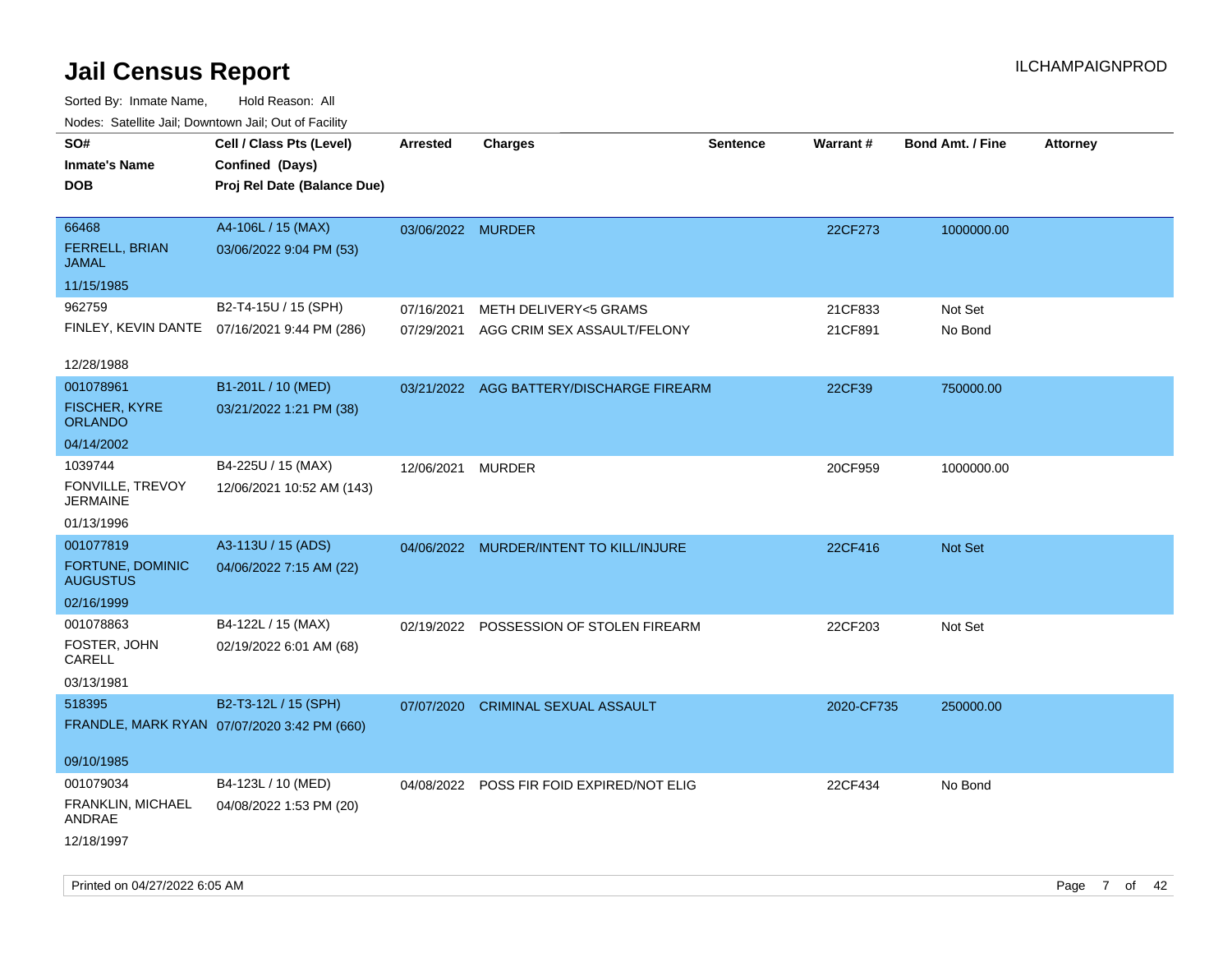| SO#<br><b>Inmate's Name</b><br><b>DOB</b> | Cell / Class Pts (Level)<br>Confined (Days)<br>Proj Rel Date (Balance Due) | <b>Arrested</b>          | <b>Charges</b>                                                                         | <b>Sentence</b> | Warrant#                 | <b>Bond Amt. / Fine</b>          | <b>Attorney</b> |
|-------------------------------------------|----------------------------------------------------------------------------|--------------------------|----------------------------------------------------------------------------------------|-----------------|--------------------------|----------------------------------|-----------------|
| 001077934<br><b>FREED, LOGAN</b>          | A1-125L / 10 (MED)<br>08/22/2021 11:45 PM (249)                            | 08/22/2021<br>08/22/2021 | <b>DOMESTIC BATTERY</b><br>AGG DUI/ACCIDENT/DEATH                                      |                 | 21 CM 172<br>21CF1024    | 10000.00<br><b>Not Set</b>       |                 |
| <b>SUZANNE</b>                            |                                                                            |                          |                                                                                        |                 |                          |                                  |                 |
| 08/18/1996                                |                                                                            |                          |                                                                                        |                 |                          |                                  |                 |
| 001078290                                 | A1-224L / 10 (ADS)                                                         | 08/19/2021               | MACHINE GUN/AUTO WEAPON/VEH                                                            |                 | 21CF1012                 | Not Set                          |                 |
| FREEMAN, ANGEL<br>JANILA KAY              | 08/19/2021 1:26 AM (252)                                                   |                          |                                                                                        |                 |                          |                                  |                 |
| 12/25/1995                                |                                                                            |                          |                                                                                        |                 |                          |                                  |                 |
| 591514                                    | B2-T3-11U / 10 (SPH)                                                       |                          | 02/25/2022 AGG CRIM SEX ABUSE/VIC 13-17                                                |                 | 22CF230                  | 100000.00                        |                 |
|                                           | GAMBLE, SCOTT PAUL 02/25/2022 6:08 PM (62)                                 |                          | 02/25/2022 AGG CRIM SEX ABUSE/THREAT LIFE                                              |                 | 22CF135                  | Not Set                          |                 |
| 09/06/1968                                |                                                                            |                          |                                                                                        |                 |                          |                                  |                 |
| 001078154                                 | B4-226U / 10 (MED)                                                         | 01/09/2022               | DRVG UNDER INFLU OF ALCOHOL                                                            |                 | 2021 DT 182              | 5000.00                          |                 |
| <b>GENTRY, DAMON</b><br>LIONEL            | 01/09/2022 4:41 PM (109)                                                   |                          | 01/09/2022 AGG DOMESTIC BATTERY/STRANGLE                                               |                 | 2021 CF 1396             | 50000.00                         |                 |
| 12/25/1971                                |                                                                            |                          |                                                                                        |                 |                          |                                  |                 |
| 1064590                                   | BOOKH-8                                                                    | 04/26/2022               | AGG RECK DRVG/INCLINE/BOD HARM                                                         |                 | 2022CFAWOW               | No Bond                          |                 |
| <b>GIPSON, JERRION</b><br><b>CONTREAL</b> | 04/26/2022 7:43 PM (2)                                                     |                          | 04/26/2022 OPERATE UNINSURED MTR VEHICLE<br>04/26/2022 DISREG OFFL TRAFFIC-CON DEVICE  |                 | 2022TRAWOW<br>2022TRAWOW | <b>Not Set</b><br><b>Not Set</b> |                 |
| 05/21/1996                                |                                                                            |                          |                                                                                        |                 |                          |                                  |                 |
| 001078633                                 | B2-T4-13U / 25 (SPH)                                                       | 12/01/2021               | PRED CRIM SEX ASLT/VICTIM <13                                                          |                 | 21CF1416                 | 250000.00                        |                 |
| GONZALEZ-GUILLEN,<br>EDWARD               | 12/01/2021 12:08 PM (148)                                                  |                          |                                                                                        |                 |                          |                                  |                 |
| 08/25/2002                                |                                                                            |                          |                                                                                        |                 |                          |                                  |                 |
| 1031794                                   | A4-105L / 15 (MAX)                                                         | 04/19/2022               | <b>DOMESTIC BATTERY</b>                                                                |                 | 21CF662                  | 25000.00                         |                 |
| <b>GOODWIN, ANTHONY</b><br><b>DWAYNE</b>  | 04/19/2022 3:51 PM (9)                                                     | 04/19/2022               | <b>RESIST/OBSTRUCTING A PEACE OFFICEL</b><br>04/19/2022 BATTERY/MAKES PHYSICAL CONTACT |                 | 20CM553<br>21CM175       | 1000.00<br>1000.00               |                 |
| 07/03/1986                                |                                                                            |                          |                                                                                        |                 |                          |                                  |                 |
| 001078607                                 | B4-221L / 15 (MAX)                                                         | 11/22/2021               | FELON POSS/USE FIREARM/PAROLE                                                          |                 | 21CF1437                 | Not Set                          |                 |
| GRAY, WILLIAM<br>DA'VON                   | 11/22/2021 2:57 PM (157)                                                   |                          | 11/22/2021 ATTEMPT (FIRST DEGREE MURDER)                                               |                 | 21CF1435                 | Not Set                          |                 |
| 04/18/1984                                |                                                                            |                          |                                                                                        |                 |                          |                                  |                 |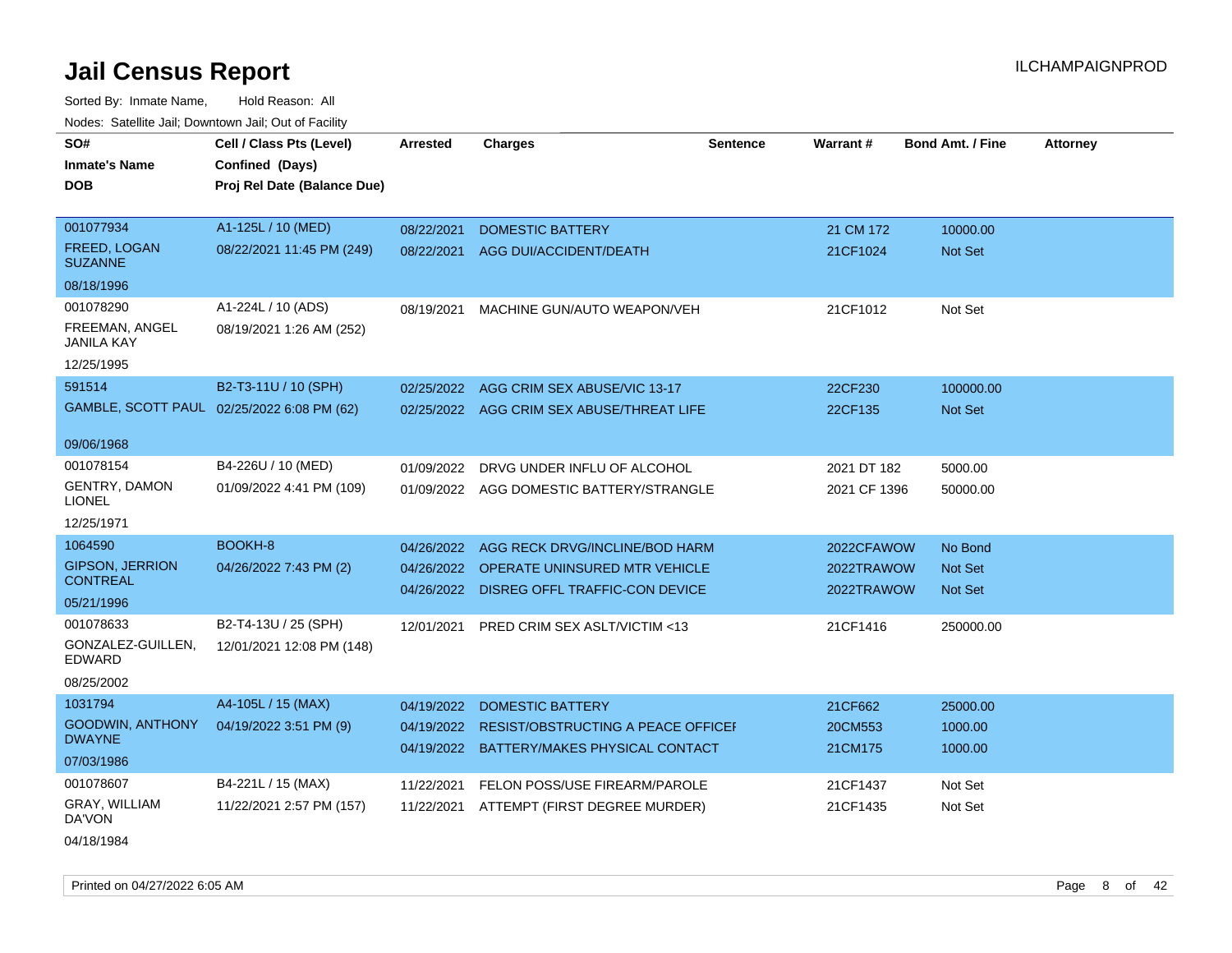| SO#<br><b>Inmate's Name</b><br><b>DOB</b>                      | Cell / Class Pts (Level)<br>Confined (Days)<br>Proj Rel Date (Balance Due) | Arrested                                                           | <b>Charges</b>                                                                                                                                  | <b>Sentence</b> | <b>Warrant#</b>                                          | <b>Bond Amt. / Fine</b>                                                  | <b>Attorney</b> |
|----------------------------------------------------------------|----------------------------------------------------------------------------|--------------------------------------------------------------------|-------------------------------------------------------------------------------------------------------------------------------------------------|-----------------|----------------------------------------------------------|--------------------------------------------------------------------------|-----------------|
| 56342<br><b>GRIFFIN, NATHAN</b><br><b>EUGENE</b><br>02/24/1969 | B1-207L / 10 (MED)<br>10/21/2021 4:20 PM (189)                             | 10/21/2021<br>10/21/2021<br>10/21/2021                             | THEFT CONTROL INTENT <\$500<br>DRIVING ON REVOKED LICENSE<br><b>ARMED HABITUAL CRIMINAL</b>                                                     |                 | 17CF1451<br>20TR1979<br>21CF1279                         | 10000.00<br>3000.00<br>Not Set                                           |                 |
| 1027931<br>HARDY, DAMEIAN<br><b>JABOUR</b><br>08/01/1979       | BOOKH-8<br>04/26/2022 3:07 AM (2)                                          | 04/26/2022<br>04/26/2022                                           | POSS STOLEN VEHICLE > \$25,000<br>CRIM DAMAGE TO PROPERTY <\$500<br>04/26/2022 BATTERY/MAKES PHYSICAL CONTACT                                   |                 | 20CF594<br>20CM782<br>21CM384                            | 20000.00<br>1000.00<br>1000.00                                           |                 |
| 975293<br><b>HILL, JACOB MILES</b><br>02/06/1988               | B2-T4-14L / 15 (SPH)<br>07/21/2021 8:43 PM (281)                           | 07/21/2021<br>07/21/2021<br>07/25/2021<br>08/18/2021<br>09/09/2021 | <b>STALKING</b><br>VIO ORDER/PRIOR VIO OF ORDER<br><b>PAROLE REVOCATION</b><br><b>HARASS WITNESS/FAMILY MBR/REP</b><br>AGG STALKING/BODILY HARM |                 | 2021CF863<br>21CF914<br>CH2104646<br>21CF992<br>21CF1073 | <b>Not Set</b><br>No Bond<br><b>Not Set</b><br><b>Not Set</b><br>Not Set |                 |
| 980939<br>HILL, XAVIER<br><b>LENSHAUN</b><br>06/18/1988        | B3-W7-28L / 10 (MED)<br>03/25/2022 11:15 AM (34)                           |                                                                    | 03/25/2022 RECEIVE/POSS/SELL STOLEN VEH                                                                                                         |                 | 22CF357                                                  | Not Set                                                                  |                 |
| 975483<br>HUDDLE, ANDREW<br><b>DAVID</b><br>12/08/1985         | B2-T3-09U / 15 (SPH)<br>04/14/2022 12:15 PM (14)                           |                                                                    | 04/14/2022 PRED CRIM SEX ASLT/VICTIM <13                                                                                                        | 13y (DOC)       | 20CF1330                                                 | No Bond                                                                  |                 |
| 51028<br>HUFFMAN, MICHAEL<br><b>LEONARD</b><br>07/24/1980      | B3-W5-20L / 10 (MED)<br>02/23/2022 3:14 AM (64)                            | 02/23/2022                                                         | AGG FLEEING/2+ CON DEVICES<br>02/23/2022 POSS STOLEN VEHICLE                                                                                    |                 | 19CF1839<br>20-CF-377                                    | 50000.00<br>No Bond                                                      |                 |
| 953555<br>HUNT, TAVARIS EARL<br>12/29/1987                     | A4-201U / 15 (ADS)<br>04/19/2022 10:32 AM (9)                              | 04/19/2022 WRIT                                                    |                                                                                                                                                 | 3y (DOC)        | 2021-CF-272                                              | Not Set                                                                  |                 |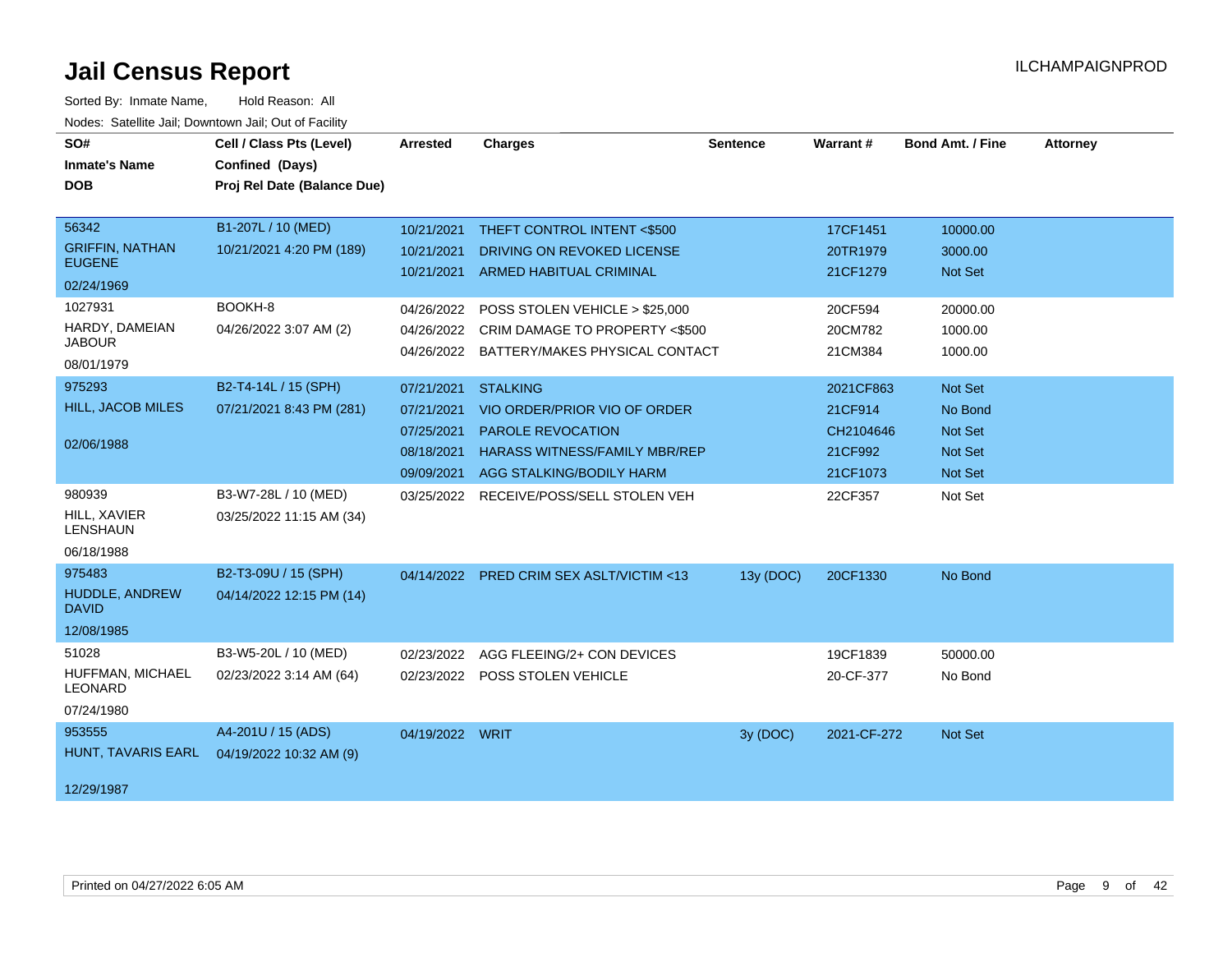Sorted By: Inmate Name, Hold Reason: All Nodes: Satellite Jail; Downtown Jail; Out of Facility

| roaco. Calcinio dan, Domnomi dan, Cal or Fability |                             |                 |                                           |                 |           |                         |                 |
|---------------------------------------------------|-----------------------------|-----------------|-------------------------------------------|-----------------|-----------|-------------------------|-----------------|
| SO#                                               | Cell / Class Pts (Level)    | <b>Arrested</b> | <b>Charges</b>                            | <b>Sentence</b> | Warrant#  | <b>Bond Amt. / Fine</b> | <b>Attorney</b> |
| Inmate's Name                                     | Confined (Days)             |                 |                                           |                 |           |                         |                 |
| DOB                                               | Proj Rel Date (Balance Due) |                 |                                           |                 |           |                         |                 |
|                                                   |                             |                 |                                           |                 |           |                         |                 |
| 1061186                                           | A1-224U / 15 (MAX)          |                 | 03/16/2022 MURDER/STRONG PROB KILL/INJURE |                 | 22CF329   | No Bond                 |                 |
| <b>INGRAM, CHERELL</b><br><b>LETRISE</b>          | 03/16/2022 10:17 PM (43)    |                 |                                           |                 |           |                         |                 |
| 10/01/1986                                        |                             |                 |                                           |                 |           |                         |                 |
| 38993                                             | A4-101L / 15 (MAX)          | 02/13/2021      | ATTEMPT (FIRST DEGREE MURDER)             |                 | 21CF181   | Not Set                 |                 |
| <b>JACKSON, LAMONT</b><br>JEREMIE                 | 02/13/2021 7:45 AM (439)    |                 |                                           |                 |           |                         |                 |
| 07/31/1973                                        |                             |                 |                                           |                 |           |                         |                 |
| 001078703                                         | A1-225U / 15 (ADS)          |                 | 12/20/2021 MURDER/INTENT TO KILL/INJURE   |                 | 21CF1574  | <b>Not Set</b>          |                 |
| JOHNS, SHANIQUH<br>THERESA                        | 12/22/2021 6:41 AM (127)    |                 |                                           |                 |           |                         |                 |
| 04/03/1992                                        |                             |                 |                                           |                 |           |                         |                 |
| 001079105                                         | BOOKH-7                     | 04/25/2022      | POSS STOLEN VEHICLE > \$25,000            |                 | 22CF505   | Not Set                 |                 |
| JOHNSON, EVERETT<br>LEON                          | 04/25/2022 3:08 PM (3)      |                 | 04/25/2022 CRIM DAMAGE TO PROPERTY <\$500 |                 | 20CM375   | 3000.00                 |                 |
| 01/22/1965                                        |                             |                 |                                           |                 |           |                         |                 |
| 001079089                                         | A3-116L / 15 (ADS)          |                 | 04/22/2022 PRED CRIM SEX ASLT/VIC <13/FIR |                 | 21CF858   | 250000.00               |                 |
| JONES, DAVARUIS LEE 04/22/2022 6:34 AM (6)        |                             |                 |                                           |                 |           |                         |                 |
| 04/21/2001                                        |                             |                 |                                           |                 |           |                         |                 |
| 1042582                                           | B1-107U / 15 (MAX)          |                 | 03/10/2022 VIOLATE ORDER PROTECTION       |                 | 22CM61    | Not Set                 |                 |
| JONES, DEONTA<br>DANTRAL                          | 03/10/2022 4:50 AM (49)     |                 |                                           |                 |           |                         |                 |
| 02/01/1993                                        |                             |                 |                                           |                 |           |                         |                 |
| 001078645                                         | B3-W1-02L / 10 (MED)        | 12/02/2021      | AGG DISCHARGE FIREARM                     |                 | 21CF1478  | No Bond                 |                 |
| JONES, KELVIN<br>KHYRIC.                          | 12/02/2021 6:56 PM (147)    |                 |                                           |                 |           |                         |                 |
| 02/27/2001                                        |                             |                 |                                           |                 |           |                         |                 |
| 956822                                            | A4-101U / 15 (MAX)          | 11/25/2021      | AGGRAVATED DOMESTIC BATTERY               |                 | 21CF1442  | Not Set                 |                 |
| JONES, MARIO                                      | 11/25/2021 10:37 AM (154)   | 11/25/2021      | <b>PAROLE REVOCATION</b>                  |                 | CH2106361 | No Bond                 |                 |
| NATHANIEL                                         |                             | 11/25/2021      | UNLAWFUL RESTRAINT                        |                 | 21CF1443  | Not Set                 |                 |
| 10/27/1987                                        |                             |                 |                                           |                 |           |                         |                 |

Printed on 04/27/2022 6:05 AM **Page 10** of 42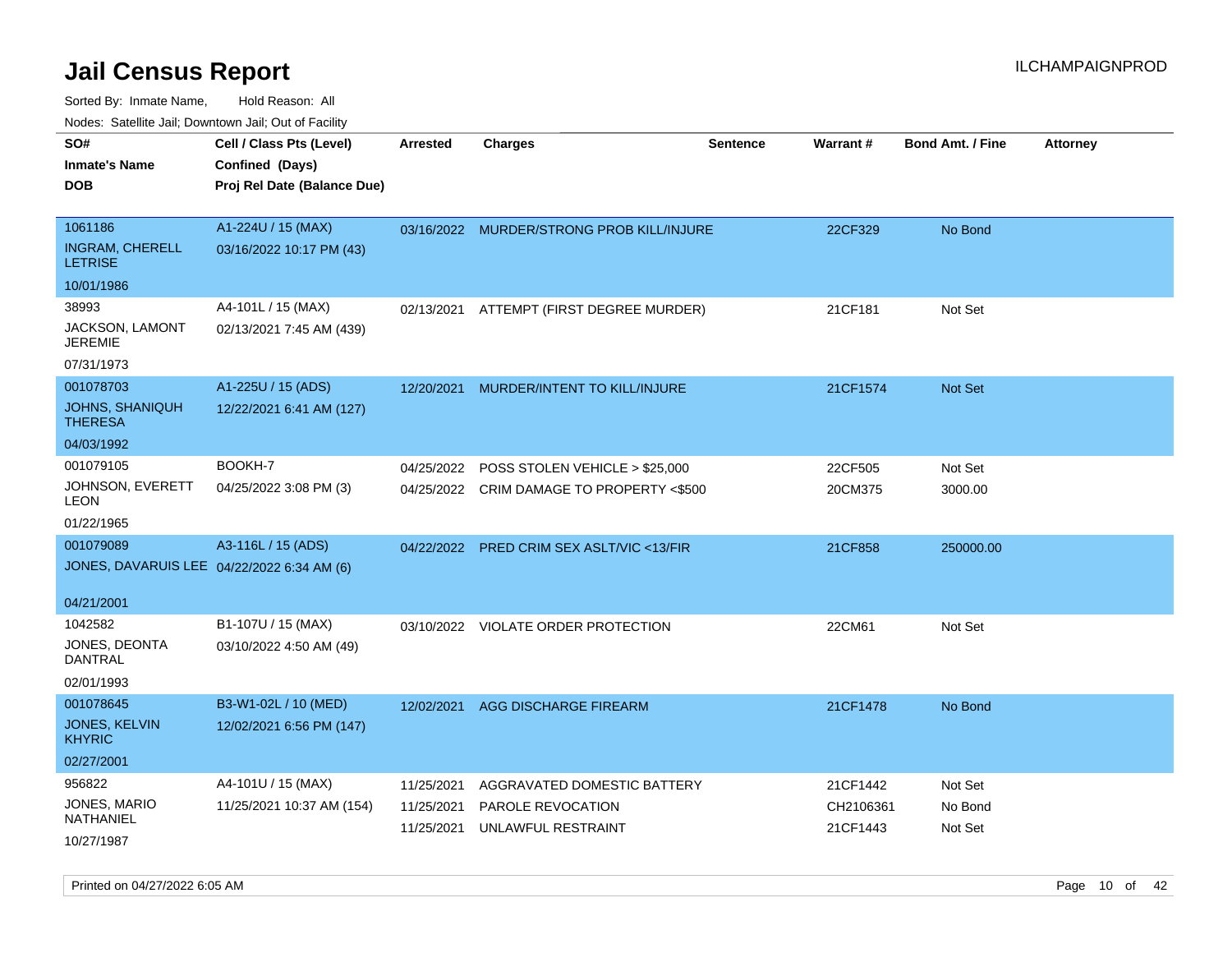| SO#                                      | Cell / Class Pts (Level)    | <b>Arrested</b> | <b>Charges</b>                            | <b>Sentence</b> | Warrant#   | <b>Bond Amt. / Fine</b> | <b>Attorney</b> |
|------------------------------------------|-----------------------------|-----------------|-------------------------------------------|-----------------|------------|-------------------------|-----------------|
| <b>Inmate's Name</b>                     | Confined (Days)             |                 |                                           |                 |            |                         |                 |
| <b>DOB</b>                               | Proj Rel Date (Balance Due) |                 |                                           |                 |            |                         |                 |
|                                          |                             |                 |                                           |                 |            |                         |                 |
| 59668                                    | B2-T1-04L / 10 (SPH)        |                 | 02/11/2022  FAIL TO RPT CHNG ADDRESS/EMPL |                 | 20 CF 1241 | 75000.00                |                 |
| <b>JONES, MARTELL</b><br><b>DEANGELO</b> | 02/11/2022 3:19 PM (76)     |                 | 02/11/2022 AGGRAVATED ARSON/BODILY HARM   |                 | 22 CF 169  | 75000.00                |                 |
| 07/11/1983                               |                             |                 |                                           |                 |            |                         |                 |
| 1008468                                  | B4-125L / 10 (MED)          | 12/01/2021      | FELON POSS/USE WEAPON/FIREARM             |                 | 21CF1472   | Not Set                 |                 |
| JONES, MARTEZ<br><b>LAMONTE</b>          | 12/01/2021 1:28 PM (148)    | 12/02/2021      | PROBATION VIOLATION                       |                 | 20CF1151   | Not Set                 |                 |
| 06/22/1993                               |                             |                 |                                           |                 |            |                         |                 |
| 54821                                    | A4-107U / 10 (ADS)          | 04/20/2022      | DRIVING RVK/SUSP DUI/SSS 4-9              |                 | 20CF1477   | 25000.00                |                 |
| JONES, PHILLIP<br><b>WAYNE</b>           | 04/20/2022 12:35 PM (8)     |                 | 04/20/2022 POSSESSION OF METH/5<15 GRAMS  |                 | 2021CF30   | 25000.00                |                 |
| 09/11/1979                               |                             |                 |                                           |                 |            |                         |                 |
| 994904                                   | A3-114L / 10 (ADS)          |                 | 04/21/2022 RESIDENTIAL ARSON              |                 | 22CF486    | No Bond                 |                 |
| <b>KEIGHER, BRADLY</b><br>ALAN           | 04/21/2022 2:51 PM (7)      |                 |                                           |                 |            |                         |                 |
| 10/03/1988                               |                             |                 |                                           |                 |            |                         |                 |
| 44798                                    | A4-107L / 10 (MED)          |                 | 04/19/2022 AGG BATTERY/GOVERNMENT EMP     |                 | 22CF481    | <b>Not Set</b>          |                 |
| KILLAM, STEVEN<br><b>WAYNE</b>           | 04/19/2022 5:26 PM (9)      |                 |                                           |                 |            |                         |                 |
| 03/30/1977                               |                             |                 |                                           |                 |            |                         |                 |
| 56969                                    | BOOKH-3                     | 04/26/2022      | AGG BATTERY/JUDGE/EMT                     |                 | 2021CF1292 | 5000.00                 |                 |
| LANCE, DANIEL<br>LOWELL, Junior          | 04/26/2022 10:59 PM (2)     |                 | 04/26/2022 CIVIL FTA WARRANT              |                 | 2016F5     | 10000.00                |                 |
| 04/15/1982                               |                             |                 |                                           |                 |            |                         |                 |
| 1041648                                  | A4-103L / 15 (MAX)          | 01/11/2022      | <b>ARMED HABITUAL CRIMINAL</b>            | 6y (DOC)        | 22CF41     | <b>Not Set</b>          |                 |
| LANE, DEMETRIUS<br><b>LAQUAN</b>         | 01/11/2022 5:27 AM (107)    |                 | 01/11/2022 PAROLE REVOCATION              |                 | CH2200221  | <b>Not Set</b>          |                 |
| 07/04/1996                               |                             |                 |                                           |                 |            |                         |                 |
| 1070011                                  | B4-124U / 10 (MED)          | 08/03/2021      | AGG DISCH FIREARM/1ST AID PERS            | 10y (DOC)       | 21CF929    | Not Set                 |                 |
| LAWS, WILLIAM<br>ZARAK, Third            | 08/03/2021 3:53 PM (268)    |                 |                                           |                 |            |                         |                 |
| 07/06/1999                               |                             |                 |                                           |                 |            |                         |                 |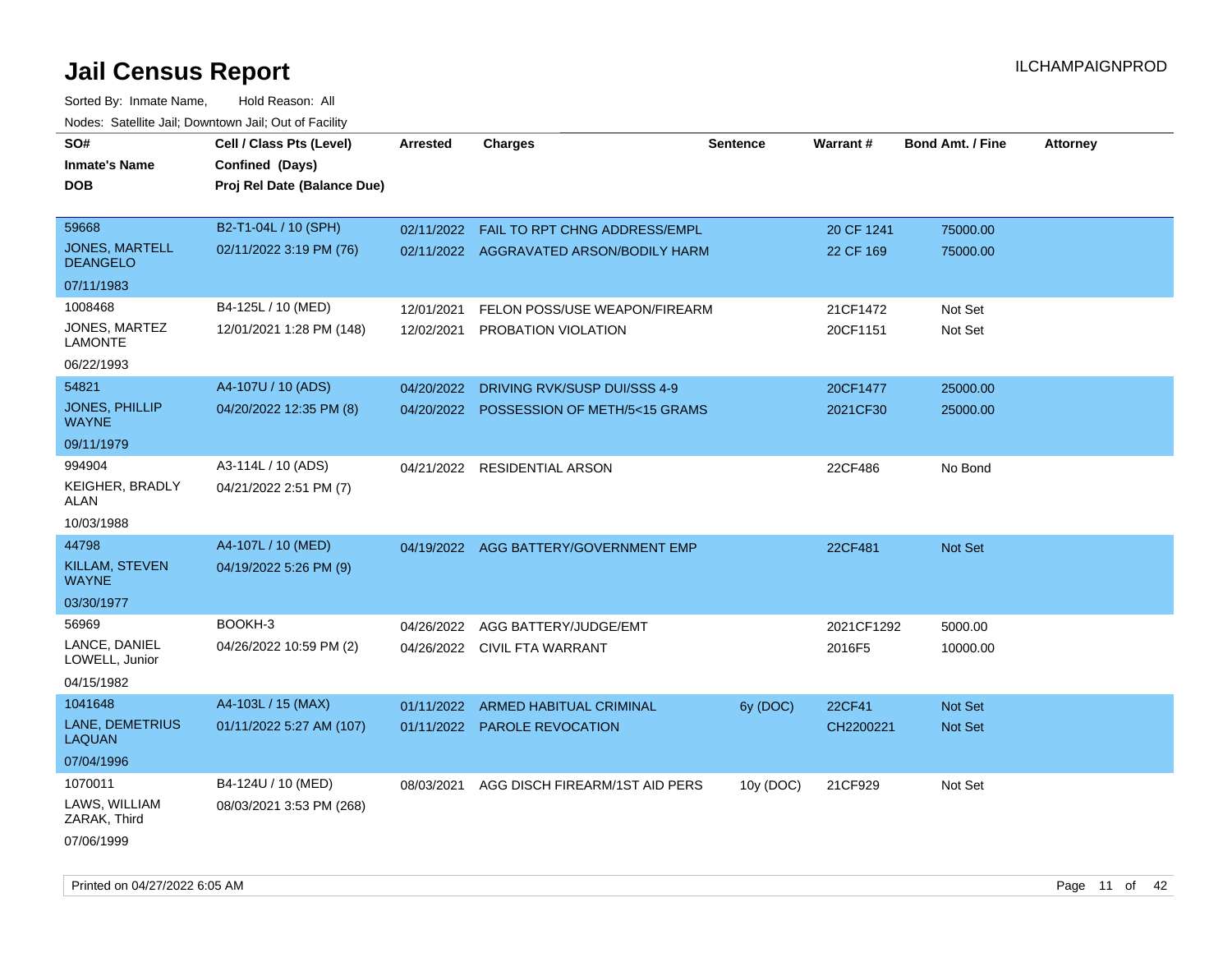| roaco. Calcinio dan, Downtown dan, Cal or Fability                                                   |                                                                                     |                                        |                                                                                                                             |                 |                                                 |                                                        |                 |
|------------------------------------------------------------------------------------------------------|-------------------------------------------------------------------------------------|----------------------------------------|-----------------------------------------------------------------------------------------------------------------------------|-----------------|-------------------------------------------------|--------------------------------------------------------|-----------------|
| SO#<br>Inmate's Name<br>DOB                                                                          | Cell / Class Pts (Level)<br>Confined (Days)<br>Proj Rel Date (Balance Due)          | Arrested                               | <b>Charges</b>                                                                                                              | <b>Sentence</b> | <b>Warrant#</b>                                 | <b>Bond Amt. / Fine</b>                                | <b>Attorney</b> |
| 548089<br><b>LEWIS, LAWRENCE</b><br>PAUL, Third<br>02/08/1993                                        | B1-204U / 15 (MAX)<br>12/04/2020 4:42 AM (510)                                      |                                        | 12/04/2020 ATTEMPT (FIRST DEGREE MURDER)                                                                                    | 20y (DOC)       | 20CF1378                                        | <b>Not Set</b>                                         |                 |
| 53045<br>MARKHAM, HENRY<br>EARL<br>02/10/1981                                                        | A3-114U / 10 (ADS)<br>04/21/2022 10:56 PM (7)<br>6/19/2022 (0.00)                   | 04/21/2022                             | DOMESTIC BTRY/CONTACT/VIO O/P<br>04/21/2022 AGGRAVATED BATTERY/NURSE                                                        |                 | 22CF487                                         | Not Set<br>Not Set                                     |                 |
| 1038892<br>WILLIAM<br>03/05/1989                                                                     | B2-T1-03U / 10 (SPH)<br>MCCAULEY, TIMOTHY 02/16/2022 8:49 PM (71)                   | 02/16/2022                             | PRED CRIM SEX ASLT/BODILY HARM                                                                                              |                 | 22CF199                                         | No Bond                                                |                 |
| 48792<br>MCCLAIN, HURCHEL<br>JOSEPH<br>05/01/1979                                                    | B4-126L / 10 (MED)<br>11/20/2021 4:11 AM (159)                                      | 11/19/2021                             | AGG BATTERY/DISCHARGE FIREARM                                                                                               |                 | 21CF1425                                        | Not Set                                                |                 |
| 001077938<br>MCGAHA,<br><b>CHRISTOPHER D</b><br>07/27/1991<br>1071294<br>MCLAUGHLIN, TYLER<br>MARTIN | BOOKH-6 / 15 (ADS)<br>05/10/2021 7:02 PM (353)<br>BOOKH-3<br>04/26/2022 9:55 PM (2) | 05/10/2021<br>05/11/2021<br>05/27/2021 | AGG KIDNAPING DISCH FIR/HARM<br><b>MURDER</b><br>ESCAPE FROM DEPT OF CORRECTION<br>04/26/2022 THEFT CON INTENT <\$500 PRIOR |                 | 21CF532<br>2021-CF-215<br>21CF600<br>2018CF1673 | <b>Not Set</b><br>No Bond<br><b>Not Set</b><br>2500.00 |                 |
| 10/05/1988<br>66710<br><b>MEEKS, CASSARIOUS</b><br><b>MONTE</b><br>06/22/1984                        | A4-207U / 15 (ADS)<br>01/20/2022 11:40 AM (98)                                      |                                        | 01/19/2022 ARMED VIOLENCE/CATEGORY I                                                                                        |                 | <b>22CF88</b>                                   | Not Set                                                |                 |
| 1043071<br>MERRELL-<br>SUTHERLAND, ALICIA<br>11/26/1972                                              | A2-120L / 10 (MED)<br>11/08/2021 2:22 AM (171)                                      | 11/08/2021                             | CRIM DMG/GOVT PROP/<\$500                                                                                                   |                 | 21CF1378                                        | Not Set                                                |                 |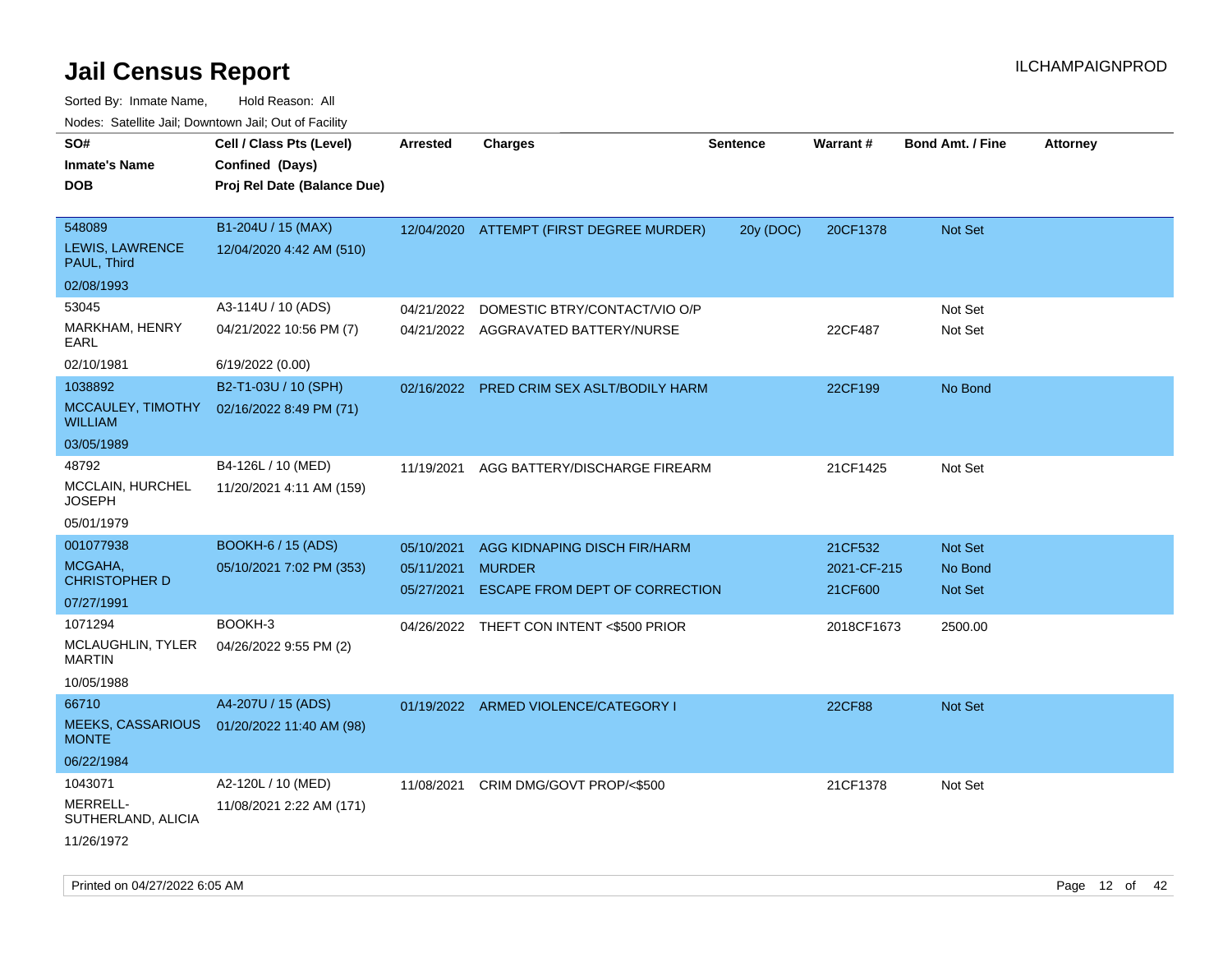| rouco. Calcinic Jan, Downtown Jan, Out of Facility |                                              |                 |                                          |                 |            |                         |                 |
|----------------------------------------------------|----------------------------------------------|-----------------|------------------------------------------|-----------------|------------|-------------------------|-----------------|
| SO#                                                | Cell / Class Pts (Level)                     | <b>Arrested</b> | <b>Charges</b>                           | <b>Sentence</b> | Warrant#   | <b>Bond Amt. / Fine</b> | <b>Attorney</b> |
| <b>Inmate's Name</b>                               | Confined (Days)                              |                 |                                          |                 |            |                         |                 |
| DOB                                                | Proj Rel Date (Balance Due)                  |                 |                                          |                 |            |                         |                 |
|                                                    |                                              |                 |                                          |                 |            |                         |                 |
| 968679                                             | B1-203U / 15 (MAX)                           |                 | 04/10/2022 ARMED VIOLENCE/CATEGORY I     |                 | 21CF911    | 750000.00               |                 |
| <b>MILES, ANTHONY</b><br><b>MARCUS JERALE</b>      | 04/10/2022 9:29 PM (18)                      |                 |                                          |                 |            |                         |                 |
| 10/21/1985                                         |                                              |                 |                                          |                 |            |                         |                 |
| 41584                                              | B4-227L / 15 (MAX)                           | 12/01/2021      | ARMED HABITUAL CRIMINAL                  |                 | 21CF1467   | Not Set                 |                 |
|                                                    | MILLER, JOSE LOVELL 12/02/2021 1:04 AM (147) |                 |                                          |                 |            |                         |                 |
|                                                    |                                              |                 |                                          |                 |            |                         |                 |
| 10/07/1975                                         |                                              |                 |                                          |                 |            |                         |                 |
| 1052889                                            | <b>BOOKH-8 / 10 (MED)</b>                    |                 | 03/31/2022 AGGRAVATED DOMESTIC BATTERY   |                 | 22CF375    | No Bond                 |                 |
| <b>MOORE, JEREMIAH</b><br>THOMAS                   | 03/31/2022 2:39 AM (28)                      |                 |                                          |                 |            |                         |                 |
| 07/21/1996                                         |                                              |                 |                                          |                 |            |                         |                 |
| 539294                                             | B1-205L / 10 (MED)                           | 01/11/2022      | AGG DUI/NO VALID DL                      |                 | 22CF49     | Not Set                 |                 |
| MOSLEY, JAMES<br>CALVIN                            | 01/11/2022 9:43 PM (107)                     |                 | 01/11/2022 PAROLE REVOCATION             |                 | CH2200227  | No Bond                 |                 |
| 12/11/1985                                         |                                              |                 |                                          |                 |            |                         |                 |
| 1065421                                            | BOOKF-2                                      |                 | 04/26/2022 DOMESTIC BATTERY              |                 | 2022CMAWOW | Not Set                 |                 |
| <b>MYERS, SARAH</b><br>LANDSEY                     | 04/26/2022 10:36 PM (2)                      |                 |                                          |                 |            |                         |                 |
| 01/15/1989                                         |                                              |                 |                                          |                 |            |                         |                 |
| 001078814                                          | A3-213U / 5 (MIN)                            |                 | 04/23/2022 VIO BAIL BOND/CLASS 4 OFFENSE |                 | 22CM128    | Not Set                 |                 |
| MYLES, JENTAVIOUS<br>KENTRAIL                      | 04/23/2022 11:28 PM (5)                      |                 |                                          |                 |            |                         |                 |
| 10/12/2001                                         |                                              |                 |                                          |                 |            |                         |                 |
| 1012617                                            | A4-207L / 10 (MED)                           |                 | 04/01/2022 FELON POSS/USE WEAPON/FIREARM | $2y$ (CJ)       | 21CF889    | No Bond                 |                 |
| <b>NEAL, ANDRE</b><br>LORENZO                      | 04/01/2022 11:56 AM (27)                     |                 |                                          |                 |            |                         |                 |
| 10/11/1993                                         |                                              |                 |                                          |                 |            |                         |                 |
| 001078517                                          | B1-102L / 15 (MAX)                           |                 | 10/19/2021 ATTEMPT (FIRST DEGREE MURDER) |                 | 21CF1267   | Not Set                 |                 |
| NELSON, RORY<br>DEMOND                             | 10/19/2021 3:55 AM (191)                     |                 |                                          |                 |            |                         |                 |
| 08/14/1984                                         |                                              |                 |                                          |                 |            |                         |                 |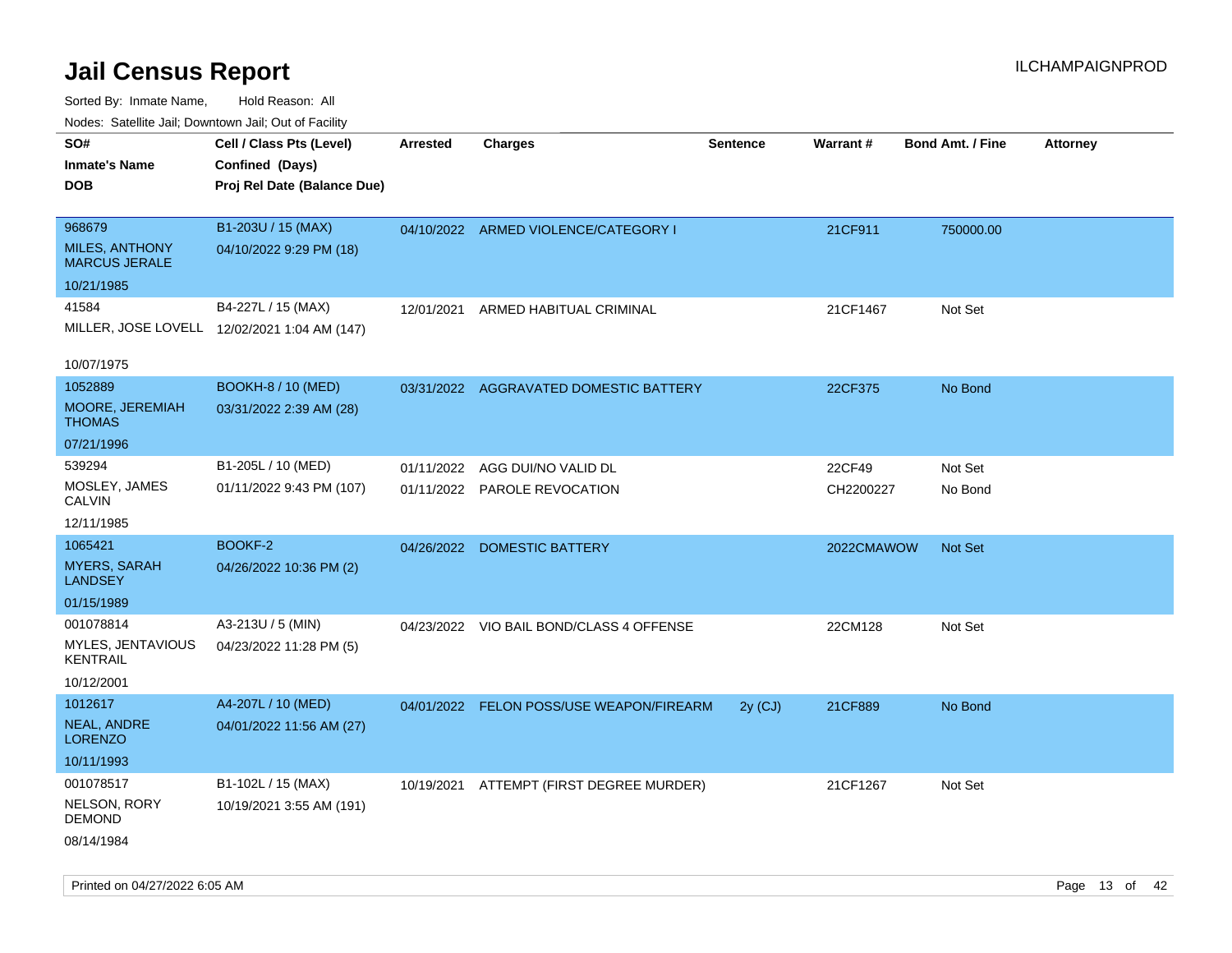Sorted By: Inmate Name, Hold Reason: All Nodes: Satellite Jail; Downtown Jail; Out of Facility

| SO#                                       | Cell / Class Pts (Level)    | <b>Arrested</b> | <b>Charges</b>                               | <b>Sentence</b> | Warrant#      | <b>Bond Amt. / Fine</b> | <b>Attorney</b> |
|-------------------------------------------|-----------------------------|-----------------|----------------------------------------------|-----------------|---------------|-------------------------|-----------------|
| <b>Inmate's Name</b>                      | Confined (Days)             |                 |                                              |                 |               |                         |                 |
| DOB                                       | Proj Rel Date (Balance Due) |                 |                                              |                 |               |                         |                 |
|                                           |                             |                 |                                              |                 |               |                         |                 |
| 1009176                                   | BOOKH-3                     | 04/26/2022      | AGG BATTERY/PEACE OFFICER                    |                 | 2022CFAWOW    | No Bond                 |                 |
| <b>OVERMAN, ZACHARY</b><br><b>WILLIAM</b> | 04/26/2022 1:26 PM (2)      |                 | 04/26/2022 RESIST/OBSTRUCTING A PEACE OFFICE |                 | 2022CMAWOW    | No Bond                 |                 |
| 11/01/1992                                |                             |                 |                                              |                 |               |                         |                 |
| 001078854                                 | B2-T2-05U / 15 (MAX)        | 02/15/2022      | AGG BATTERY/DISCHARGE FIREARM                |                 | 2019JD22      | No Bond                 |                 |
| PATNAUDE, MARTY<br><b>WW</b>              | 02/15/2022 5:12 PM (72)     | 02/15/2022      | ARMED VIOLENCE/CATEGORY I                    |                 | 22CF190       | Not Set                 |                 |
| 08/26/2003                                |                             |                 |                                              |                 |               |                         |                 |
| 61251                                     | <b>BOOKF-1 / 15 (ADS)</b>   | 12/27/2021      | <b>PRED CRIM SEX ASLT/VICTIM &lt;13</b>      |                 | 21CF651       | No Bond                 |                 |
| PETMECKY, JOHN<br><b>ROBERT</b>           | 12/27/2021 1:52 PM (122)    |                 |                                              |                 |               |                         |                 |
| 03/09/1983                                |                             |                 |                                              |                 |               |                         |                 |
| 1030954                                   | B3-W4-16L / 10 (MED)        | 01/14/2022      | ARMED VIOLENCE/CATEGORY I                    |                 | 22CF76        | Not Set                 |                 |
| PETTIGREW,<br><b>MALCOME JAMIESON</b>     | 01/15/2022 4:35 AM (103)    |                 | 01/14/2022 MFG/DEL CANNABIS/10-30 GRAMS      |                 | 2020CF9       | 15000.00                |                 |
| 02/20/1995                                |                             |                 |                                              |                 |               |                         |                 |
| 1059394                                   | B3-W1-04L / 5 (MIN)         | 02/16/2022      | AGG DUI/NO VALID DL                          |                 | 2020CF1396    | No Bond                 |                 |
| PHILLIPS, ISAAC<br><b>TERRELL</b>         | 02/16/2022 9:00 AM (71)     |                 |                                              |                 |               |                         |                 |
| 12/27/1996                                | 5/15/2022 (0.00)            |                 |                                              |                 |               |                         |                 |
| 1069766                                   | A2-220U / 5 (ADS)           | 04/05/2022      | DUI ANY AMOUNT OF DRUG                       |                 | 17-DT-00267-1 | No Bond                 |                 |
| PHILLIPS, REBEKAH<br>LOUISE               | 04/05/2022 2:44 PM (23)     |                 | 04/05/2022 POSS HYPO/SYRINGE/NEEDLES/2ND+    |                 | 20CF460       | 940.00                  |                 |
| 09/06/1985                                |                             |                 |                                              |                 |               |                         |                 |
| 1022441                                   | B2-T1-01U / 10 (SPH)        | 10/27/2021      | AGG BATTERY/PEACE OFFICER                    |                 | 2021 CF 12    | No Bond                 |                 |
| PICKENS, DONTRELL<br><b>DEMAR</b>         | 10/27/2021 1:39 PM (183)    | 10/27/2021      | AGG BATTERY/PEACE OFFICER                    |                 | 2020 CF 1488  | No Bond                 |                 |
| 12/10/1993                                |                             |                 |                                              |                 |               |                         |                 |
| 60613                                     | BOOKH-3                     | 04/26/2022      | FELON POSS/USE WEAPON/FIREARM                |                 | 2022CFAWOW    | No Bond                 |                 |
| POINDEXTER,<br>ANTHONY DEVON              | 04/26/2022 8:49 PM (2)      |                 | 04/26/2022 AGG ASLT PEACE OFF/FIRE/ER WRK    |                 | 2022CFAWOW    | Not Set                 |                 |

06/14/1978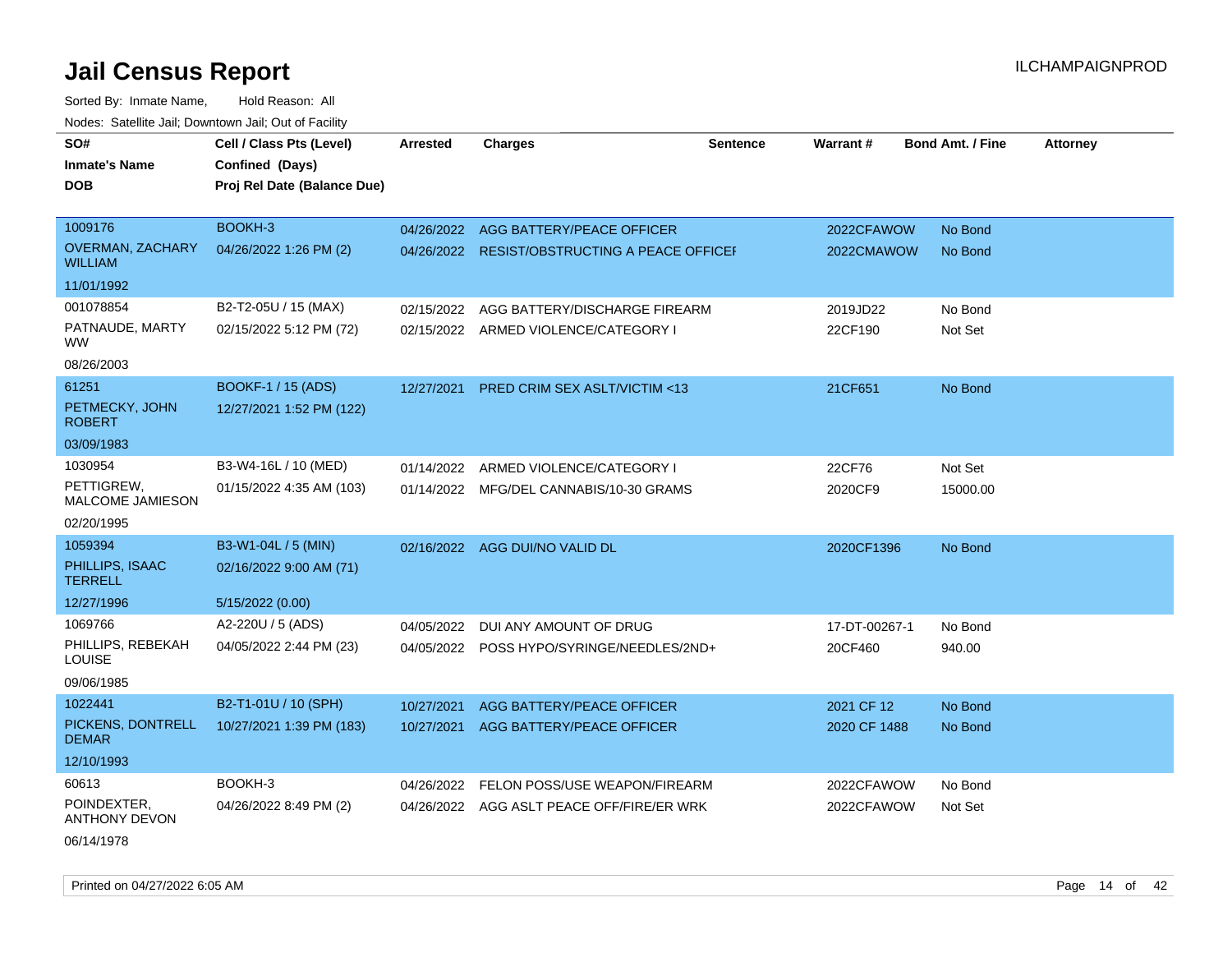Sorted By: Inmate Name, Hold Reason: All

| Nodes: Satellite Jail; Downtown Jail; Out of Facility |                             |                 |                                               |                 |                 |                         |                 |
|-------------------------------------------------------|-----------------------------|-----------------|-----------------------------------------------|-----------------|-----------------|-------------------------|-----------------|
| SO#                                                   | Cell / Class Pts (Level)    | <b>Arrested</b> | <b>Charges</b>                                | <b>Sentence</b> | <b>Warrant#</b> | <b>Bond Amt. / Fine</b> | <b>Attorney</b> |
| <b>Inmate's Name</b>                                  | Confined (Days)             |                 |                                               |                 |                 |                         |                 |
| <b>DOB</b>                                            | Proj Rel Date (Balance Due) |                 |                                               |                 |                 |                         |                 |
|                                                       |                             |                 |                                               |                 |                 |                         |                 |
| 1075241                                               | BOOKH-1                     |                 | 04/26/2022 RESIST/OBSTRUCTING A PEACE OFFICEH |                 | 2022CMAWOW      | 100.00                  |                 |
| <b>QUICK, JORDAN</b><br><b>MICHAEL</b>                | 04/27/2022 12:29 AM (1)     |                 | 04/26/2022 PROBATION VIOLATION                |                 | 2020CF142       | 5000.00                 |                 |
| 01/23/2000                                            |                             |                 |                                               |                 |                 |                         |                 |
| 1069524                                               | B3-W5-18L / 10 (MED)        | 08/08/2021      | MFG/DEL CANNABIS/30-500 GRAMS                 | 5y (DOC)        | 21CF953         | Not Set                 |                 |
| RAY-DAVIS, KAMARI<br><b>DAYVON</b>                    | 08/09/2021 2:44 AM (262)    |                 |                                               |                 |                 |                         |                 |
| 03/30/2000                                            |                             |                 |                                               |                 |                 |                         |                 |
| 001078482                                             | B1-204L / 10 (MED)          |                 | 03/14/2022 AGG DISCHARGE FIREARM/VEH/SCH      |                 | 22CF299         | 250000.00               |                 |
| <b>REED, MONTRES</b><br><b>ANTRON</b>                 | 03/14/2022 12:06 PM (45)    |                 |                                               |                 |                 |                         |                 |
| 02/26/2004                                            |                             |                 |                                               |                 |                 |                         |                 |
| 45473                                                 | A3-111U / 15 (MAX)          | 04/14/2022      | CHILD SEX OFFEN/EMP DAY CARE                  | 5y (DOC)        | 21CF1275        | No Bond                 |                 |
| REXROAD, CALVIN<br>ALLEN                              | 04/14/2022 5:04 PM (14)     |                 |                                               |                 |                 |                         |                 |
| 10/04/1970                                            |                             |                 |                                               |                 |                 |                         |                 |
| 001079048                                             | A2-222U / 15 (MAX)          | 04/10/2022      | <b>MURDER</b>                                 |                 | 21CF649         | 1000000.00              |                 |
| ROBINSON, AMARI                                       | 04/10/2022 9:44 AM (18)     |                 | 04/10/2022 AGGRAVATED BATTERY                 |                 | 2022-JD-014     | <b>Not Set</b>          |                 |
| <b>MICHELLE TAMIRA</b>                                |                             |                 | 04/10/2022 CRIMINAL DAMAGE                    |                 | 2022-JD-014     | <b>Not Set</b>          |                 |
| 04/10/2004                                            |                             |                 | 04/10/2022 AGG UNLAWFUL USE WEAPON/PERSON     |                 | 21-JD-079       | Not Set                 |                 |
| 979485                                                | B2-T4-16L / 15 (SPH)        | 03/12/2021      | PRED CRIM SEX ASLT/VICTIM <13                 |                 | 21CF282         | Not Set                 |                 |
| RODRIGUEZ, JOSHUA<br><b>ANTHONY</b>                   | 03/12/2021 1:57 PM (412)    |                 |                                               |                 |                 |                         |                 |
| 04/06/1990                                            |                             |                 |                                               |                 |                 |                         |                 |
| 61330                                                 | B4-224L / 15 (MAX)          | 12/01/2021      | ARMED HABITUAL CRIMINAL                       |                 | 21CF1473        | Not Set                 |                 |
| RUFFIN, JONATHON<br><b>CECIL</b>                      | 12/01/2021 5:34 AM (148)    | 12/01/2021      | <b>PAROLE REVOCATION</b>                      |                 | CH2107545       | No Bond                 |                 |
| 05/10/1984                                            |                             |                 |                                               |                 |                 |                         |                 |
| 001077681                                             | B3-W5-17U / 10 (MED)        | 04/08/2022      | CRIM DMG/GOVT PROP/<\$500                     |                 | 22CM101         | Not Set                 |                 |
| SALES, ANDREW                                         | 04/08/2022 6:03 PM (20)     | 04/11/2022      | ELEC HRSMT/OBSCENE/FORC FEL                   |                 | 21CF406         | Not Set                 |                 |
| <b>KEVIN</b>                                          |                             |                 | 04/11/2022 AGGRAVATED DOMESTIC BATTERY        |                 | 21CF247         | Not Set                 |                 |
| 02/25/1979                                            |                             |                 |                                               |                 |                 |                         |                 |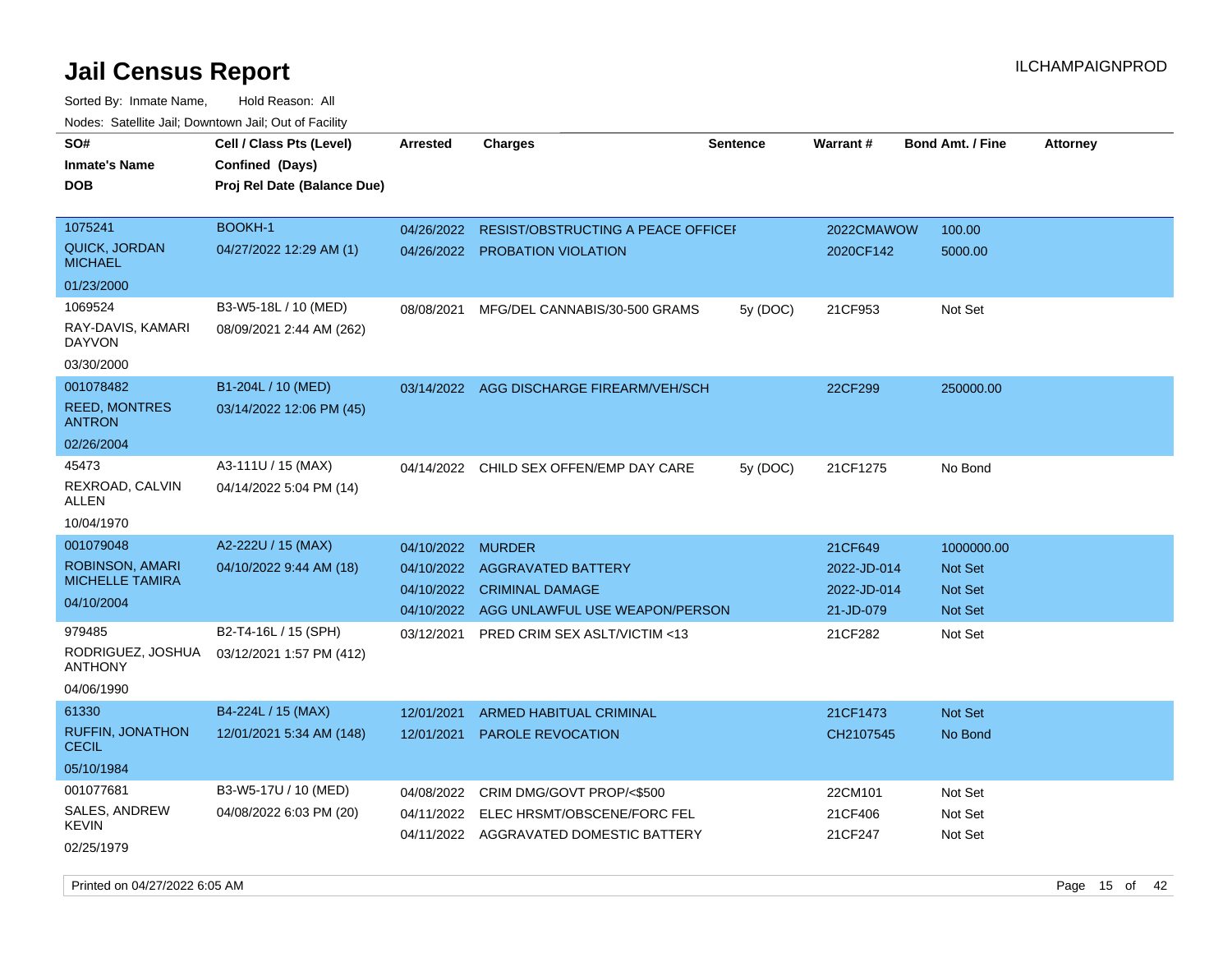Sorted By: Inmate Name, Hold Reason: All Nodes: Satellite Jail; Downtown Jail; Out of Facility

| <u>Houce.</u> Catellite ball, Downtown ball, Out of Fabilit |                                                   |                          |                                                                                    |                 |                          |                         |                 |
|-------------------------------------------------------------|---------------------------------------------------|--------------------------|------------------------------------------------------------------------------------|-----------------|--------------------------|-------------------------|-----------------|
| SO#<br><b>Inmate's Name</b>                                 | Cell / Class Pts (Level)<br>Confined (Days)       | <b>Arrested</b>          | <b>Charges</b>                                                                     | <b>Sentence</b> | Warrant#                 | <b>Bond Amt. / Fine</b> | <b>Attorney</b> |
| DOB                                                         | Proj Rel Date (Balance Due)                       |                          |                                                                                    |                 |                          |                         |                 |
| 001079056<br>SANDERS, JAZONTAE<br>XR.                       | B1-205U / 15 (MAX)<br>04/12/2022 8:34 PM (16)     |                          | 04/12/2022 AGG UNLAWFUL USE OF WEAPON/VEH                                          |                 | 22CF450                  | <b>Not Set</b>          |                 |
| 03/13/2002                                                  |                                                   |                          |                                                                                    |                 |                          |                         |                 |
| 1071161<br>SANDERS, MARKELL                                 | B4-124L / 15 (MAX)<br>08/18/2021 6:18 PM (253)    | 08/18/2021               | DELIVERY OF OR POSSESSION OF W/INT                                                 |                 | 21CF1008                 | No Bond                 |                 |
| LAMAR<br>02/02/2000                                         |                                                   |                          |                                                                                    |                 |                          |                         |                 |
| 001078441                                                   | BOOKF-3 / 15 (ADS)                                | 10/01/2021               | <b>ARMED HABITUAL CRIMINAL</b>                                                     |                 | 21CF1182                 | Not Set                 |                 |
| <b>SINGLETON, CORRIE</b><br><b>DERRELL</b>                  | 10/01/2021 12:36 PM (209)                         |                          | 12/20/2021 SPEEDING 26-34 MPH OVER LIMIT                                           |                 | 2021TR2701               | 1000.00                 |                 |
| 05/07/1983                                                  |                                                   |                          |                                                                                    |                 |                          |                         |                 |
| 537723<br>SMITH, COREY ADRIAN 04/18/2022 9:45 AM (10)       | B4-121U / 10 (MED)                                |                          | 04/18/2022 FELON POSS/USE WEAPON/FIREARM                                           | 4y (DOC)        |                          | No Bond                 |                 |
| 09/01/1987                                                  |                                                   |                          |                                                                                    |                 |                          |                         |                 |
| 975068                                                      | BOOKH-3                                           | 04/26/2022               | DRVG ON SUSP LICENSE/FTA                                                           |                 | 2019-TR-17004            | 7500.00                 |                 |
| <b>SPEARMAN, JOE</b><br><b>DEMARKUS TERREL</b>              | 04/26/2022 3:34 PM (2)                            | 04/26/2022               | ARMED VIOLENCE/CATEGORY I                                                          |                 | 2022CFAWOW               | No Bond                 |                 |
| 12/15/1989                                                  |                                                   | 04/26/2022<br>04/26/2022 | <b>FELON POSS/USE WEAPON/FIREARM</b><br>DELIVERY OF OR POSSESSION OF W/INT         |                 | 2022CFAWOW<br>2022CFAWOW | No Bond<br>No Bond      |                 |
| 001077770                                                   | $A1-124U / 5$ (MIN)                               |                          | 01/06/2022 RESIDENTIAL BURGLARY                                                    |                 | 21CF319                  | Not Set                 |                 |
|                                                             | STOFFLE, KELLY ANNE 01/06/2022 3:14 PM (112)      |                          |                                                                                    |                 |                          |                         |                 |
| 04/12/1989                                                  |                                                   |                          |                                                                                    |                 |                          |                         |                 |
| 38305<br>STOVER, JOSH<br><b>ANDREW</b>                      | B2-T2-06L / 10 (SPH)<br>03/18/2020 10:24 AM (771) | 03/18/2020               | <b>CRIMINAL SEXUAL ABUSE</b>                                                       |                 | 20CF-343                 | 500000.00               |                 |
| 08/18/1973                                                  |                                                   |                          |                                                                                    |                 |                          |                         |                 |
| 001079109                                                   | BOOKH-3                                           | 04/26/2022               | DRIVING ON SUSPENDED LICENSE                                                       |                 | 2021TR680                | 3000.00                 |                 |
| SWAN, CODIE<br><b>MICHAEL</b>                               | 04/27/2022 12:37 AM (1)                           |                          | 04/26/2022 DRIVING ON SUSPENDED LICENSE                                            |                 | 2022MT43                 | 2500.00                 |                 |
| 09/11/1991                                                  |                                                   |                          | 04/26/2022 DRIVING ON SUSPENDED LICENSE<br>04/26/2022 DRIVING ON SUSPENDED LICENSE |                 | 2021TR1841<br>2020TR5075 | 20000.00<br>20000.00    |                 |

Printed on 04/27/2022 6:05 AM Page 16 of 42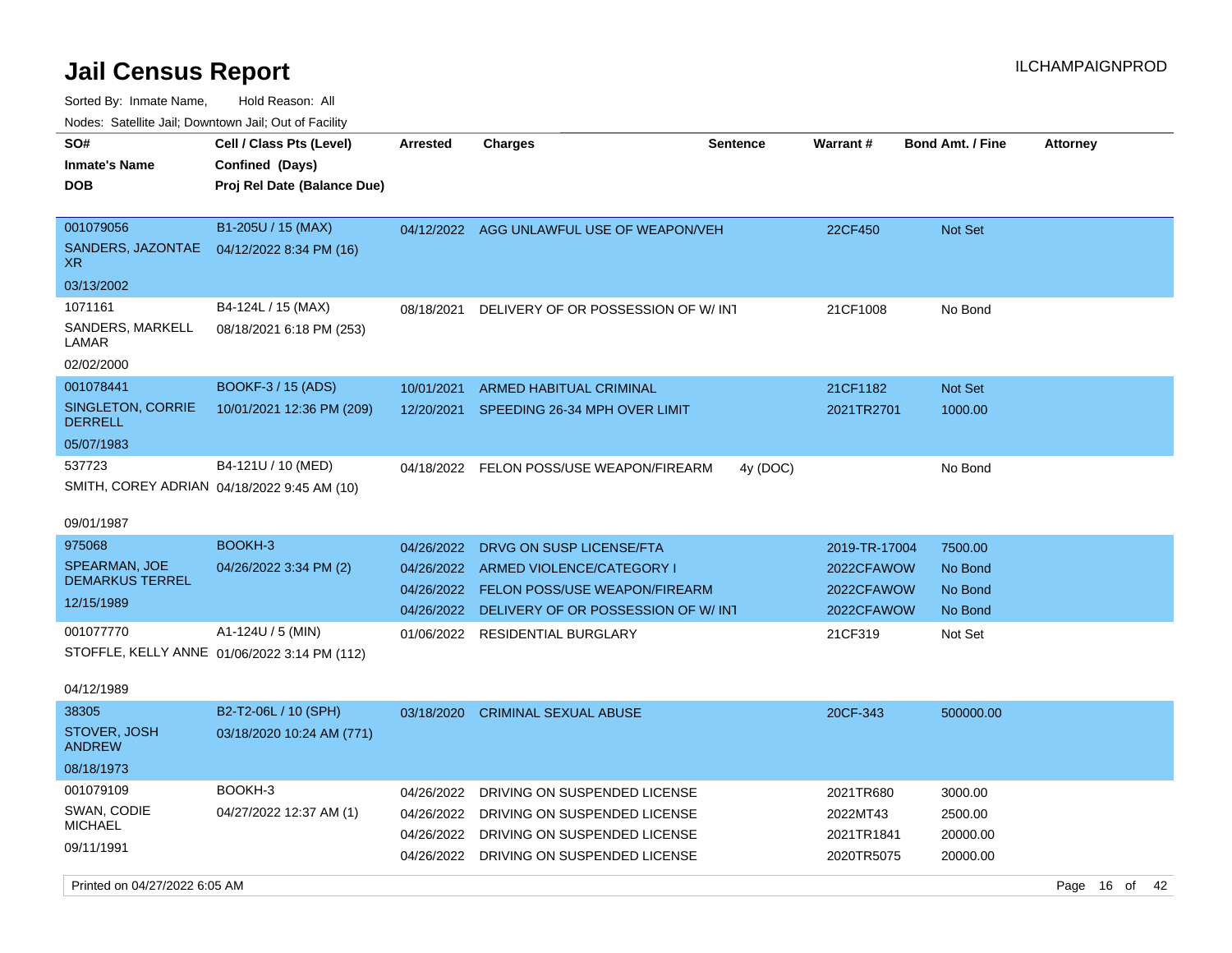| SO#<br><b>Inmate's Name</b><br><b>DOB</b>                          | Cell / Class Pts (Level)<br>Confined (Days)<br>Proj Rel Date (Balance Due) | <b>Arrested</b>                                                           | <b>Charges</b>                                                                                                         | <b>Sentence</b> | Warrant#                                                  | <b>Bond Amt. / Fine</b>                                   | <b>Attorney</b> |
|--------------------------------------------------------------------|----------------------------------------------------------------------------|---------------------------------------------------------------------------|------------------------------------------------------------------------------------------------------------------------|-----------------|-----------------------------------------------------------|-----------------------------------------------------------|-----------------|
| 001078742<br><b>TAYLOR, ERIKA LYNN</b>                             | A1-226L / 5 (MIN)<br>04/01/2022 10:15 AM (27)                              |                                                                           | 04/01/2022 BURGLARY                                                                                                    |                 | 22CF33                                                    | 10000.00                                                  |                 |
| 04/09/1996                                                         |                                                                            |                                                                           |                                                                                                                        |                 |                                                           |                                                           |                 |
| 1069754<br>THOMAS, BRIAN<br><b>JAKOVIAH</b><br>09/18/1998          | BOOKH-3<br>04/26/2022 5:06 PM (2)                                          | 04/26/2022<br>04/26/2022<br>04/26/2022                                    | <b>BURGLARY</b><br>POSS CAN/>10-30 GRAM/1ST<br>DRIVING ON SUSPENDED LICENSE<br>04/26/2022 DRIVING ON SUSPENDED LICENSE |                 | 2022CFAWOW<br>2022CMAWOW<br>2019TR767<br>20TR02044        | Not Set<br>Not Set<br>10000.00<br>1500.00                 |                 |
| 32058                                                              |                                                                            |                                                                           | 04/26/2022 CITY OV ARREST                                                                                              |                 | 19-OV-0424                                                | 100.00                                                    |                 |
| THOMPSON, STEVEN<br><b>ONEAL</b>                                   | B4-123U / 15 (MAX)<br>06/14/2021 6:44 AM (318)                             | 06/14/2021                                                                | AGG DISCH FIREARM                                                                                                      |                 | 21CF690                                                   | Not Set                                                   |                 |
| 03/14/1969                                                         |                                                                            |                                                                           |                                                                                                                        |                 |                                                           |                                                           |                 |
| 001078921<br>TOLBERT, ANTWAN<br>LEVELLE<br>03/02/1980              | A4-201L / 15 (MAX)<br>04/17/2022 3:43 AM (11)                              |                                                                           | 04/17/2022 DOMESTIC BATTERY                                                                                            |                 | 2022 DV 59                                                | Not Set                                                   |                 |
| 001078792<br><b>TRAMBLE, TOM</b><br><b>MARCUS</b><br>02/28/1985    | B4-122U / 15 (MAX)<br>01/24/2022 10:24 AM (94)                             | 01/24/2022<br>01/24/2022                                                  | <b>FUGITIVE FROM JUSTICE</b><br><b>FUGITIVE FROM JUSTICE</b><br>01/24/2022 ARMED VIOLENCE/CATEGORY I                   |                 | 22CF99<br>22CF100<br>22CF101                              | Not Set<br>Not Set<br>Not Set                             |                 |
| 1076325<br><b>TURNER, PRINTISS</b><br>VASHAWN-DEMAN,<br>11/10/2001 | B1-105U / 15 (MAX)<br>03/25/2022 3:15 PM (34)                              | 03/25/2022<br>03/25/2022 MURDER<br>03/25/2022<br>03/25/2022<br>03/28/2022 | AGG UUW/LOADED/NO FCCA/FOID<br><b>DOMESTIC BATTERY</b><br>AGG UUW/LOADED/NO FCCA/FOID<br><b>FUGITIVE FROM JUSTICE</b>  |                 | 2020CF742<br>2021CF1071<br>20CM468<br>21CF1520<br>22CF360 | 25000.00<br>1500000.00<br>1000.00<br>50000.00<br>50000.00 |                 |
| 50548<br><b>VINEYARD, SHORNOR</b><br><b>JAMAL</b><br>12/14/1979    | B3-W3-12L / 10 (MED)<br>03/29/2022 8:51 AM (30)<br>5/19/2022 (0.00)        |                                                                           | 03/29/2022 AGG UNLAWFUL USE OF WEAPON/VEH                                                                              |                 | 21CF1067                                                  | No Bond                                                   |                 |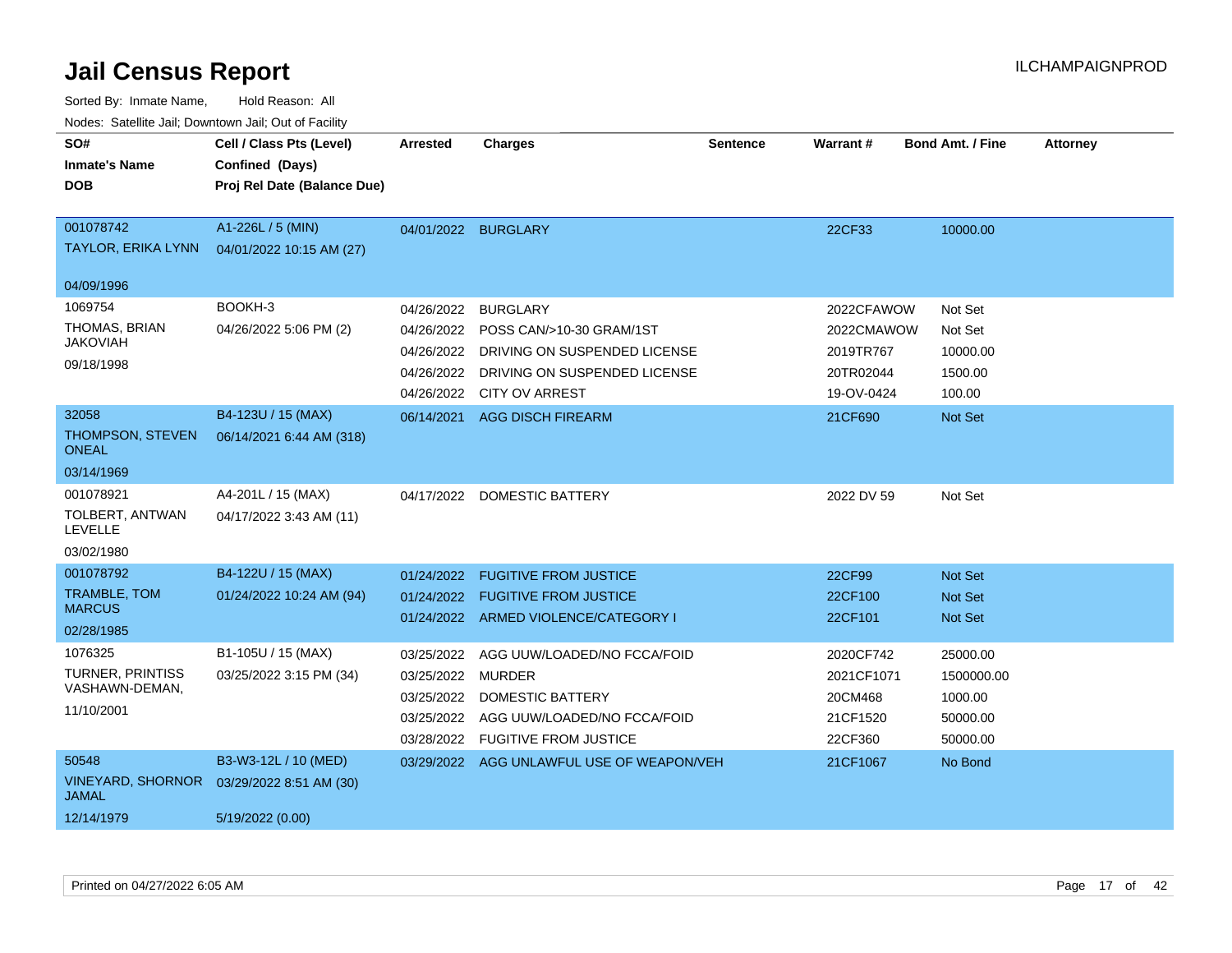Sorted By: Inmate Name, Hold Reason: All

Nodes: Satellite Jail; Downtown Jail; Out of Facility

| SO#                                           | Cell / Class Pts (Level)    | Arrested   | <b>Charges</b>                                     | <b>Sentence</b> | Warrant#   | <b>Bond Amt. / Fine</b> | <b>Attorney</b> |
|-----------------------------------------------|-----------------------------|------------|----------------------------------------------------|-----------------|------------|-------------------------|-----------------|
| <b>Inmate's Name</b>                          | Confined (Days)             |            |                                                    |                 |            |                         |                 |
| <b>DOB</b>                                    | Proj Rel Date (Balance Due) |            |                                                    |                 |            |                         |                 |
|                                               |                             |            |                                                    |                 |            |                         |                 |
| 1076520                                       | B4-223L / 15 (MAX)          |            | 04/20/2022 ARMED VIOLENCE/CATEGORY I               |                 | 22CF485    | Not Set                 |                 |
| WARNER-UDUEBOR,<br><b>JAESEN CHI</b>          | 04/20/2022 2:56 PM (8)      |            |                                                    |                 |            |                         |                 |
| 04/11/2001                                    |                             |            |                                                    |                 |            |                         |                 |
| 1070737                                       | A1-126L / 15 (MAX)          | 10/14/2021 | AGG KIDNAPG/<13/INTEL DISABL                       | (DHS)           | 2020CF418  | 250000.00               |                 |
| WASHINGTON,<br><b>JASTINA VIRGINIA</b>        | 10/14/2021 12:02 PM (196)   |            |                                                    |                 |            |                         |                 |
| 04/11/2000                                    |                             |            |                                                    |                 |            |                         |                 |
| 1067610                                       | A4-202L / 15 (MAX)          |            | 04/12/2022 HOME INVASION/DANGEROUS WEAPON 9y (DOC) |                 | 21CF591    | Not Set                 |                 |
| <b>WASHINGTON,</b><br><b>MARCEDELL PIERRE</b> | 04/12/2022 5:06 PM (16)     |            |                                                    |                 |            |                         |                 |
| 09/13/1996                                    |                             |            |                                                    |                 |            |                         |                 |
| 977140                                        | B1-203L / 10 (MED)          | 10/24/2021 | ARMED HABITUAL CRIMINAL                            |                 | 21CF1289   | Not Set                 |                 |
| <b>WEBSTER, DERRIAL</b><br><b>DEVON</b>       | 10/24/2021 2:46 AM (186)    |            |                                                    |                 |            |                         |                 |
| 01/14/1990                                    |                             |            |                                                    |                 |            |                         |                 |
| 001078328                                     | B1-105L / 15 (MAX)          | 08/30/2021 | FELON POSS/USE WEAPON/FIREARM                      |                 | 21CF1045   | Not Set                 |                 |
| <b>WHITE, JUSTIN</b><br><b>STEVEN</b>         | 08/30/2021 10:48 AM (241)   |            |                                                    |                 |            |                         |                 |
| 10/25/1995                                    |                             |            |                                                    |                 |            |                         |                 |
| 001077235                                     | BOOKH-3                     | 04/26/2022 | DRIVING/NEVER ISSUED LICENSE                       |                 | 2021TR6377 | 1500.00                 |                 |
| WHITLEY, CHARLES                              | 04/26/2022 6:11 PM (2)      | 04/26/2022 | POSS AMT CON SUB EXCEPT(A)/(D)                     |                 | 2020CF1077 | 10000.00                |                 |
|                                               |                             | 04/26/2022 | CANC/REVOKE/SUSPEND REGIS/IL                       |                 | 2021TR8937 | 1500.00                 |                 |
| 09/03/1975                                    |                             | 04/26/2022 | WARRANT OUT OF COUNTY                              |                 | 20TR10761  | 3000.00                 |                 |
|                                               |                             | 04/26/2022 | WARRANT OUT OF COUNTY                              |                 | 20TR10760  | 3000.00                 |                 |
|                                               |                             | 04/26/2022 | WARRANT OUT OF COUNTY                              |                 | 20CM646    | 5000.00                 |                 |
|                                               |                             |            | 04/26/2022 POSSESSING A CONTROLLED SUBSTANO        |                 | 2022CFAWOW | Not Set                 |                 |
| 963324                                        | A3-212L / 10 (ADS)          | 04/24/2022 | AGG BTRY/PREGNANT/HANDICAPPED                      |                 | 16CF1327   | 150000.00               |                 |
| <b>WILLIAMS, HERMAN</b>                       | 04/24/2022 6:46 PM (4)      | 04/24/2022 | <b>CIVIL FTA WARRANT</b>                           |                 | 07F10      | 110000.00               |                 |
| <b>RASHAAD</b>                                |                             |            | 04/24/2022 POSS AMT CON SUB EXCEPT(A)/(D)          |                 | 19CF273    | 150000.00               |                 |
| 12/01/1988                                    |                             |            |                                                    |                 |            |                         |                 |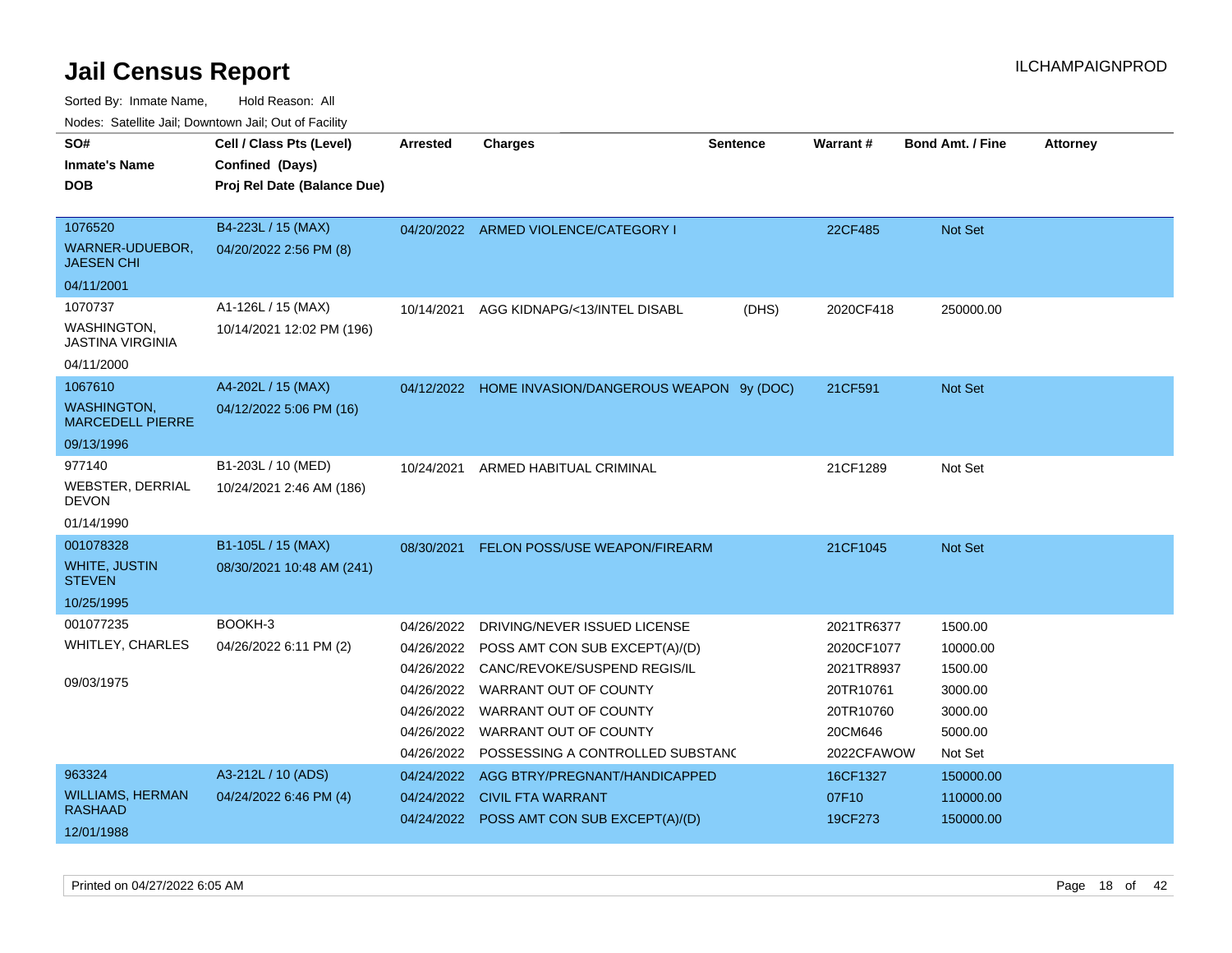Sorted By: Inmate Name, Hold Reason: All

| Nodes: Satellite Jail; Downtown Jail; Out of Facility |
|-------------------------------------------------------|
|-------------------------------------------------------|

| SO#                                        | Cell / Class Pts (Level)    | <b>Arrested</b>   | <b>Charges</b>                            | <b>Sentence</b> | Warrant#    | <b>Bond Amt. / Fine</b> | <b>Attorney</b> |
|--------------------------------------------|-----------------------------|-------------------|-------------------------------------------|-----------------|-------------|-------------------------|-----------------|
| <b>Inmate's Name</b>                       | Confined (Days)             |                   |                                           |                 |             |                         |                 |
| <b>DOB</b>                                 | Proj Rel Date (Balance Due) |                   |                                           |                 |             |                         |                 |
|                                            |                             |                   |                                           |                 |             |                         |                 |
| 638552                                     | B2-T2-08L / 5 (SPH)         | 10/07/2021        | CHILD PORNOGRAPHY/PHOTOGRAPH              |                 | 2021CF1207  | No Bond                 |                 |
| <b>WILLIAMS, MICHAEL</b><br><b>JAMES</b>   | 10/07/2021 12:20 PM (203)   |                   |                                           |                 |             |                         |                 |
| 03/29/1964                                 |                             |                   |                                           |                 |             |                         |                 |
| 1066370                                    | B1-101L / 15 (MAX)          | 07/28/2021        | ARMED VIOLENCE/CATEGORY III               |                 | 2021 CF 882 | Not Set                 |                 |
| <b>WILLIAMS, REONTE</b><br><b>REMIR</b>    | 07/28/2021 5:40 AM (274)    |                   |                                           |                 |             |                         |                 |
| 05/14/1999                                 |                             |                   |                                           |                 |             |                         |                 |
| 001079013                                  | A3-112U / 10 (ADS)          | 04/03/2022        | <b>DOMESTIC BATTERY</b>                   |                 | 22DV50      | <b>Not Set</b>          |                 |
| <b>WILLIAMS, TRAVIS</b><br><b>CENTRELL</b> | 04/03/2022 7:49 AM (25)     |                   |                                           |                 |             |                         |                 |
| 07/23/1984                                 |                             |                   |                                           |                 |             |                         |                 |
| 1074261                                    | BOOKH-3                     | 04/26/2022        | RESIST/OBSTRUCTING A PEACE OFFICEL        |                 | 22CFAWOW    | Not Set                 |                 |
| WILSEY, LONNIE LEE                         | 04/26/2022 9:47 PM (2)      |                   |                                           |                 |             |                         |                 |
|                                            |                             |                   |                                           |                 |             |                         |                 |
| 11/23/1990                                 |                             |                   |                                           |                 |             |                         |                 |
| 1051953                                    | A2-221L / 10 (MED)          | 02/02/2022        | DOMESTIC BATTERY/OTHER PRIOR              |                 | 22CF144     | <b>Not Set</b>          |                 |
| <b>WINSTON, ALYSSIA</b><br><b>LETEECE</b>  | 02/02/2022 4:29 AM (85)     |                   | 03/28/2022 AGG ROBBERY/INDICATE ARM W/FIR |                 | 22CF353     | <b>Not Set</b>          |                 |
| 03/17/1996                                 |                             |                   |                                           |                 |             |                         |                 |
| 001077731                                  | B1-206L / 15 (MAX)          | 04/12/2022        | ATTEMPT (FIRST DEGREE MURDER)             |                 | 22CF428     | 1500000.00              |                 |
| YOUNG, AARON<br><b>BLAKE</b>               | 04/12/2022 12:53 PM (16)    |                   |                                           |                 |             |                         |                 |
| 03/04/2000                                 |                             |                   |                                           |                 |             |                         |                 |
|                                            |                             |                   |                                           |                 |             |                         |                 |
| <b>Total Satellite Jail: 145</b>           |                             | <b>Males: 123</b> | Females: 22<br>Unknown: 0                 |                 |             |                         |                 |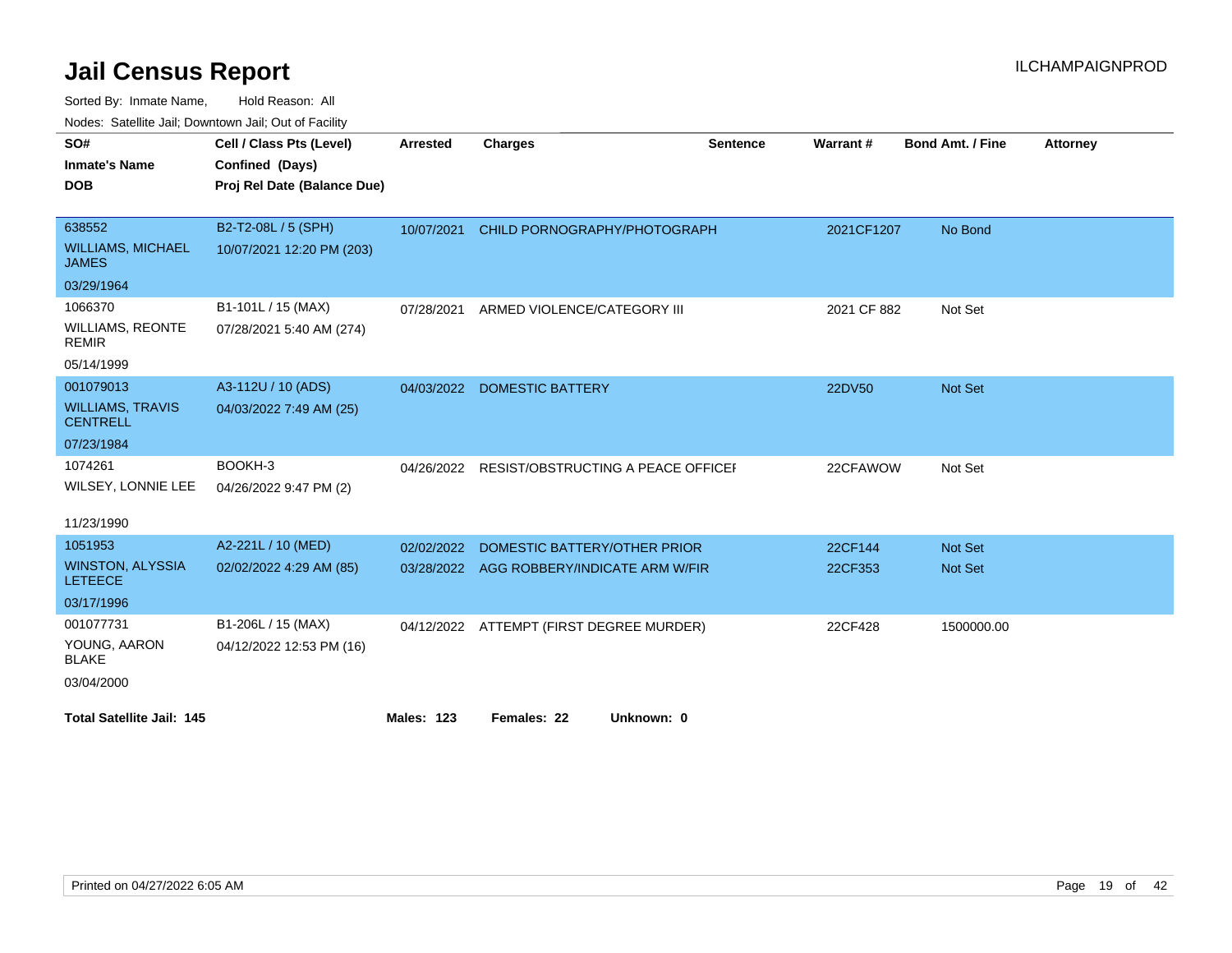| <b>Downtown Jail</b><br>SO#<br><b>Inmate's Name</b><br><b>DOB</b> | Cell / Class Pts (Level)<br>Confined (Days)<br>Proj Rel Date (Balance Due) | <b>Arrested</b>                                                    | <b>Charges</b>                                                                                                                                     | <b>Sentence</b> | <b>Warrant#</b>                                       | <b>Bond Amt. / Fine</b>                             | <b>Attorney</b> |
|-------------------------------------------------------------------|----------------------------------------------------------------------------|--------------------------------------------------------------------|----------------------------------------------------------------------------------------------------------------------------------------------------|-----------------|-------------------------------------------------------|-----------------------------------------------------|-----------------|
|                                                                   |                                                                            |                                                                    |                                                                                                                                                    |                 |                                                       |                                                     |                 |
| 952871<br>AUTEBERRY, JOSHUA<br><b>DAVID</b>                       | G3U / 5 (MIN)<br>03/13/2022 7:24 PM (46)                                   |                                                                    | 03/13/2022 METH DELIVERY/5<15 GRAMS                                                                                                                |                 | 22CF300                                               | No Bond                                             |                 |
| 12/28/1984                                                        |                                                                            |                                                                    |                                                                                                                                                    |                 |                                                       |                                                     |                 |
| 001078218<br>BAKER, REED ALLEN<br>07/28/1981                      | D1 / 5 (ADS)<br>03/23/2022 6:55 PM (36)                                    | 03/23/2022<br>03/23/2022<br>03/24/2022                             | <b>CRIMINAL TRESPASS TO LAND</b><br><b>DISORDERLY CONDUCT</b><br><b>RETAIL THEFT</b>                                                               |                 | 21CM340<br>20OV0267<br>20CM658                        | 1000.00<br>1000.00<br>5000.00                       |                 |
| 517915<br><b>BOXLEY, CHARLES</b><br><b>OMAR</b><br>01/10/1985     | C2L / 5 (MIN)<br>08/03/2021 2:18 PM (268)                                  | 08/03/2021<br>08/03/2021<br>08/03/2021                             | FORGERY/ISSUE/DELIVER DOCUMENT<br><b>BURGLARY</b><br><b>BURGLARY</b>                                                                               |                 | 21CF289<br>21CF679                                    | No Bond<br>20000.00<br>20000.00                     |                 |
| 47897<br>BRANAMAN,<br><b>CLIFFORD EARL</b><br>03/09/1975          | E1U / 15 (ADS)<br>01/19/2022 9:21 PM (99)                                  | 01/19/2022<br>01/19/2022<br>01/19/2022<br>02/08/2022<br>02/08/2022 | <b>PAROLE REVOCATION</b><br>VIOLATE ORDER PROTECTION<br>DRVG REVOKED/2+/PERS INJ/DEATH<br>DRIVE REVOKED/RECK HOMIC/3<br>DRIVING ON REVOKED LICENSE |                 | VA2201139<br>22CF85<br>22CF84<br>21CF1280<br>21TR8305 | No Bond<br>Not Set<br>Not Set<br>Not Set<br>Not Set |                 |
| 995432<br><b>BROWN, JAVON</b><br><b>SHANTEZ</b><br>10/14/1991     | I2 / 10 (ADS)<br>12/20/2021 2:06 AM (129)                                  | 12/20/2021                                                         | FAIL TO RPT WKLY/NO FIXED ADDR                                                                                                                     |                 | 21CF1559                                              | <b>Not Set</b>                                      |                 |
| 001078900<br>BYRD, ANDREW<br>DARNELL<br>12/30/2003                | J7L / 15 (ADS)<br>03/02/2022 11:59 PM (57)                                 |                                                                    | 03/02/2022 MURDER/INTENT TO KILL/INJURE                                                                                                            |                 | 22CF252                                               | Not Set                                             |                 |
| 001078092<br><b>WILLIAM</b><br>06/25/1986                         | H <sub>2</sub> U / 10 (ADS)<br>CHOUNARD, STANLEY 12/27/2021 10:47 PM (122) | 12/27/2021                                                         | AGG BATTERY/PUBLIC PLACE                                                                                                                           |                 | 2021CF1042                                            | 5000.00                                             |                 |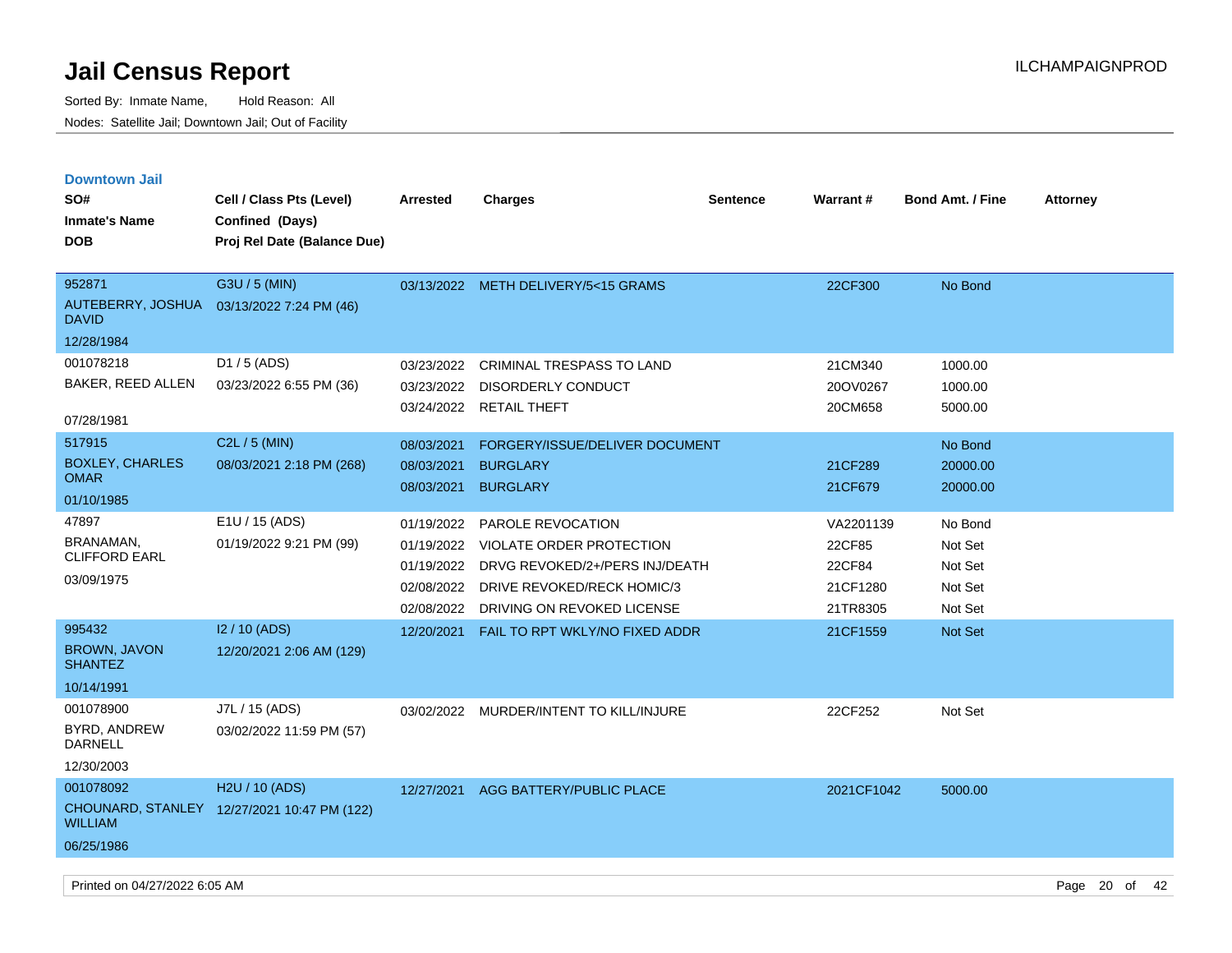Sorted By: Inmate Name, Hold Reason: All Nodes: Satellite Jail; Downtown Jail; Out of Facility

| SO#                                       | Cell / Class Pts (Level)    | <b>Arrested</b> | <b>Charges</b>                          | <b>Sentence</b> | Warrant#   | Bond Amt. / Fine | <b>Attorney</b> |
|-------------------------------------------|-----------------------------|-----------------|-----------------------------------------|-----------------|------------|------------------|-----------------|
| <b>Inmate's Name</b>                      | Confined (Days)             |                 |                                         |                 |            |                  |                 |
| <b>DOB</b>                                | Proj Rel Date (Balance Due) |                 |                                         |                 |            |                  |                 |
|                                           |                             |                 |                                         |                 |            |                  |                 |
| 56241                                     | E6L / 5 (MIN)               | 01/13/2022      | <b>VIOLATE ORDER/PRIOR DOM BTRY</b>     |                 | 22CF59     | Not Set          |                 |
| <b>CLARK, DAMON</b><br><b>GILLMORE</b>    | 01/13/2022 4:36 AM (105)    |                 | 04/04/2022 CIVIL FTA WARRANT            |                 | 2007D200   | 100000.00        |                 |
| 12/21/1976                                |                             |                 |                                         |                 |            |                  |                 |
| 001078838                                 | D <sub>2</sub> / 15 (ADS)   | 02/12/2022      | PRED CRIM SEX ASLT/BODILY HARM          |                 | 21CF30     | 150000.00        |                 |
| CLAYTON, KAREEM<br>JAMAL                  | 02/12/2022 8:55 AM (75)     |                 |                                         |                 |            |                  |                 |
| 02/03/1974                                |                             |                 |                                         |                 |            |                  |                 |
| 001078461                                 | F9L / 10 (MED)              | 10/07/2021      | AGG DOMESTIC BATTERY/STRANGLE           | 42m (DOC)       | 2021CF1208 | <b>Not Set</b>   |                 |
| COLE, ERIC JOSE                           | 10/08/2021 12:25 AM (202)   |                 |                                         |                 |            |                  |                 |
| 01/24/2002                                |                             |                 |                                         |                 |            |                  |                 |
| 1075361                                   | $15/5$ (ADS)                | 04/16/2021      | <b>BURGLARY</b>                         |                 | 21CF414    | Not Set          |                 |
| <b>COWART, TORREY</b><br>BENJAMEN, Junior | 04/16/2021 9:17 PM (377)    |                 |                                         |                 |            |                  |                 |
| 11/22/1987                                |                             |                 |                                         |                 |            |                  |                 |
| 1072673                                   | G7L / 5 (MIN)               |                 | 04/14/2022 VIOLATE ORDER PROTECTION     |                 | 2022CM112  | No Bond          |                 |
| <b>COWART, WILL</b><br><b>SIMEON</b>      | 04/14/2022 1:19 PM (14)     |                 |                                         |                 |            |                  |                 |
| 02/18/1999                                |                             |                 |                                         |                 |            |                  |                 |
| 1074319                                   | C7L / 15 (SPH)              | 10/12/2021      | AGGRAVATED CRUELTY TO ANIMALS           |                 | 21CF1238   | Not Set          |                 |
| <b>CRAIG, DAVUCCI</b><br><b>DAVION</b>    | 10/12/2021 11:36 AM (198)   | 10/14/2021      | <b>MURDER</b>                           |                 | 21CF1239   | Not Set          |                 |
| 08/02/2001                                |                             |                 |                                         |                 |            |                  |                 |
| 571307                                    | J3L / 15 (ADS)              | 09/14/2020      | <b>CRIM SEXUAL ABUSE/CONSENT</b>        |                 | 2020CF1026 | <b>Not Set</b>   |                 |
| DOMINGO-<br>CASTANEDA,                    | 09/14/2020 11:19 PM (591)   | 09/14/2020      | <b>PRED CRIM SEX ASLT/VICTIM &lt;13</b> |                 | 2020CF1025 | Not Set          |                 |
| 09/29/1989                                |                             |                 |                                         |                 |            |                  |                 |
| 527379                                    | D6 / 15 (ADS)               | 10/25/2021      | ARMED HABITUAL CRIMINAL                 |                 | 21CF1297   | Not Set          |                 |
| DRAKE, MARCELL<br>DEON                    | 10/25/2021 5:05 PM (185)    | 10/27/2021      | AGG DOMESTIC BATTERY/STRANGLE           |                 | 21CF1245   | Not Set          |                 |
|                                           |                             |                 |                                         |                 |            |                  |                 |

04/20/1987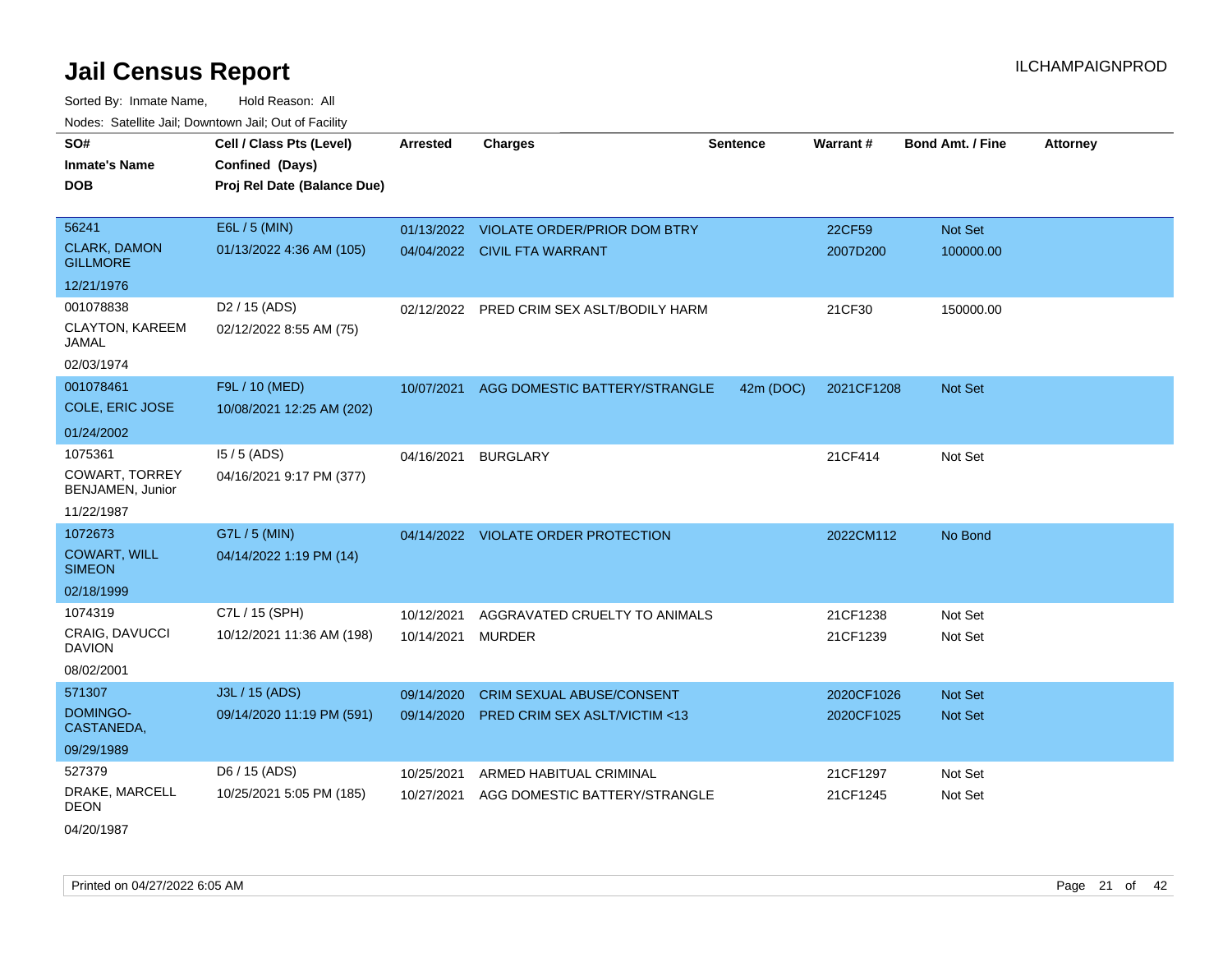| ivouss. Saleline Jali, Downtown Jali, Out of Facility<br>SO# | Cell / Class Pts (Level)                    | <b>Arrested</b> | <b>Charges</b>                            | <b>Sentence</b> | <b>Warrant#</b> | <b>Bond Amt. / Fine</b> | <b>Attorney</b> |
|--------------------------------------------------------------|---------------------------------------------|-----------------|-------------------------------------------|-----------------|-----------------|-------------------------|-----------------|
| Inmate's Name                                                | Confined (Days)                             |                 |                                           |                 |                 |                         |                 |
| DOB                                                          | Proj Rel Date (Balance Due)                 |                 |                                           |                 |                 |                         |                 |
|                                                              |                                             |                 |                                           |                 |                 |                         |                 |
| 527081                                                       | F1U / 10 (MED)                              | 09/06/2021      | ARSON/REAL/PERSONAL PROP>\$150            |                 | 2021 CF 797     | 25000.00                |                 |
| FERGUSON,<br>CHRISTOPHER                                     | 09/06/2021 1:18 PM (234)                    |                 |                                           |                 |                 |                         |                 |
| 12/21/1981                                                   |                                             |                 |                                           |                 |                 |                         |                 |
| 524764                                                       | $G3L / 5$ (MIN)                             | 09/18/2021      | METH DELIVERY/15<100 GRAMS                |                 | 21CF627         | 50000.00                |                 |
| <b>FISCUS, ROBERT</b><br>LOWELL                              | 09/18/2021 10:50 AM (222)                   |                 |                                           |                 |                 |                         |                 |
| 02/17/1986                                                   |                                             |                 |                                           |                 |                 |                         |                 |
| 1068917                                                      | H6U / 5 (ADS)                               | 08/11/2021      | VIO ORDER/PRIOR VIO OF ORDER              |                 | 21CF965         | <b>Not Set</b>          |                 |
| GARCIA, JUAN<br>CARLOS                                       | 08/11/2021 9:24 PM (260)                    |                 |                                           |                 |                 |                         |                 |
| 10/21/1997                                                   |                                             |                 |                                           |                 |                 |                         |                 |
| 32913<br>GROB, WARREN A,<br>Junior                           | $11 / 15$ (ADS)<br>12/03/2021 4:24 PM (146) | 12/03/2021      | PRED CRIM SEX ASLT/VICTIM <13             |                 | 21CF1481        | Not Set                 |                 |
| 12/07/1950                                                   |                                             |                 |                                           |                 |                 |                         |                 |
| 001079080                                                    | C1U / 15 (MAX)                              |                 | 04/18/2022 FELON POSS/USE WEAPON/FIREARM  |                 | 22CF477         | No Bond                 |                 |
| <b>HARRIS, MILEEK</b><br>JAEQUAN                             | 04/19/2022 12:10 AM (9)                     |                 |                                           |                 |                 |                         |                 |
| 08/04/2000                                                   |                                             |                 |                                           |                 |                 |                         |                 |
| 001078868                                                    | C6L / 5 (ADS)                               |                 | 02/24/2022 STALKING/CAUSE FEAR FOR SAFETY |                 | 22CF227         | 150000.00               |                 |
| HARRIS-MINER,<br>NICHOLAS                                    | 02/24/2022 3:56 PM (63)                     |                 |                                           |                 |                 |                         |                 |
| 07/08/1998                                                   |                                             |                 |                                           |                 |                 |                         |                 |
| 987949                                                       | B1 / 10 (SPH)                               | 03/29/2022      | <b>FELON POSS/FIREARM</b>                 |                 | 22CF365         | <b>Not Set</b>          |                 |
| <b>HOLT, TERRELL</b><br><b>VALENTINO</b>                     | 03/29/2022 12:53 AM (30)                    |                 | 03/29/2022 FUGITIVE FROM JUSTICE          |                 | 22CF364         | <b>Not Set</b>          |                 |
| 02/17/1991                                                   |                                             |                 |                                           |                 |                 |                         |                 |
| 501278                                                       | $H4U / 5$ (ADS)                             | 04/18/2022      | <b>INDIRECT CIVIL CONTEMPT</b>            |                 |                 | 987.00                  |                 |
| HURSEY, DANIEL<br>SCOTT                                      | 04/18/2022 9:26 AM (10)                     |                 |                                           |                 |                 |                         |                 |
| 08/30/1987                                                   | 5/17/2022 (0.00)                            |                 |                                           |                 |                 |                         |                 |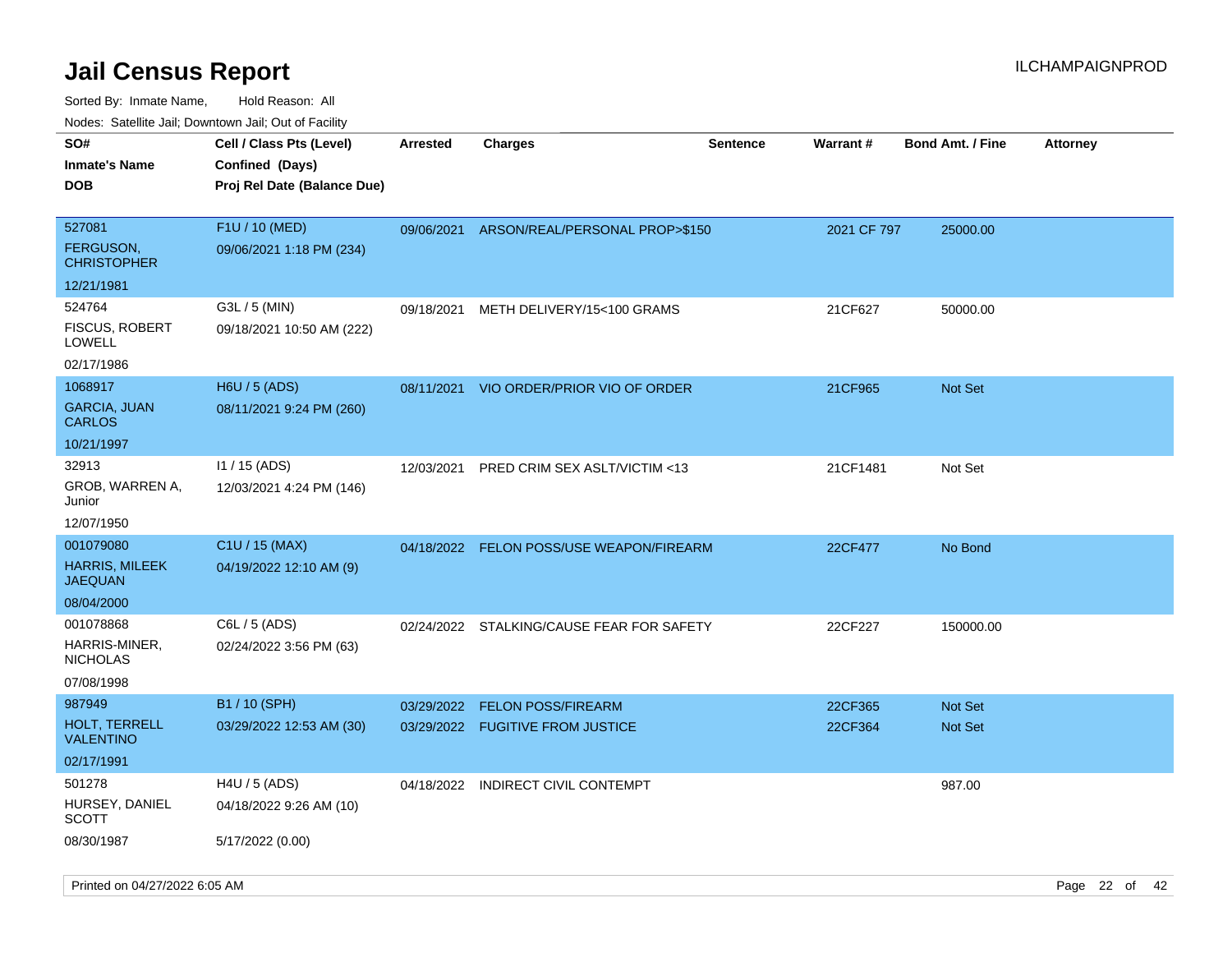Sorted By: Inmate Name, Hold Reason: All

| Nodes: Satellite Jail; Downtown Jail; Out of Facility |  |
|-------------------------------------------------------|--|
|-------------------------------------------------------|--|

| SO#<br><b>Inmate's Name</b><br><b>DOB</b>                           | Cell / Class Pts (Level)<br>Confined (Days)<br>Proj Rel Date (Balance Due) | <b>Arrested</b>                                      | <b>Charges</b>                                                                                     | <b>Sentence</b>        | <b>Warrant#</b>                          | <b>Bond Amt. / Fine</b>                  | <b>Attorney</b> |
|---------------------------------------------------------------------|----------------------------------------------------------------------------|------------------------------------------------------|----------------------------------------------------------------------------------------------------|------------------------|------------------------------------------|------------------------------------------|-----------------|
| 518711<br><b>INGERSON, LUCUS</b><br><b>JAMES</b><br>09/16/1979      | G5L / 5 (MIN)<br>01/30/2022 4:57 PM (88)                                   | 01/30/2022 THEFT                                     |                                                                                                    |                        | 22CF133                                  | Not Set                                  |                 |
| 001078766<br>JOHNSON, IYONZI<br>07/16/1994                          | $13/5$ (ADS)<br>02/08/2022 11:56 AM (79)                                   | 02/08/2022                                           | AGGRAVATED BATTERY<br>02/08/2022 BURGLARY                                                          |                        | 22CF160<br>22CF63                        | Not Set<br>3000.00                       |                 |
| 1073894<br><b>JOKICH, ANTON VEGO</b><br>05/30/1969                  | <b>H1L/5 (ADS)</b><br>04/07/2022 5:40 PM (21)                              |                                                      | 04/07/2022 PROBATION VIOLATION                                                                     |                        | 2021CF920                                | Not Set                                  |                 |
| 1068501<br>KING, JULIUS<br><b>EMANUEL</b><br>04/08/1985             | C8L / 5 (ADS)<br>02/07/2022 7:06 PM (80)                                   | 02/07/2022                                           | VIO ORDER/NOTICE/PRIOR VIO O/P<br>03/29/2022 RESIST/OBSTRUCT WITH INJURY                           | 18m (DOC)<br>18m (DOC) | 22CF156<br>2021CF926                     | No Bond<br>No Bond                       |                 |
| 001078818<br>KINSEL, EVERAL<br><b>MICHAEL WILLIAM</b><br>10/16/1985 | D3 / 10 (MED)<br>02/04/2022 7:37 PM (83)                                   | 02/04/2022                                           | DOMESTIC BATTERY/OTHER PRIOR                                                                       |                        | 22CF148                                  | Not Set                                  |                 |
| 527447<br>KIRKWOOD, TYLER<br><b>JAMES</b><br>10/04/1985             | J1L / 10 (ADS)<br>02/22/2022 10:47 AM (65)                                 | 02/22/2022<br>02/22/2022<br>02/23/2022<br>04/05/2022 | <b>BURGLARY</b><br>AGG BATTERY/GREAT BODILY HARM<br><b>BURGLARY</b><br><b>RESIDENTIAL BURGLARY</b> |                        | 22CF224<br>22CF223<br>22CF152<br>22CF383 | Not Set<br>Not Set<br>Not Set<br>Not Set |                 |
| 001077710<br>LANGE, DEVONTAE<br><b>AND'RE</b><br>03/05/1994         | G9U / 5 (MIN)<br>03/31/2022 2:21 PM (28)                                   | 03/31/2022                                           | AGG DOMESTIC BATTERY/STRANGLE<br>03/31/2022 AGG BATTERY/PUBLIC PLACE                               |                        | 21CF212<br>21CF279                       | No Bond<br>No Bond                       |                 |
| 29681<br>LENOIR, JOHN<br><b>CHRISTOPHER</b><br>04/20/1966           | J2L / 15 (ADS)<br>07/14/2020 12:51 PM (653)                                | 07/14/2020                                           | PREDATORY CRIMINAL SEX ASSLT/CHILD                                                                 |                        | 20CF-781                                 | 250000.00                                |                 |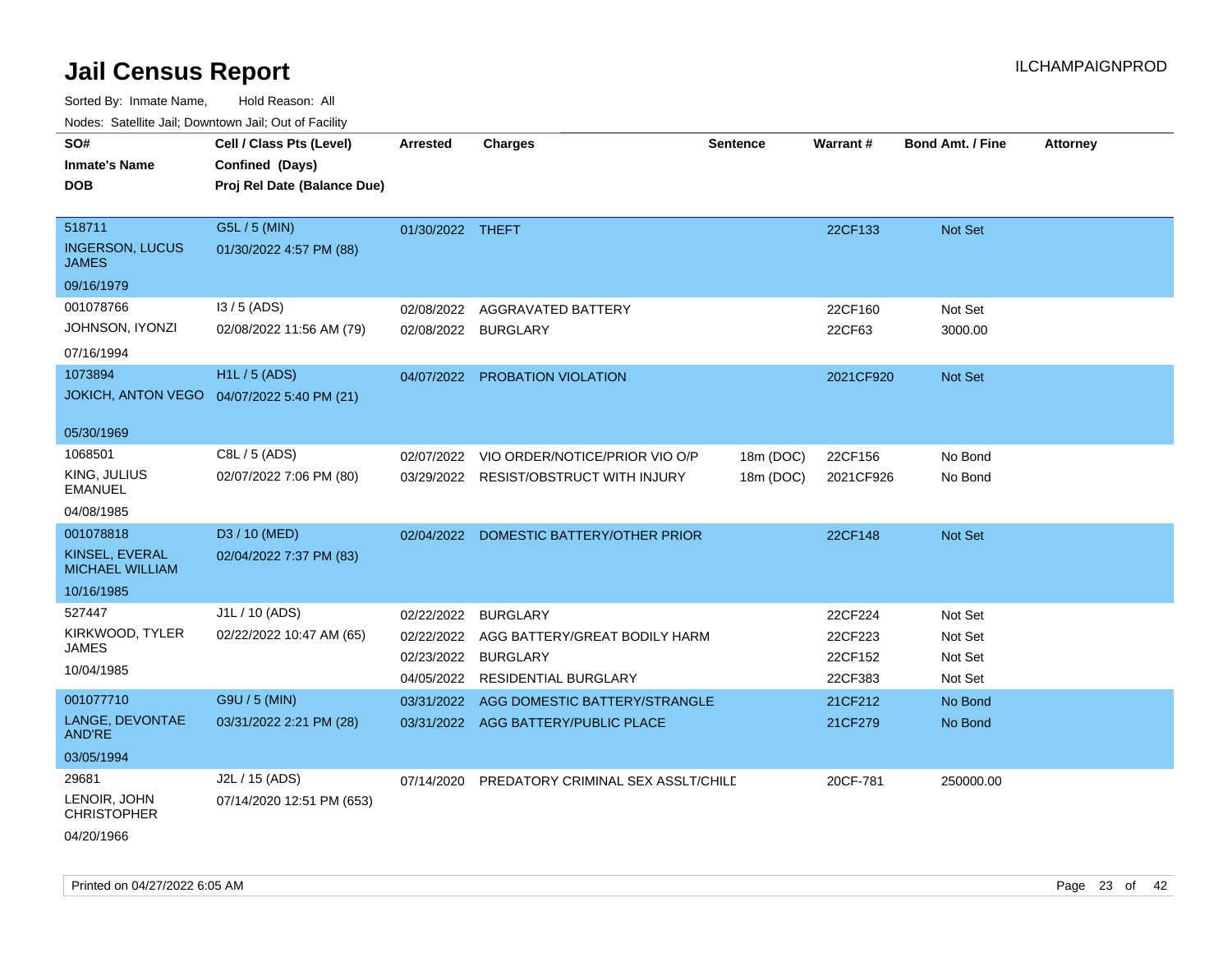Sorted By: Inmate Name, Hold Reason: All Nodes: Satellite Jail; Downtown Jail; Out of Facility

| roacs. Catellite Jall, Downtown Jall, Out of Facility |                                             |                      |                                           |                 |            |                  |                 |
|-------------------------------------------------------|---------------------------------------------|----------------------|-------------------------------------------|-----------------|------------|------------------|-----------------|
| SO#                                                   | Cell / Class Pts (Level)                    | <b>Arrested</b>      | <b>Charges</b>                            | <b>Sentence</b> | Warrant#   | Bond Amt. / Fine | <b>Attorney</b> |
| <b>Inmate's Name</b>                                  | Confined (Days)                             |                      |                                           |                 |            |                  |                 |
| <b>DOB</b>                                            | Proj Rel Date (Balance Due)                 |                      |                                           |                 |            |                  |                 |
|                                                       |                                             |                      |                                           |                 |            |                  |                 |
| 001078797                                             | 14 / 10 (ADS)                               |                      | 01/26/2022 VIO STALKING NO CONTACT ORDER  |                 | 22CM31     | <b>Not Set</b>   |                 |
| LEVIN, DANIEL DAVID                                   | 01/26/2022 3:00 PM (92)                     |                      |                                           |                 |            |                  |                 |
|                                                       |                                             |                      |                                           |                 |            |                  |                 |
| 08/08/1984                                            |                                             |                      |                                           |                 |            |                  |                 |
| 001078320                                             | E2L / 5 (ADS)                               | 04/03/2022           | BURGLARY                                  |                 | 22CF395    | Not Set          |                 |
| MARSH, PAUL<br>OLUFUNMILAYO                           | 04/03/2022 8:37 PM (25)                     |                      | 04/03/2022 BURGLARY                       |                 | 22CF396    | Not Set          |                 |
| 07/13/1994                                            |                                             |                      |                                           |                 |            |                  |                 |
| 1063030                                               | D4 / 15 (ADS)                               | 12/20/2021           | <b>MURDER</b>                             |                 | 21CF1571   | Not Set          |                 |
|                                                       | MASON, RYAN ONEIAL 12/21/2021 9:30 AM (128) | 12/22/2021           | <b>PAROLE REVOCATION</b>                  |                 | CH2107979  | <b>Not Set</b>   |                 |
|                                                       |                                             |                      |                                           |                 |            |                  |                 |
| 02/22/1991                                            |                                             |                      |                                           |                 |            |                  |                 |
| 1076591                                               | G8U / 5 (MIN)                               | 02/22/2022           | DELIVERY OF OR POSSESSION OF W/ INT       |                 | 20CF961    | 500000.00        |                 |
| MATTHEWS,<br><b>CHRISTIAN ANTHONY</b>                 | 02/22/2022 7:42 PM (65)                     |                      | 02/23/2022 MAIL FRAUD                     |                 | 2:21CR173  | No Bond          |                 |
| 03/15/1989                                            |                                             |                      |                                           |                 |            |                  |                 |
| 40235                                                 | G1L / 5 (MIN)                               | 10/04/2021           | AGG DUI/4                                 |                 | 2021CF1145 | 35000.00         |                 |
| MERRIWEATHER,<br><b>MARCUS TODD</b>                   | 10/04/2021 4:41 PM (206)                    |                      |                                           |                 |            |                  |                 |
| 11/28/1967                                            |                                             |                      |                                           |                 |            |                  |                 |
| 1040273                                               | E5U / 15 (ADS)                              | 09/30/2021           | <b>PRED CRIM SEX ASLT/VICTIM &lt;13</b>   |                 | 21CF329    | 500000.00        |                 |
| METCALFE, LANELL<br><b>JARON</b>                      | 09/30/2021 11:32 PM (210)                   |                      |                                           |                 |            |                  |                 |
| 09/22/1988                                            |                                             |                      |                                           |                 |            |                  |                 |
| 1042168                                               | G6U / 5 (MIN)                               | 02/26/2022 AGG DUI/4 |                                           |                 | 22CF238    | Not Set          |                 |
| MONTALVO, ANTONIO                                     | 02/26/2022 6:14 AM (61)                     |                      |                                           |                 |            |                  |                 |
|                                                       |                                             |                      |                                           |                 |            |                  |                 |
| 05/03/1976                                            |                                             |                      |                                           |                 |            |                  |                 |
| 001078993                                             | J5L / 10 (ADS)                              |                      | 03/29/2022 AGG ASLT PEACE OFF/FIRE/ER WRK |                 | 22CM87     | Not Set          |                 |
|                                                       | MURPHY, JUSTIN RAY 03/29/2022 6:40 PM (30)  |                      |                                           |                 |            |                  |                 |
| 02/12/1007                                            |                                             |                      |                                           |                 |            |                  |                 |
|                                                       |                                             |                      |                                           |                 |            |                  |                 |

03/12/1997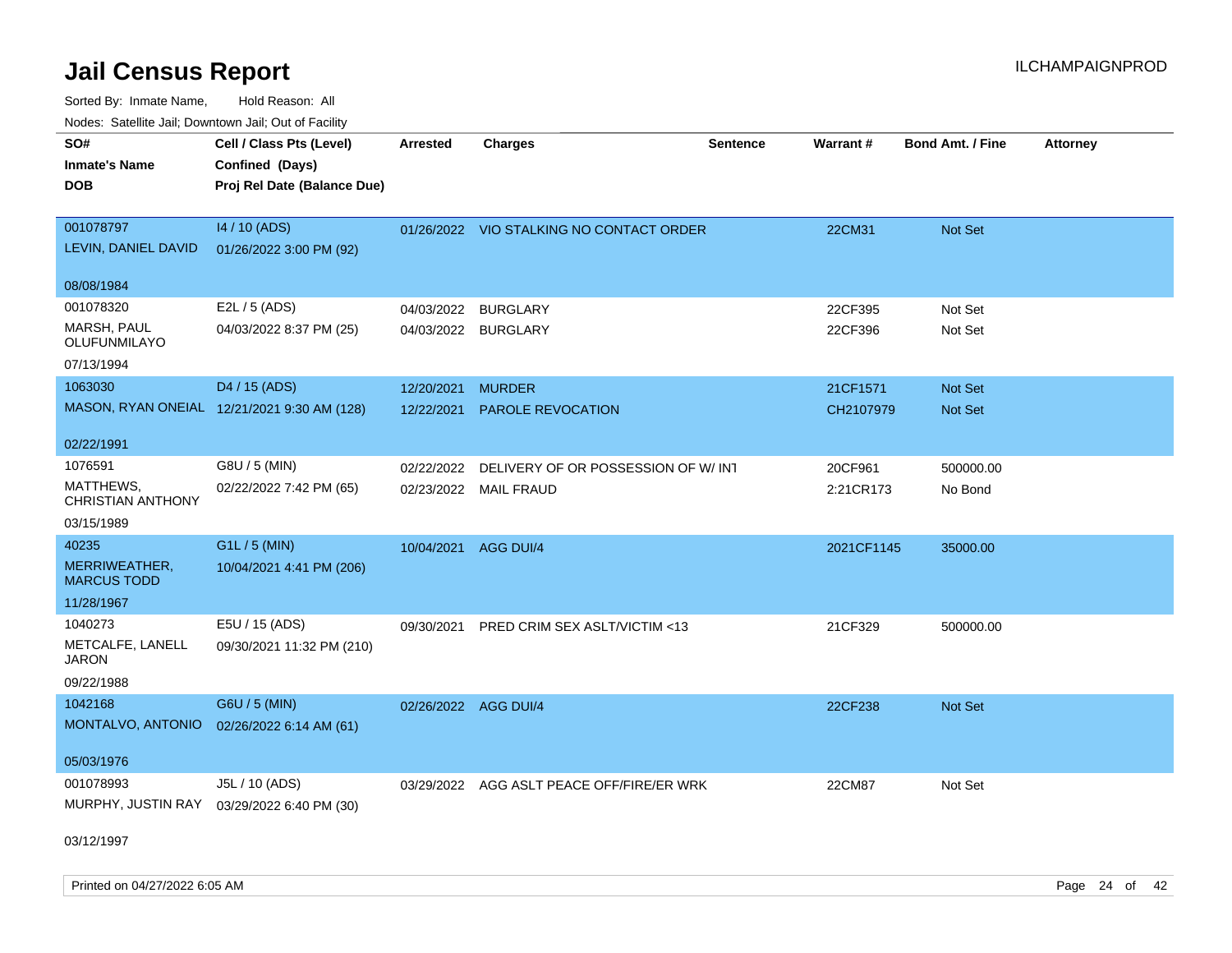| roaco. Calcinio dan, Downtown dan, Oal or Fability                      |                                                                            |                                                      |                                                                                                                                  |                 |                                             |                                                          |                 |
|-------------------------------------------------------------------------|----------------------------------------------------------------------------|------------------------------------------------------|----------------------------------------------------------------------------------------------------------------------------------|-----------------|---------------------------------------------|----------------------------------------------------------|-----------------|
| SO#<br><b>Inmate's Name</b><br><b>DOB</b>                               | Cell / Class Pts (Level)<br>Confined (Days)<br>Proj Rel Date (Balance Due) | <b>Arrested</b>                                      | Charges                                                                                                                          | <b>Sentence</b> | Warrant#                                    | <b>Bond Amt. / Fine</b>                                  | <b>Attorney</b> |
| 1067146<br><b>OMALLEY, ROBERT</b><br><b>FRED</b><br>04/30/1979          | G4U / 5 (MIN)<br>03/23/2022 5:10 PM (36)                                   |                                                      | 03/23/2022 LEAVING SCENE-ACCIDENT/DEATH/INJUF 13y (DOC)                                                                          |                 | 2020CF1197                                  | No Bond                                                  |                 |
| 001078558<br>PARRISH, DOMINIC<br>WALTER<br>08/23/2001                   | F8L / 10 (MED)<br>11/03/2021 1:25 PM (176)                                 | 11/03/2021                                           | UNLAWFUL USE OF A WEAPON                                                                                                         | 3y (DOC)        | 21CF1352                                    | Not Set                                                  |                 |
| 001078357<br>PETTIGREW, CAREY<br><b>CORNITRIAS DEOBLO</b><br>08/31/1986 | A2L / 15 (SPH)<br>09/17/2021 9:56 AM (223)                                 | 09/17/2021<br>09/17/2021<br>09/17/2021<br>09/17/2021 | ARMED ROBBERY/ARMED W/FIREARM<br>ARMED ROBBERY/ARMED W/FIREARM<br>ARMED ROBBERY/ARMED W/FIREARM<br>ARMED ROBBERY/ARMED W/FIREARM |                 | 22-CF-7<br>21CF1230<br>21CF1128<br>21CF1129 | 500000.00<br><b>Not Set</b><br><b>Not Set</b><br>Not Set |                 |
| 1008308<br>PETTIGREW, MARIO<br><b>TRAVINIO</b><br>08/11/1992            | F2L / 10 (MED)<br>01/30/2022 6:15 AM (88)                                  | 01/30/2022<br>01/30/2022                             | ASSAULT<br>AGG BTRY/GREAT BOD HARM/60+                                                                                           |                 | 19CM364<br>22CF131                          | 4000.00<br>No Bond                                       |                 |
| 1070610<br>PHILLIS, AARON<br><b>MONTRELL</b><br>03/26/1999              | J6L / 10 (ADS)<br>03/03/2022 2:49 PM (56)                                  | 03/03/2022<br>03/03/2022                             | AGG BATTERY/PUBLIC PLACE<br>AGG BATTERY/GREAT BODILY HARM                                                                        |                 | 21CF930<br>21CF482                          | <b>Not Set</b><br>5000.00                                |                 |
| 001078005<br>PINEX, MARCHELLO D<br>12/25/1991                           | E4L / 10 (MED)<br>03/08/2022 2:54 AM (51)                                  | 03/08/2022<br>03/08/2022                             | HOME INVASION/CAUSE INJURY<br>AGGRAVATED BATTERY/STRANGLE                                                                        |                 | 22CF280<br>19CR605101                       | Not Set<br>No Bond                                       |                 |
| 001077783<br>RIVERA, DARYL<br><b>ANTONIO</b><br>11/14/1981              | H5U / 10 (ADS)<br>01/05/2022 4:20 PM (113)                                 |                                                      | 01/05/2022 AGGRAVATED BATTERY                                                                                                    |                 | 21CF325                                     | <b>Not Set</b>                                           |                 |
| 1072114<br><b>LEVON</b><br>10/23/2000                                   | A1U / 15 (SPH)<br>ROBINSON, DONNELL 01/17/2021 2:40 PM (466)               | 01/17/2021<br>01/17/2021<br>02/17/2021               | ATTEMPT (FIRST DEGREE MURDER)<br>ARMED ROBBERY/NO FIREARM<br>AGGRAVATED BATTERY                                                  | 4y (DOC)        | 2021CF65<br>2020CF824                       | Not Set<br>75000.00<br>250000.00                         |                 |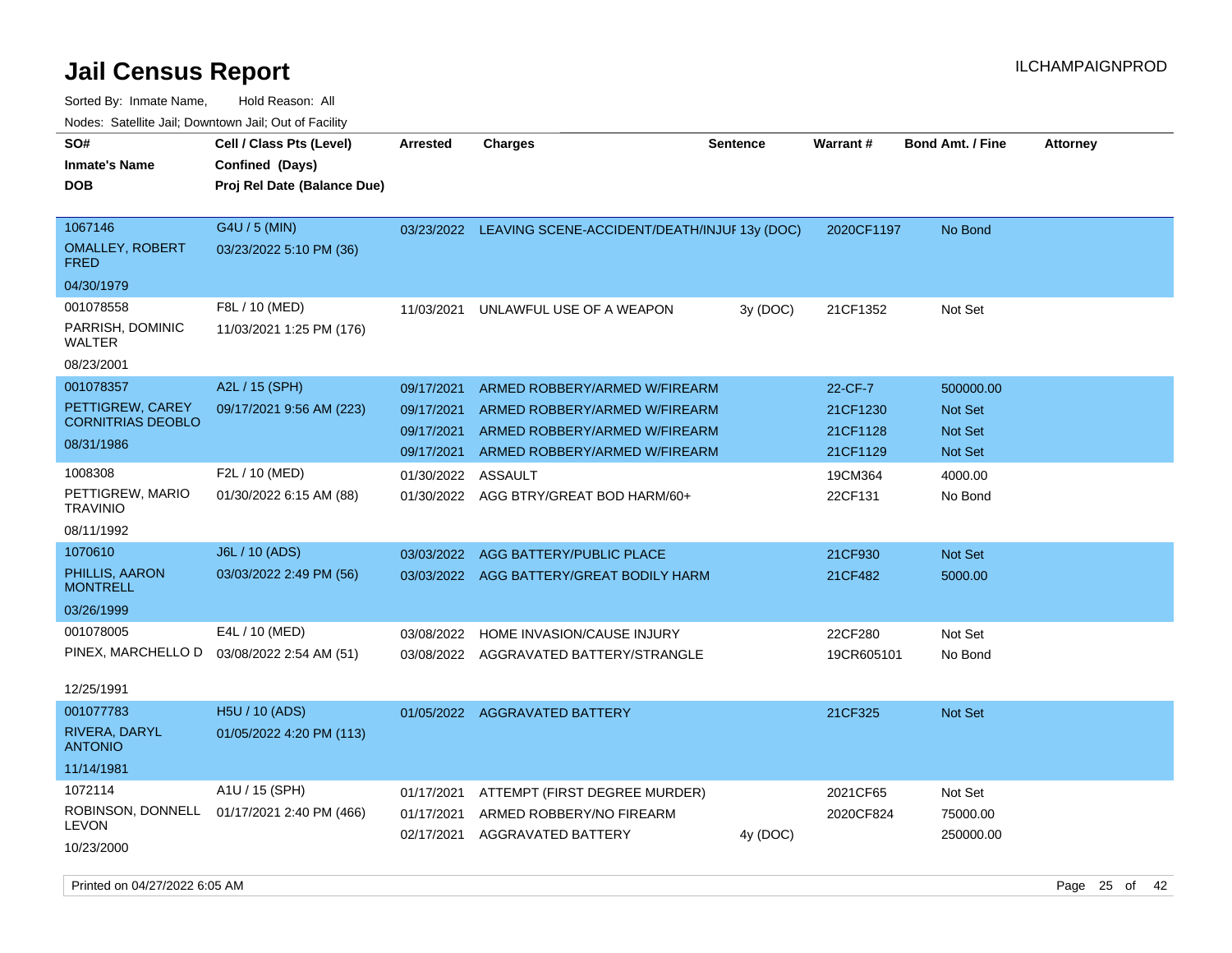| roaco. Calcillo dall, Downtown dall, Cal of Fability |                             |                   |                                         |                 |            |                         |                 |
|------------------------------------------------------|-----------------------------|-------------------|-----------------------------------------|-----------------|------------|-------------------------|-----------------|
| SO#                                                  | Cell / Class Pts (Level)    | Arrested          | <b>Charges</b>                          | <b>Sentence</b> | Warrant#   | <b>Bond Amt. / Fine</b> | <b>Attorney</b> |
| <b>Inmate's Name</b>                                 | Confined (Days)             |                   |                                         |                 |            |                         |                 |
| <b>DOB</b>                                           | Proj Rel Date (Balance Due) |                   |                                         |                 |            |                         |                 |
|                                                      |                             |                   |                                         |                 |            |                         |                 |
| 1064798                                              | B3 / 15 (ADS)               | 01/17/2022 MURDER |                                         |                 | 2021CF695  | 1500000.00              |                 |
| <b>STENNIS, BRUCE</b><br><b>DEONTAY</b>              | 01/17/2022 1:29 PM (101)    |                   | 01/17/2022 MFG/DEL 1<15 GR COCAINE/ANLG |                 | 21CF520    | 50000.00                |                 |
| 08/12/1998                                           |                             |                   |                                         |                 |            |                         |                 |
| 1036650                                              | F4U / 10 (MED)              |                   | 02/16/2022 ARMED VIOLENCE/CATEGORY I    | 10y (DOC)       | 21CF845    | 250000.00               |                 |
| <b>TAYLOR, KORRION</b><br><b>VELEZ</b>               | 02/16/2022 4:33 PM (71)     |                   |                                         |                 |            |                         |                 |
| 03/18/1997                                           |                             |                   |                                         |                 |            |                         |                 |
| 1066794                                              | G5U / 5 (MIN)               |                   | 04/15/2022 VIO ORDER/PRIOR VIO OF ORDER |                 | 2021CF1061 | 150000.00               |                 |
| <b>TAYLOR, STANLEY</b><br><b>JAMES</b>               | 04/15/2022 9:27 AM (13)     |                   |                                         |                 |            |                         |                 |
| 01/05/1994                                           |                             |                   |                                         |                 |            |                         |                 |
| 1056971                                              | B2 / 10 (SPH)               | 08/07/2021        | FELON POSS/USE WEAPON/FIREARM           |                 | 21CF948    | No Bond                 |                 |
| TRAVIS, DENZEL<br><b>DANTRELL</b>                    | 08/07/2021 7:36 AM (264)    | 08/08/2021        | AGG BATTERY/PUBLIC PLACE                |                 | 2020CF647  | 25000.00                |                 |
| 03/21/1993                                           |                             |                   |                                         |                 |            |                         |                 |
| 001078386                                            | F7L / 10 (MED)              | 09/14/2021        | POSSESSION OF STOLEN FIREARM            | 3y (DOC)        | 2021CF1099 | No Bond                 |                 |
| <b>TURNER, AMARIO</b>                                | 09/14/2021 11:42 PM (226)   |                   |                                         |                 |            |                         |                 |
| 09/23/2002                                           |                             |                   |                                         |                 |            |                         |                 |
| 30108                                                | J4L / 15 (ADS)              | 07/30/2021        | <b>MURDER</b>                           |                 | 21CF902    | 2000000.00              |                 |
| VANDYKE, DARYL<br><b>ANTHONY</b>                     | 07/30/2021 8:29 PM (272)    |                   |                                         |                 |            |                         |                 |
| 10/04/1965                                           |                             |                   |                                         |                 |            |                         |                 |
| 968681                                               | D5 / 15 (ADS)               | 08/27/2021        | AGG CRIM SX AB/VIC 13<18/TRUST          |                 | 2020CF499  | 250000.00               |                 |
| <b>WADE, DEMETRIUS</b><br><b>DARYL</b>               | 08/27/2021 2:25 AM (244)    | 08/27/2021        | INDIRECT CRIMINAL CONTEMPT              | 3y(DOC)         | 2021CC16   | No Bond                 |                 |
| 01/07/1987                                           |                             |                   |                                         |                 |            |                         |                 |
| 1070971                                              | H3L / 5 (ADS)               | 12/07/2021        | IDENTITY THEFT/<\$300                   |                 | 20CF922    | Not Set                 |                 |
| <b>WEIR, CLINTON</b><br><b>HOWARD</b>                | 12/08/2021 3:45 AM (141)    | 12/07/2021        | <b>RECKLESS DRIVING</b>                 |                 | 19TR2348   | Not Set                 |                 |
| 03/15/1983                                           |                             |                   |                                         |                 |            |                         |                 |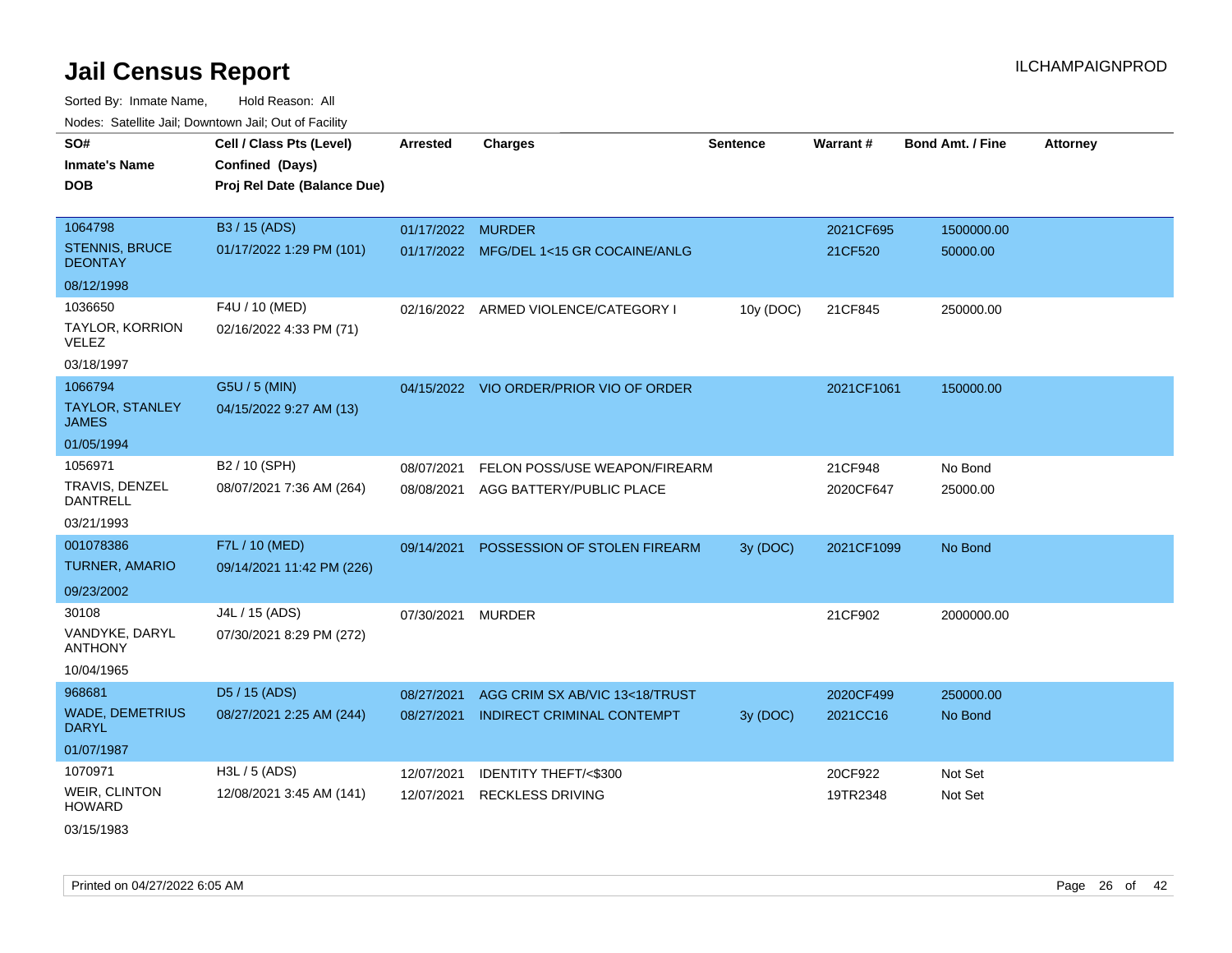| SO#                                        | Cell / Class Pts (Level)    | <b>Arrested</b> | <b>Charges</b>                   | <b>Sentence</b> | Warrant#  | <b>Bond Amt. / Fine</b> | <b>Attorney</b> |
|--------------------------------------------|-----------------------------|-----------------|----------------------------------|-----------------|-----------|-------------------------|-----------------|
| <b>Inmate's Name</b>                       | Confined (Days)             |                 |                                  |                 |           |                         |                 |
| <b>DOB</b>                                 | Proj Rel Date (Balance Due) |                 |                                  |                 |           |                         |                 |
|                                            |                             |                 |                                  |                 |           |                         |                 |
| 54212                                      | E3U / 10 (ADS)              | 12/21/2021      | RECEIVE/POSS/SELL STOLEN VEH     |                 | 2021CF669 | 10000.00                |                 |
| <b>WHITLOCK, GEORGE</b>                    | 12/21/2021 1:20 PM (128)    | 12/21/2021      | <b>VIOLATE ORDER PROTECTION</b>  |                 | 2021CM391 | 1000.00                 |                 |
| <b>ABRAM</b>                               |                             | 12/21/2021      | ARMED VIOLENCE/CATEGORY I        |                 | 21CF1576  | <b>Not Set</b>          |                 |
| 11/10/1978                                 |                             |                 |                                  |                 |           |                         |                 |
| 1075313                                    | F7U / 15 (MAX)              | 01/29/2022      | POSSESSION OF STOLEN FIREARM     | 3y (DOC)        | 22CF132   | Not Set                 |                 |
| <b>WILLIAMS, EARDIS</b><br>ANTONIO, Junior | 01/29/2022 1:23 AM (89)     |                 |                                  |                 |           |                         |                 |
| 01/21/1999                                 |                             |                 |                                  |                 |           |                         |                 |
| 539662                                     | F6L / 10 (MED)              | 08/14/2021      | DOM BTRY/CONTACT/1-2 PRECONV     | 7y (DOC)        | 2021CF770 | 250000.00               |                 |
| <b>WILLIAMS, JAVONTAE</b><br><b>DEMAR</b>  | 08/14/2021 1:28 AM (257)    | 08/14/2021      | <b>CITY OV ARREST</b>            |                 | 2017OV893 | 1000.00                 |                 |
| 07/28/1991                                 |                             |                 |                                  |                 |           |                         |                 |
| 1058072                                    | A2U / 15 (SPH)              | 02/25/2021      | ARMED HABITUAL CRIMINAL          |                 |           | Not Set                 |                 |
| <b>WILLIAMS, KENNETH</b><br><b>BERNARD</b> | 02/25/2021 3:24 PM (427)    |                 |                                  |                 |           |                         |                 |
| 10/04/1985                                 |                             |                 |                                  |                 |           |                         |                 |
| 001078995                                  | $G1U / 5$ (MIN)             | 03/29/2022      | <b>METH DELIVERY&lt;5 GRAMS</b>  |                 | 22CF371   | Not Set                 |                 |
| <b>ZINK, PRESTIN L</b>                     | 03/29/2022 11:33 PM (30)    |                 | 03/29/2022 FUGITIVE FROM JUSTICE |                 | 22CF370   | <b>Not Set</b>          |                 |
| 08/19/1997                                 |                             |                 |                                  |                 |           |                         |                 |
| <b>Total Downtown Jail: 60</b>             |                             | Males: 60       | Females: 0<br>Unknown: 0         |                 |           |                         |                 |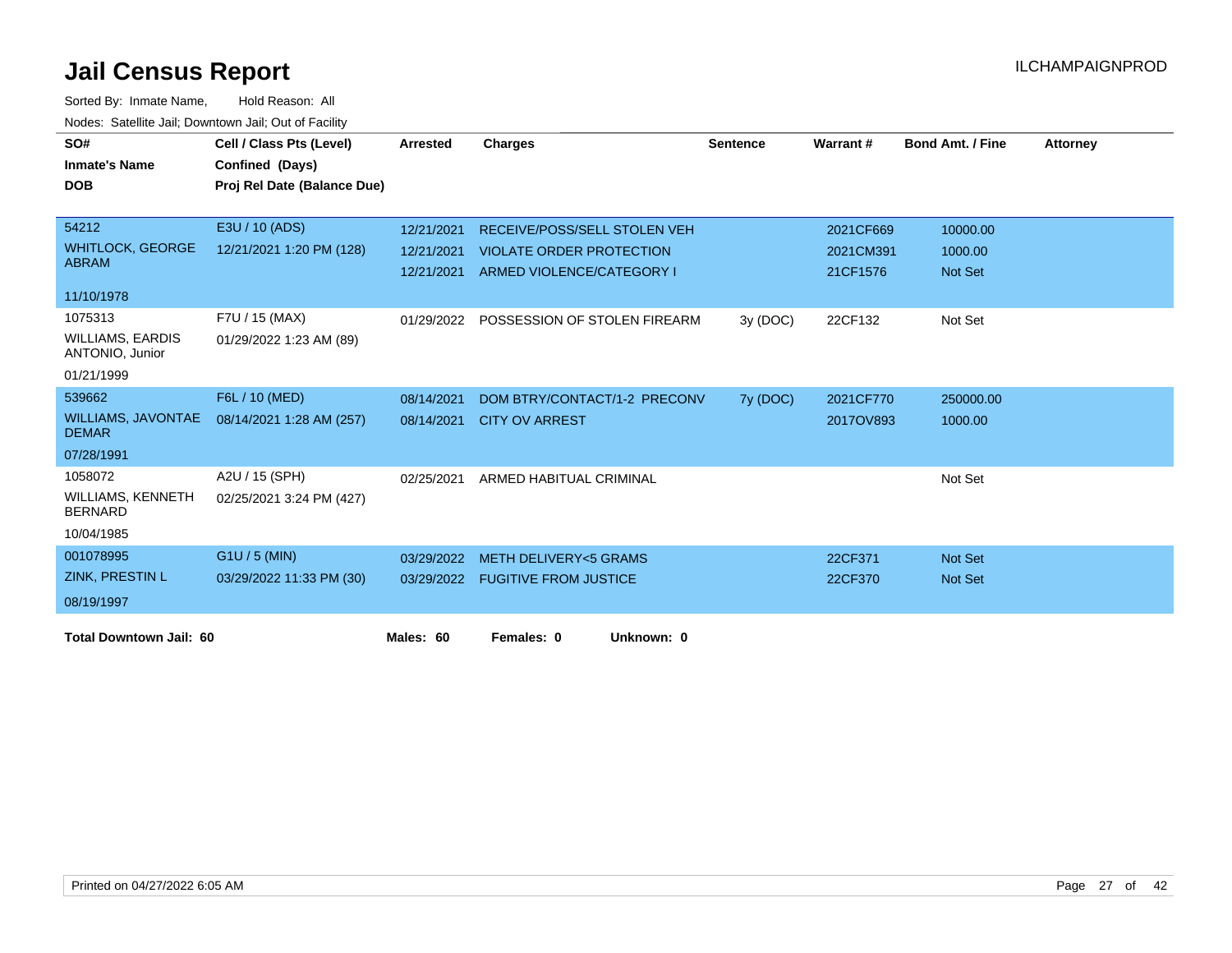| <b>Out of Facility</b><br>SO#<br><b>Inmate's Name</b><br><b>DOB</b> | Cell / Class Pts (Level)<br>Confined (Days)<br>Proj Rel Date (Balance Due) | <b>Arrested</b> | <b>Charges</b>                   | <b>Sentence</b> | Warrant # | <b>Bond Amt. / Fine</b> | <b>Attorney</b> |
|---------------------------------------------------------------------|----------------------------------------------------------------------------|-----------------|----------------------------------|-----------------|-----------|-------------------------|-----------------|
| 983810                                                              | <b>KAN</b> / 15 (MAX)                                                      | 12/14/2021      | <b>ARMED HABITUAL CRIMINAL</b>   |                 | 21CF1526  | Not Set                 |                 |
| AKINS, KEVIN IVAN                                                   | 12/14/2021 5:34 PM (135)                                                   |                 |                                  |                 |           |                         |                 |
| 09/23/1990                                                          |                                                                            |                 |                                  |                 |           |                         |                 |
| 001078621                                                           | KAN / 10 (MED)                                                             | 12/23/2021      | <b>RESIDENTIAL BURGLARY</b>      |                 | 21CF1582  | Not Set                 |                 |
|                                                                     | BAILEY, DANIEL SCOTT 12/23/2021 9:44 AM (126)                              |                 | 01/14/2022 PROBATION VIOLATION   |                 | 21CF1445  | Not Set                 |                 |
| 05/09/1999                                                          |                                                                            |                 |                                  |                 |           |                         |                 |
| 548350                                                              | <b>EHD</b>                                                                 | 03/29/2022      | AGG DUI/NO VALID DL              |                 | 2020CF268 | Not Set                 |                 |
| <b>BAILEY, NORBERT</b><br><b>WILLIAM</b>                            | 03/29/2022 9:11 AM (30)                                                    |                 |                                  |                 |           |                         |                 |
| 02/14/1992                                                          | 5/23/2022 (0.00)                                                           |                 |                                  |                 |           |                         |                 |
| 001077899                                                           | $KAN / 5$ (MIN)                                                            | 03/20/2022      | <b>BURGLARY</b>                  |                 | 21CF593   | 20000.00                |                 |
| BARKSDALE, RAY<br><b>SHAWN</b>                                      | 03/20/2022 2:40 PM (39)                                                    | 03/20/2022      | POSSESSION OF METH/5<15 GRAMS    |                 | 21CF655   | 20000.00                |                 |
| 10/31/1990                                                          |                                                                            |                 | 03/20/2022 POSS STOLEN VEHICLE   |                 | 21CF505   | 20000.00                |                 |
| 19971                                                               | <b>EHD</b>                                                                 | 11/09/2021      | DRIVING RVK/SUSP DUI/SSS 4-9     |                 | 2021CF968 | <b>Not Set</b>          |                 |
| <b>LYNN</b>                                                         | BARNESKE, RAYMOND 11/09/2021 9:32 AM (170)                                 |                 |                                  |                 |           |                         |                 |
| 08/17/1961                                                          | 5/6/2022 (0.00)                                                            |                 |                                  |                 |           |                         |                 |
| 516062                                                              | KAN / 15 (MAX)                                                             | 02/22/2021      | AGG DISCH FIR/VEH/PC OFF/FRMAN   |                 | 21CF210   | No Bond                 |                 |
| BENNETT, JOHN<br><b>MICHAEL</b>                                     | 02/22/2021 10:47 AM (430)                                                  | 02/22/2021      | PHONE HARASSMENT/2+              |                 | 20CF194   | 5000.00                 |                 |
| 04/30/1986                                                          |                                                                            |                 |                                  |                 |           |                         |                 |
| 33993                                                               | <b>KAN / 10 (MED)</b>                                                      | 06/14/2021      | AGGRAVATED DOMESTIC BATTERY      |                 | 21CF688   | <b>Not Set</b>          |                 |
| <b>BOOKER, STEPHON</b><br><b>MONTELL</b>                            | 06/14/2021 7:42 PM (318)                                                   | 06/14/2021      | POSSESSING A CONTROLLED SUBSTAND |                 | 21CF657   | <b>Not Set</b>          |                 |
| 06/11/1971                                                          |                                                                            | 06/14/2021      | <b>PAROLE REVOCATION</b>         |                 | CH2103612 | No Bond                 |                 |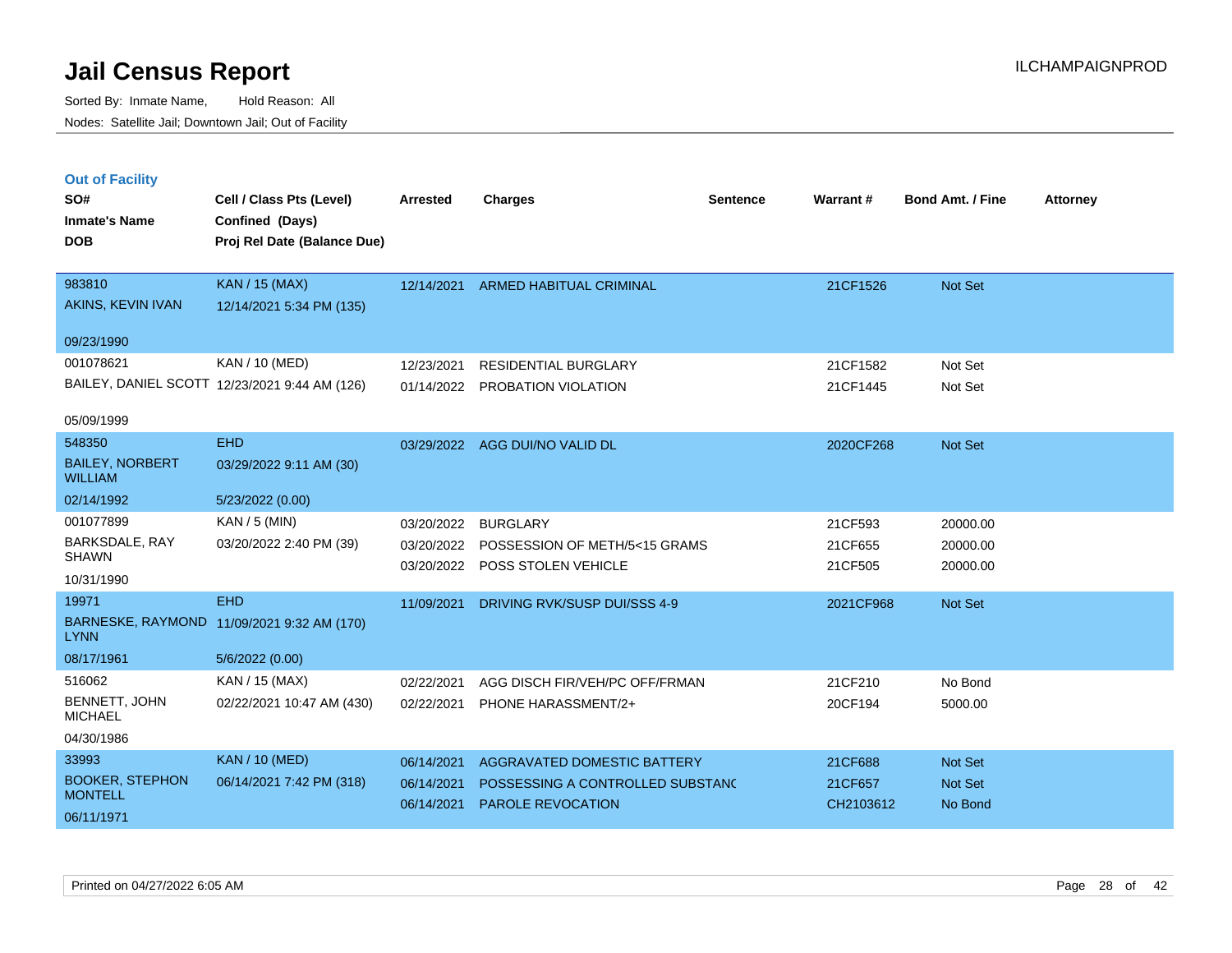| rouco. Calcinic Jan, Downtown Jan, Out of Facility |                                             |            |                                          |                 |             |                         |                 |
|----------------------------------------------------|---------------------------------------------|------------|------------------------------------------|-----------------|-------------|-------------------------|-----------------|
| SO#<br>Inmate's Name                               | Cell / Class Pts (Level)<br>Confined (Days) | Arrested   | <b>Charges</b>                           | <b>Sentence</b> | Warrant#    | <b>Bond Amt. / Fine</b> | <b>Attorney</b> |
| <b>DOB</b>                                         | Proj Rel Date (Balance Due)                 |            |                                          |                 |             |                         |                 |
| 35366                                              | <b>EHD</b>                                  | 04/05/2022 | DRIVING RVK/SUSP DUI/SSS 4-9             |                 | 2020CF1405  | <b>Not Set</b>          |                 |
| <b>BRADLEY, EARNEST</b><br><b>ANGELO VALENTIN</b>  | 04/05/2022 8:58 AM (23)                     | 04/05/2022 | DRIVING RVK/SUSP DUI/SSS 4-9             |                 | 2021CF361   | <b>Not Set</b>          |                 |
| 07/30/1968                                         | 6/2/2022 (0.00)                             |            |                                          |                 |             |                         |                 |
| 1074315                                            | KAN / 15 (MAX)                              | 07/27/2021 | AGG DISCHARGE FIREARM/VEH/SCH            |                 | 21CF927     | Not Set                 |                 |
| <b>BRIGGS, PATRICK</b><br>MONTAY                   | 08/03/2021 4:56 PM (268)                    |            |                                          |                 |             |                         |                 |
| 08/05/2001                                         |                                             |            |                                          |                 |             |                         |                 |
| 001078880                                          | <b>KAN / 15 (MAX)</b>                       | 02/25/2022 | ARMED VIOLENCE/CATEGORY I                |                 | 22CF237     | Not Set                 |                 |
| <b>BROACH, CAREU</b>                               | 02/25/2022 3:58 PM (62)                     | 02/25/2022 | AGG DISCHARGE FIREARM/BLDG/SCH           |                 | 22600096201 | No Bond                 |                 |
| 02/27/2003                                         |                                             | 02/25/2022 | <b>PAROLE REVOCATION</b>                 |                 | HN-2200660  | No Bond                 |                 |
| 001079000                                          | KAN / 15 (MAX)                              | 04/01/2022 | MURDER/STRONG PROB KILL/INJURE           |                 | 22CF102     | 2000000.00              |                 |
| BROCK, TONY LAMAR                                  | 04/01/2022 9:02 AM (27)                     |            |                                          |                 |             |                         |                 |
| 04/01/2004                                         |                                             |            |                                          |                 |             |                         |                 |
| 1027929                                            | <b>KAN / 15 (MAX)</b>                       | 12/18/2021 | HOME INVASION/CAUSE INJURY               |                 | 21CF1560    | No Bond                 |                 |
| <b>BROUGHTON, MARK</b><br><b>ANTHONY, Junior</b>   | 12/18/2021 2:55 AM (131)                    |            |                                          |                 |             |                         |                 |
| 02/15/1990                                         |                                             |            |                                          |                 |             |                         |                 |
| 001078065                                          | KAN / 10 (ADS)                              | 06/17/2021 | AGG BATTERY/DISCHARGE FIREARM            |                 | 21CF704     | 1000000.00              |                 |
| BROWN, CHARMAN<br>LAKEEF                           | 06/17/2021 12:32 PM (315)                   |            |                                          |                 |             |                         |                 |
| 11/30/2002                                         |                                             |            |                                          |                 |             |                         |                 |
| 001078008                                          | <b>KAN / 15 (MAX)</b>                       |            | 02/15/2022 AGG BATTERY/DISCHARGE FIREARM |                 | 21CF1090    | 500000.00               |                 |
| <b>BROWN, CODY</b><br><b>RUSSELL</b>               | 02/15/2022 9:17 AM (72)                     |            |                                          |                 |             |                         |                 |
| 02/15/2004                                         |                                             |            |                                          |                 |             |                         |                 |
| 1038554                                            | KAN / 15 (MAX)                              | 08/18/2021 | ARMED HABITUAL CRIMINAL                  |                 | 21CF1162    | Not Set                 |                 |
| <b>BROWN, CORRION</b><br><b>DEVONTAE</b>           | 08/18/2021 5:40 PM (253)                    | 08/18/2021 | DELIVERY OF OR POSSESSION OF W/ INT      |                 | 21CF1009    | No Bond                 |                 |
| 04/19/1995                                         |                                             |            |                                          |                 |             |                         |                 |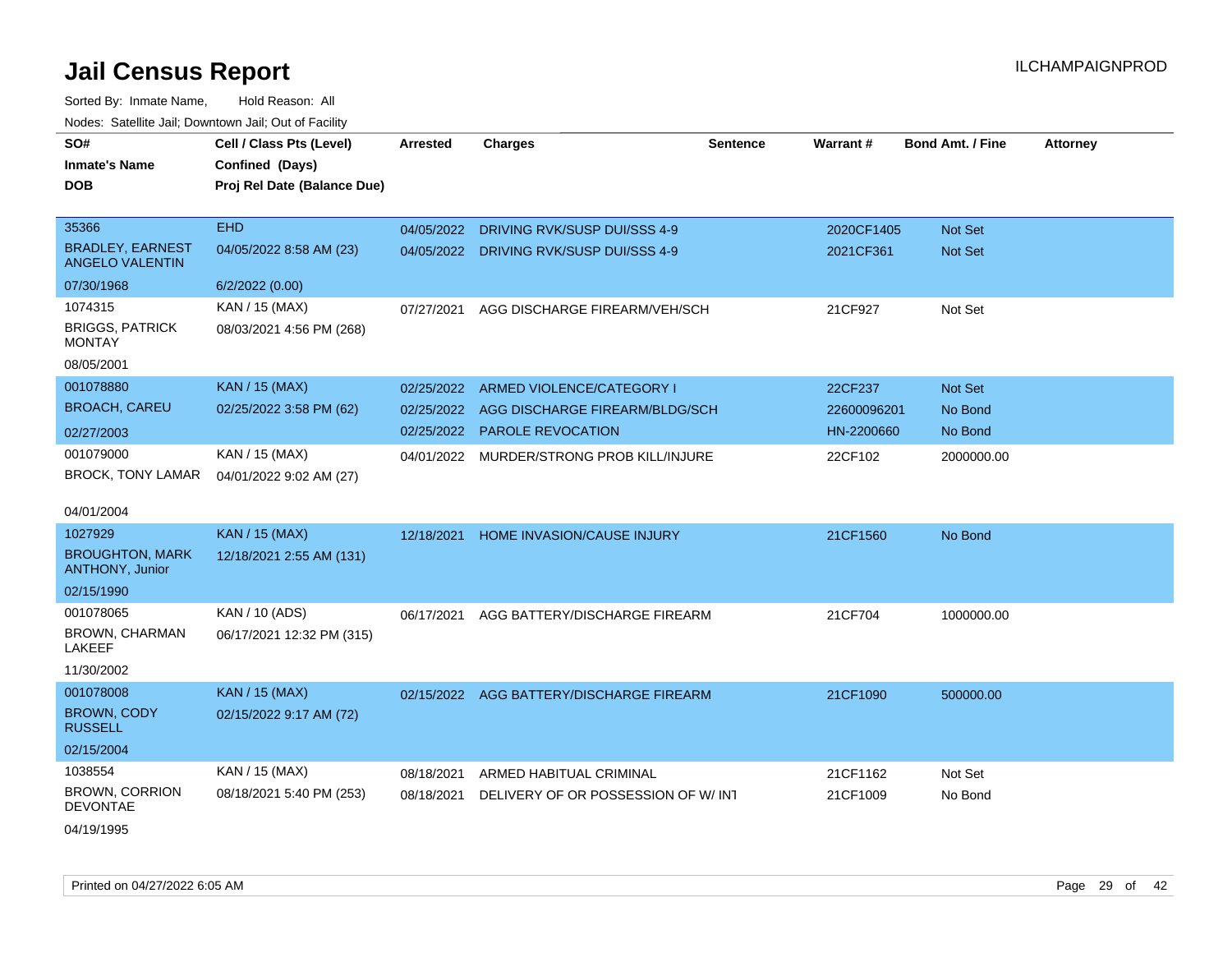| SO#<br><b>Inmate's Name</b>              | Cell / Class Pts (Level)<br>Confined (Days)  | Arrested   | <b>Charges</b>                           | <b>Sentence</b> | <b>Warrant#</b> | <b>Bond Amt. / Fine</b> | <b>Attorney</b> |
|------------------------------------------|----------------------------------------------|------------|------------------------------------------|-----------------|-----------------|-------------------------|-----------------|
| <b>DOB</b>                               | Proj Rel Date (Balance Due)                  |            |                                          |                 |                 |                         |                 |
| 1067476                                  | <b>KAN / 10 (MED)</b>                        | 11/13/2021 | AGG DOMESTIC BATTERY/STRANGLE            |                 | 20CF575         | 5000.00                 |                 |
| <b>BROWN, JAMES</b><br><b>BRONELL</b>    | 11/13/2021 2:35 AM (166)                     | 11/13/2021 | <b>RESIDENTIAL BURGLARY</b>              |                 | 21CF385         | 25000.00                |                 |
| 01/08/1996                               |                                              |            |                                          |                 |                 |                         |                 |
| 1028357                                  | KAN / 15 (MAX)                               | 03/23/2022 | DOMESTIC BATTERY/OTHER PRIOR             |                 | 22CF348         | Not Set                 |                 |
| <b>BROWN, MARCUS</b><br><b>RICKELL</b>   | 03/23/2022 7:13 PM (36)                      |            | 03/23/2022 FELON POSS/USE WEAPON/FIREARM |                 | 22CF349         | No Bond                 |                 |
| 01/06/1995                               |                                              |            |                                          |                 |                 |                         |                 |
| 1038579                                  | <b>KAN / 15 (MAX)</b>                        | 08/18/2021 | FELON POSS/USE WEAPON/FIREARM            |                 | 21CF1010        | Not Set                 |                 |
| <b>BROWN, MARKEL</b><br><b>RIKKI</b>     | 08/18/2021 2:05 PM (253)                     |            |                                          |                 |                 |                         |                 |
| 01/06/1995                               |                                              |            |                                          |                 |                 |                         |                 |
| 1003006                                  | KAN / 15 (MAX)                               | 08/19/2021 | FELON POSS/USE MACHINE GUN               |                 | 21CF1011        | No Bond                 |                 |
| <b>BROWN, ROCKEITH</b><br><b>JAVONTE</b> | 08/19/2021 12:55 AM (252)                    |            |                                          |                 |                 |                         |                 |
| 07/23/1991                               |                                              |            |                                          |                 |                 |                         |                 |
| 1068812                                  | <b>KAN / 15 (MAX)</b>                        | 12/21/2021 | <b>FELON POSS/USE FIREARM PRIOR</b>      |                 | 21CF1568        | <b>Not Set</b>          |                 |
| <b>BRYANT, DANNY</b><br><b>EUGENE</b>    | 12/21/2021 1:50 PM (128)                     | 12/21/2021 | AGG DISCHARGE FIREARM/OCC VEH            |                 | 21CF741         | Not Set                 |                 |
| 11/22/1989                               |                                              |            |                                          |                 |                 |                         |                 |
| 987334                                   | KAN / 15 (MAX)                               |            | 03/10/2021 ATTEMPT (FIRST DEGREE MURDER) |                 | 19CF689         | Not Set                 |                 |
| CAIN, ISAIAH<br><b>DEPRIEST</b>          | 03/10/2021 2:22 PM (414)                     |            |                                          |                 |                 |                         |                 |
| 12/23/1990                               |                                              |            |                                          |                 |                 |                         |                 |
| 001077954                                | <b>KAN / 10 (MED)</b>                        | 12/21/2021 | <b>RESIDENTIAL BURGLARY</b>              |                 | 21CF1570        | <b>Not Set</b>          |                 |
|                                          | CALKINS, STEVEN RAY 12/21/2021 6:35 AM (128) |            |                                          |                 |                 |                         |                 |
| 01/01/1992                               |                                              |            |                                          |                 |                 |                         |                 |
| 992962                                   | KAN / 15 (ADS)                               | 05/25/2021 | MURDER/INTENT TO KILL/INJURE             |                 | 2018CF1045      | 1000000.00              |                 |
| CAMPBELL, KEITH<br>KNAQEEB               | 05/25/2021 1:19 PM (338)                     |            |                                          |                 |                 |                         |                 |
| 07/22/1991                               |                                              |            |                                          |                 |                 |                         |                 |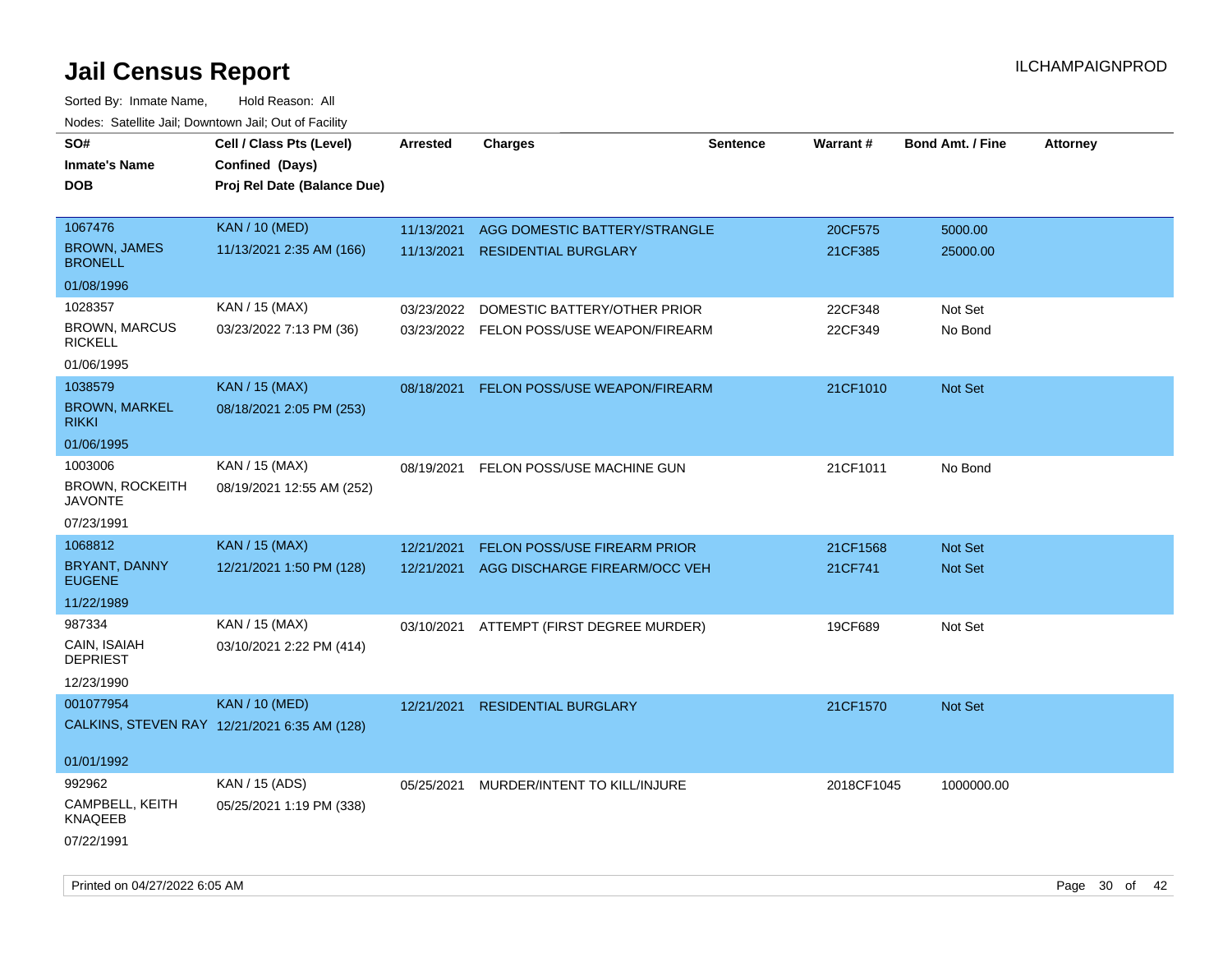| SO#                                     | Cell / Class Pts (Level)    | <b>Arrested</b> | <b>Charges</b>                           | <b>Sentence</b> | Warrant#   | <b>Bond Amt. / Fine</b><br><b>Attorney</b> |
|-----------------------------------------|-----------------------------|-----------------|------------------------------------------|-----------------|------------|--------------------------------------------|
| <b>Inmate's Name</b>                    | Confined (Days)             |                 |                                          |                 |            |                                            |
| <b>DOB</b>                              | Proj Rel Date (Balance Due) |                 |                                          |                 |            |                                            |
|                                         |                             |                 |                                          |                 |            |                                            |
| 001078953                               | <b>KAN / 10 (MED)</b>       | 03/15/2022      | POSSESSION OF STOLEN FIREARM             |                 | 2022CF319  | Not Set                                    |
| CAMPBELL,<br><b>MOHAMMED BURNELL</b>    | 03/15/2022 10:50 PM (44)    |                 |                                          |                 |            |                                            |
| 09/25/1991                              |                             |                 |                                          |                 |            |                                            |
| 1045467                                 | KAN / 15 (MAX)              | 04/01/2022      | MFG/DEL CANNABIS/30-500 GRAMS            |                 | 20CF87     | 100000.00 / 34.00                          |
| CARPENTER-MOORE,<br>JOSEPH CARL, Junior | 04/02/2022 5:22 PM (26)     |                 | 04/01/2022 MFG/DEL CANNABIS/30-500 GRAMS |                 | 19CF1770   | 100000.00 / 34.00                          |
| 04/18/1992                              |                             |                 |                                          |                 |            |                                            |
| 001078576                               | <b>KAN / 15 (MAX)</b>       | 11/09/2021      | UNLAWFUL USE OF A WEAPON                 |                 | 21CF1383   | Not Set                                    |
| CARTER, DEMONDRE<br><b>DAVON</b>        | 11/09/2021 6:01 PM (170)    |                 |                                          |                 |            |                                            |
| 05/27/2001                              |                             |                 |                                          |                 |            |                                            |
| 1064838                                 | KAN / 15 (MAX)              | 04/13/2022      | <b>VIOLATE OP/OTHER PRIOR</b>            |                 | 2022CM68   | 5000.00                                    |
| CARTER, JAMAL                           | 04/13/2022 6:34 PM (15)     | 04/13/2022      | DRIVING DURING SUSPENSION                |                 | 2022MT403  | 200.00                                     |
| <b>ANTONIO</b>                          |                             |                 | 04/13/2022 FELON POSS/USE WEAPON/FIREARM |                 | 2022CF464  | Not Set                                    |
| 09/25/1997                              |                             | 04/18/2022      | <b>CRIMINAL TRESPASS TO PROPERTY</b>     |                 | 2020CF1015 | Not Set                                    |
| 1064992                                 | <b>KAN / 15 (MAX)</b>       | 09/20/2021      | ARMED VIOLENCE/CATEGORY I                |                 | 21CF1137   | Not Set                                    |
| <b>CARTER, KEJUAN</b><br><b>JAVONTE</b> | 09/20/2021 11:42 PM (220)   |                 |                                          |                 |            |                                            |
| 06/27/1998                              |                             |                 |                                          |                 |            |                                            |
| 001078729                               | KAN / 15 (ADS)              |                 | 01/02/2022 MURDER/INTENT TO KILL/INJURE  |                 | 20CF396    | 1000000.00                                 |
| CARTER, TROY<br><b>DEMON</b>            | 01/02/2022 10:29 AM (116)   |                 |                                          |                 |            |                                            |
| 01/02/2004                              |                             |                 |                                          |                 |            |                                            |
| 957936                                  | <b>KAN / 15 (MAX)</b>       | 03/10/2022      | DELIVERY OF OR POSSESSION OF W/INT       |                 | 22CF295    | Not Set                                    |
| <b>CAVETTE, JUSTIN</b><br><b>EUGENE</b> | 03/10/2022 12:10 PM (49)    |                 |                                          |                 |            |                                            |
| 08/02/1988                              |                             |                 |                                          |                 |            |                                            |
| 1048488                                 | KAN / 10 (ADS)              | 12/30/2021      | ARMED VIOLENCE/CATEGORY I                |                 | 2022CF4    | Not Set                                    |
| COLSON, WAYNE<br>ARTHUR, Third          | 12/30/2021 8:27 AM (119)    |                 |                                          |                 |            |                                            |
| 10/14/1995                              |                             |                 |                                          |                 |            |                                            |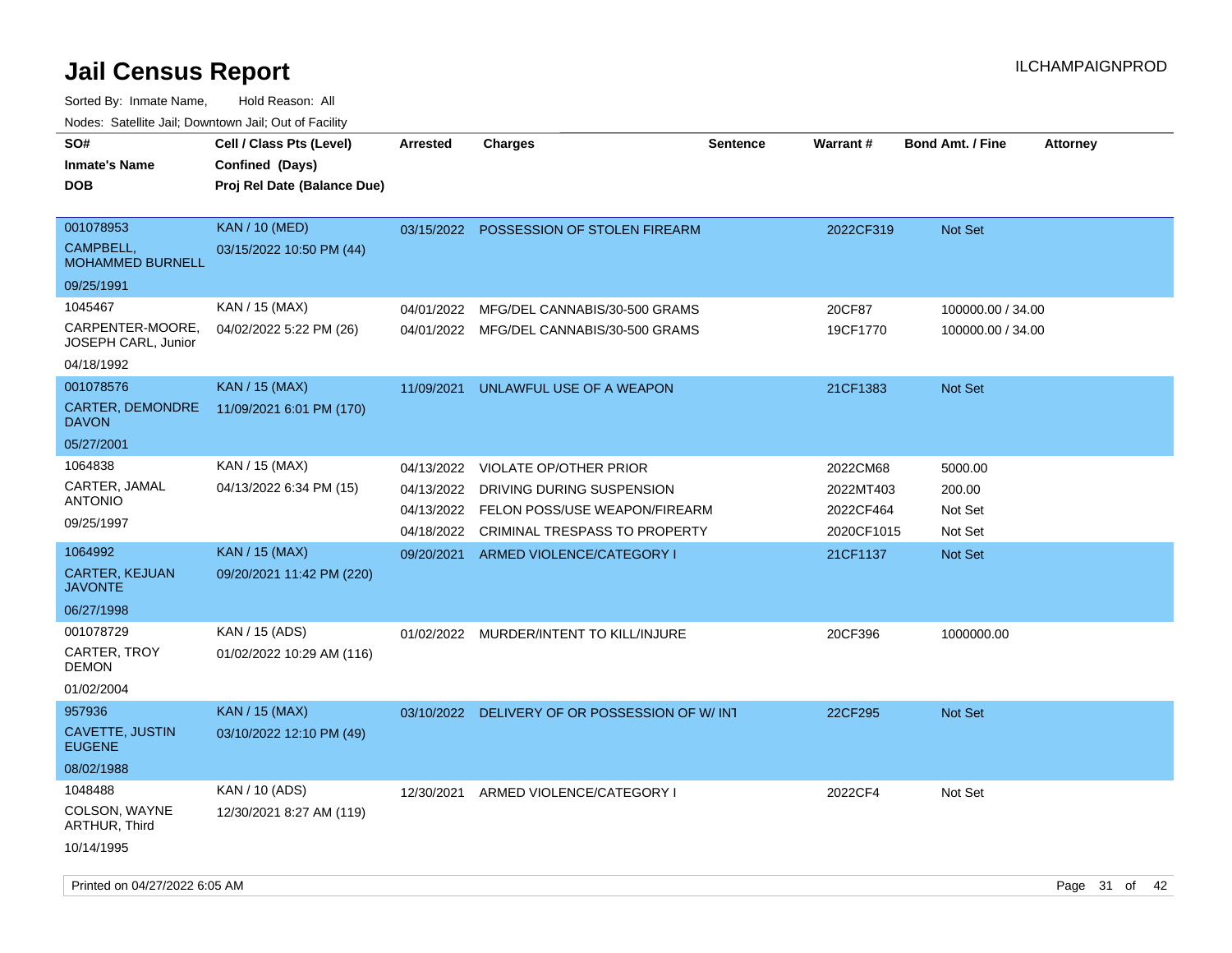| Noucs. Calcillic Jail, Downtown Jail, Out of Facility |                             |            |                                |                 |            |                         |                 |
|-------------------------------------------------------|-----------------------------|------------|--------------------------------|-----------------|------------|-------------------------|-----------------|
| SO#                                                   | Cell / Class Pts (Level)    | Arrested   | <b>Charges</b>                 | <b>Sentence</b> | Warrant#   | <b>Bond Amt. / Fine</b> | <b>Attorney</b> |
| <b>Inmate's Name</b>                                  | Confined (Days)             |            |                                |                 |            |                         |                 |
| DOB                                                   | Proj Rel Date (Balance Due) |            |                                |                 |            |                         |                 |
|                                                       |                             |            |                                |                 |            |                         |                 |
| 57733                                                 | <b>KAN / 15 (SPH)</b>       | 02/25/2020 | <b>HOMICIDE</b>                |                 | 2020-CF250 | No Bond                 |                 |
| <b>CRAIG, ANTOINE</b><br><b>DARRELL</b>               | 02/25/2020 4:08 PM (793)    | 02/25/2020 | FELON POSS/USE WEAPON/FIREARM  |                 | 19CF-1827  | No Bond                 |                 |
| 10/09/1982                                            |                             |            |                                |                 |            |                         |                 |
| 001077939                                             | KAN / 10 (MED)              | 05/10/2021 | FIREARM/FOID INVALID/NOT ELIG  |                 | 21CF526    | No Bond                 |                 |
| <b>CROSS, PATRICK</b><br><b>DONTRELLE</b>             | 05/10/2021 7:31 PM (353)    | 06/02/2021 | POSS STOLEN VEHICLE > \$25,000 |                 | 21CF612    | Not Set                 |                 |
| 11/07/2001                                            |                             |            |                                |                 |            |                         |                 |
| 25022                                                 | EHD / 10 (MED)              | 02/17/2022 | AGG DUI/2/PASS <16             |                 | 2021CF560  | No Bond                 |                 |
| <b>CRUMP, ROBERT</b><br><b>ANTHONY</b>                | 02/17/2022 11:48 AM (70)    |            |                                |                 |            |                         |                 |
| 02/06/1966                                            | 5/14/2022 (0.00)            |            |                                |                 |            |                         |                 |
| 001077214                                             | KAN / 15 (MAX)              | 12/20/2021 | <b>MURDER</b>                  |                 | 21CF1572   | Not Set                 |                 |
| DAVIS-MURDOCK,<br><b>ERION VASSHAD</b>                | 12/21/2021 10:13 AM (128)   |            |                                |                 |            |                         |                 |
| 06/22/1998                                            |                             |            |                                |                 |            |                         |                 |
| 001078538                                             | <b>KAN / 10 (ADS)</b>       | 10/26/2021 | <b>CRIM SEX ASSAULT/FORCE</b>  |                 | 21CF1301   | Not Set                 |                 |
| DAWKINS, LEN                                          | 10/26/2021 8:18 PM (184)    |            |                                |                 |            |                         |                 |
| 03/23/1987                                            |                             |            |                                |                 |            |                         |                 |
| 64070                                                 | KAN / 10 (MED)              |            | 02/18/2022 BURGLARY            |                 | 21CF1176   | 20000.00                |                 |
| DECKER, ANTHONY V                                     | 02/18/2022 6:52 PM (69)     |            |                                |                 |            |                         |                 |
|                                                       |                             |            |                                |                 |            |                         |                 |
| 11/27/1982                                            |                             |            |                                |                 |            |                         |                 |
| 001078223                                             | <b>KAN / 5 (MIN)</b>        | 11/09/2021 | AGG DUI/NO VALID DL            |                 | 21CF1382   | Not Set                 |                 |
| DIEGO-MATEO,<br><b>JOAQUIN</b>                        | 11/09/2021 10:52 PM (170)   |            |                                |                 |            |                         |                 |
| 01/23/2002                                            |                             |            |                                |                 |            |                         |                 |
| 1061304                                               | KAN / 15 (MAX)              | 10/11/2021 | ARMED HABITUAL CRIMINAL        |                 | 21CF1226   | No Bond                 |                 |
| DORRIS, KEMION<br><b>DAETOCE</b>                      | 10/11/2021 7:30 PM (199)    | 10/11/2021 | ARMED HABITUAL CRIMINAL        |                 | 21CF1227   | No Bond                 |                 |
|                                                       |                             | 10/11/2021 | HOME INVASION/FIREARM          |                 | 21CF1228   | No Bond                 |                 |
| 11/19/1997                                            |                             |            |                                |                 |            |                         |                 |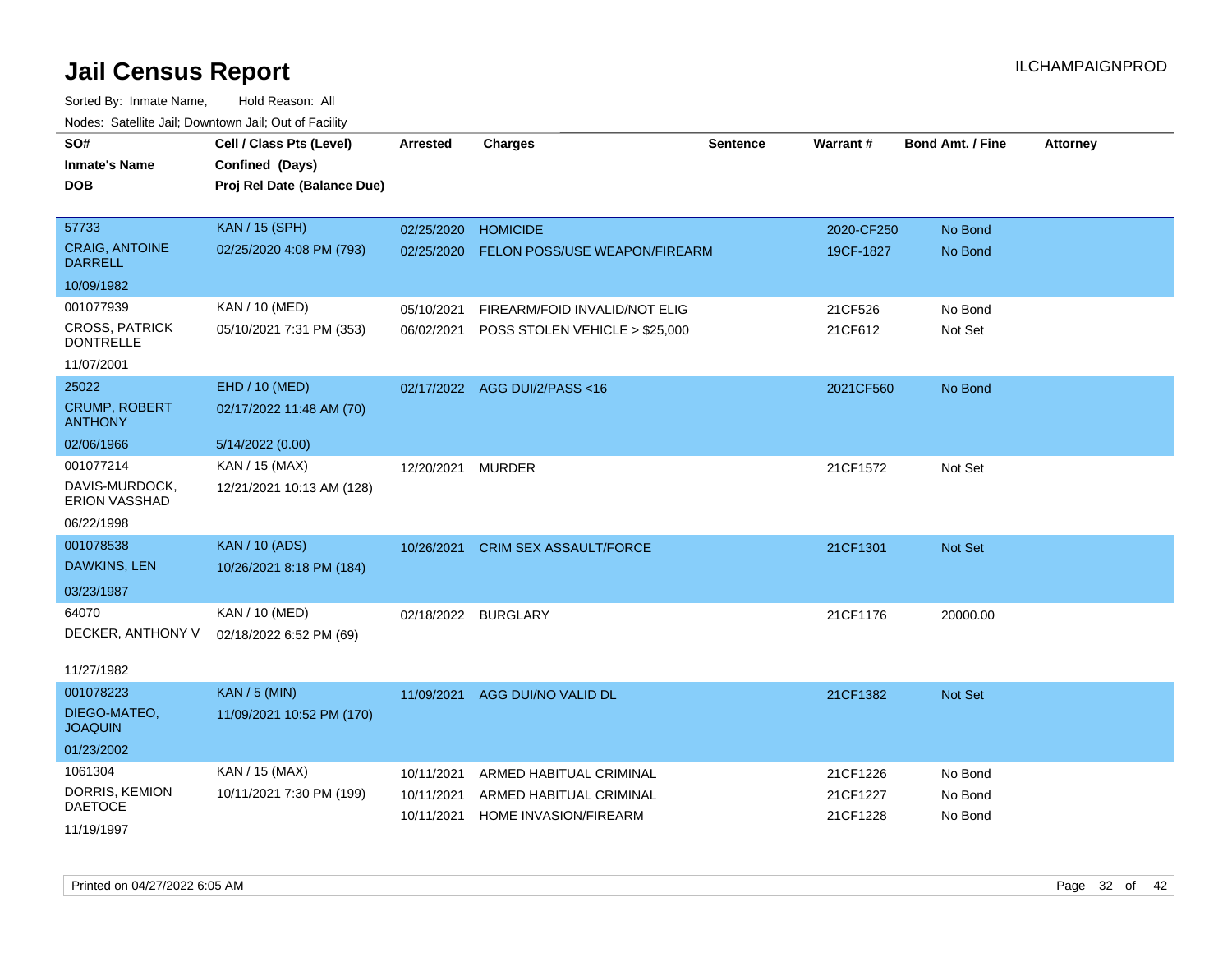| SO#<br><b>Inmate's Name</b>          | Cell / Class Pts (Level)<br>Confined (Days) | <b>Arrested</b> | <b>Charges</b>                          | <b>Sentence</b> | <b>Warrant#</b> | <b>Bond Amt. / Fine</b> | <b>Attorney</b> |
|--------------------------------------|---------------------------------------------|-----------------|-----------------------------------------|-----------------|-----------------|-------------------------|-----------------|
| <b>DOB</b>                           | Proj Rel Date (Balance Due)                 |                 |                                         |                 |                 |                         |                 |
|                                      |                                             |                 |                                         |                 |                 |                         |                 |
| 23802                                | <b>EHD</b>                                  | 04/26/2022      | AGG DUI/NO VALID DL                     |                 | 2020CF1065      | Not Set                 |                 |
| DORSEY, JOHNNY<br><b>DUANE</b>       | 04/26/2022 10:00 AM (2)                     |                 |                                         |                 |                 |                         |                 |
| 07/05/1962                           | 5/2/2022 (0.00)                             |                 |                                         |                 |                 |                         |                 |
| 959292                               | KAN / 15 (ADS)                              | 04/01/2021      | ATTEMPT (FIRST DEGREE MURDER)           |                 | 2020CF565       | 2000000.00              |                 |
| DUNCAN, COREYON<br><b>ANTHONY</b>    | 04/01/2021 8:46 PM (392)                    | 12/17/2021      | MURDER                                  |                 | 21CF1542        | Not Set                 |                 |
| 01/17/1989                           |                                             |                 |                                         |                 |                 |                         |                 |
| 1053207                              | <b>KAN / 15 (SPH)</b>                       |                 | 06/06/2019 MURDER/INTENT TO KILL/INJURE |                 | 2019-CF849      | 2000000.00              |                 |
| FAUST, JAQUAVEON<br><b>LAVELL</b>    | 06/06/2019 2:24 PM (1,057)                  |                 |                                         |                 |                 |                         |                 |
| 07/25/1996                           |                                             |                 |                                         |                 |                 |                         |                 |
| 001079018                            | EHD                                         |                 | 04/05/2022 DRIVING RVK/SUSP DUI/SSS 4-9 |                 | 2022CF22        | Not Set                 |                 |
| FINLEY, KEITH DAVID                  | 04/05/2022 10:38 AM (23)                    |                 |                                         |                 |                 |                         |                 |
| 08/23/1963                           | 10/1/2022 (0.00)                            |                 |                                         |                 |                 |                         |                 |
| 1075614                              | <b>KAN / 15 (MAX)</b>                       | 03/19/2022      | <b>AGGRAVATED DOMESTIC BATTERY</b>      |                 | 22CF333         | Not Set                 |                 |
| <b>GANT, TEVIN</b><br><b>ODELROW</b> | 03/19/2022 5:29 PM (40)                     |                 | 03/19/2022 PAROLE REVOCATION            |                 | CM2201590       | No Bond                 |                 |
| 03/03/1991                           |                                             |                 |                                         |                 |                 |                         |                 |
| 1036803                              | EHD                                         |                 | 04/20/2022 AGG DUI/NO VALID DL          |                 | 2020CF550       | Not Set                 |                 |
| GARCIA-ROMERO,<br>LUCERO             | 04/20/2022 7:32 AM (8)                      |                 |                                         |                 |                 |                         |                 |
| 01/07/1995                           | 4/27/2022 (0.00)                            |                 |                                         |                 |                 |                         |                 |
| 1013012                              | <b>KAN / 15 (MAX)</b>                       | 07/08/2021      | FELON POSS/USE FIREARM PRIOR            |                 | 21CF798         | Not Set                 |                 |
| GARY, XAVIER LAMAR                   | 07/08/2021 9:24 AM (294)                    | 07/08/2021      | ATTEMPT (FIRST DEGREE MURDER)           |                 | 2021CF790       | 1000000.00              |                 |
| 12/14/1991                           |                                             | 07/08/2021      | FELON POSS/USE FIREARM PRIOR            |                 | 2020CF650       | 25000.00                |                 |
| 1065946                              | KAN / 10 (MED)                              | 09/04/2021      | AGG BATTERY/DISCHARGE FIREARM           |                 | 21CF1057        | 750000.00               |                 |
| GODBOLT, DESMOND<br><b>DEVONTAE</b>  | 09/04/2021 1:17 AM (236)                    | 09/04/2021      | RESIST/OBSTRUCTING A PEACE OFFICEF      |                 | 21CM407         | Not Set                 |                 |
| 11/15/1997                           |                                             |                 |                                         |                 |                 |                         |                 |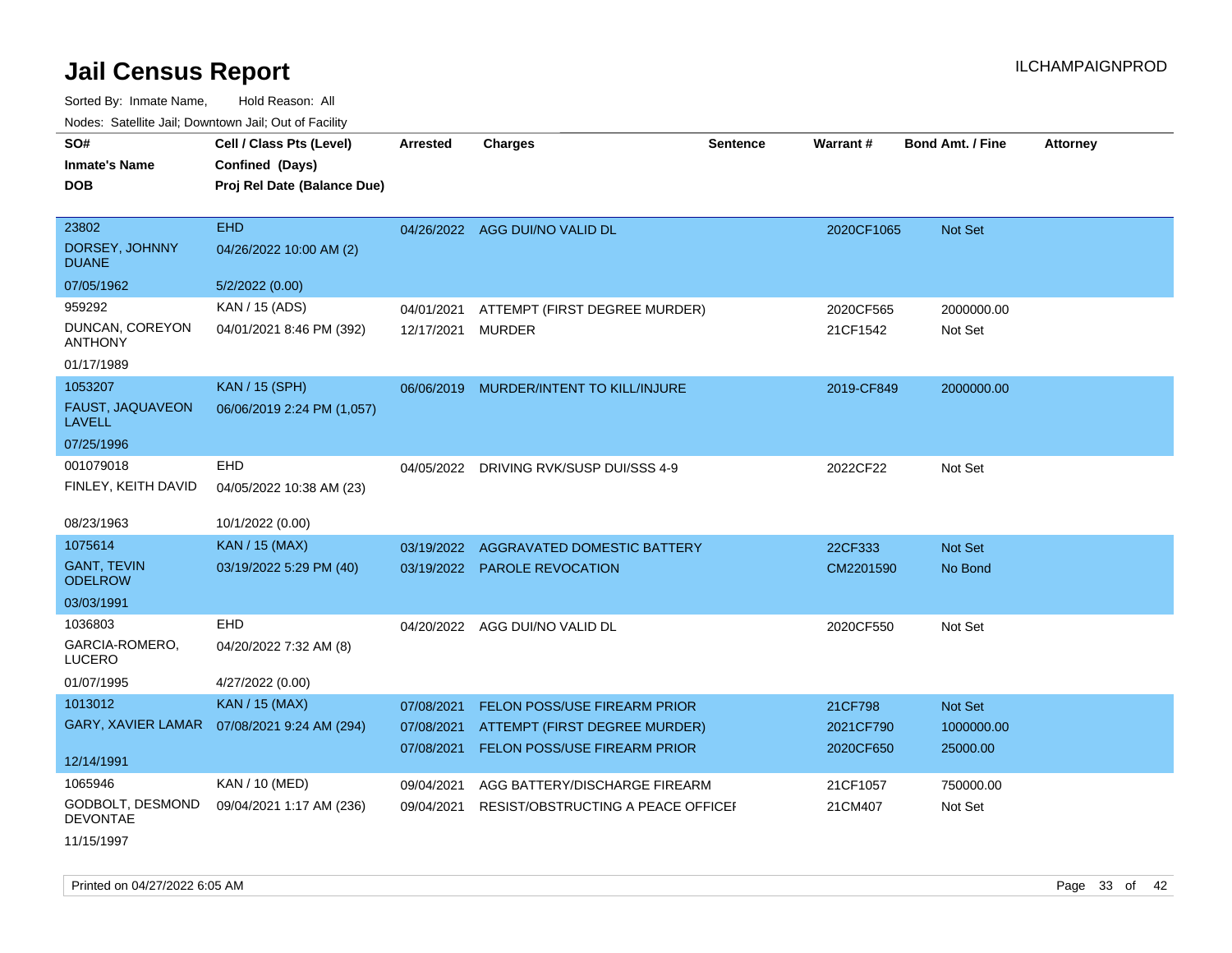| SO#<br><b>Inmate's Name</b><br><b>DOB</b>                            | Cell / Class Pts (Level)<br>Confined (Days)<br>Proj Rel Date (Balance Due) | Arrested                                                                  | <b>Charges</b>                                                                                                                              | <b>Sentence</b> | Warrant#                                 | <b>Bond Amt. / Fine</b>                                   | <b>Attorney</b> |
|----------------------------------------------------------------------|----------------------------------------------------------------------------|---------------------------------------------------------------------------|---------------------------------------------------------------------------------------------------------------------------------------------|-----------------|------------------------------------------|-----------------------------------------------------------|-----------------|
| 1070118<br><b>GRAHAM, CORTEZ</b><br><b>LAMON</b><br>03/31/1976       | <b>KAN / 15 (MAX)</b><br>08/31/2021 9:32 PM (240)                          | 08/31/2021<br>09/02/2021                                                  | AGGRAVATED DOMESTIC BATTERY<br>PROBATION VIOLATION                                                                                          |                 | 21CF1049<br>21CF55                       | No Bond<br>Not Set                                        |                 |
| 1076506<br>06/21/2003                                                | KAN / 15 (MAX)<br>GRAY, JAMARH EMERE 09/17/2021 10:41 AM (223)             | 09/17/2021<br>09/20/2021                                                  | AGG UUW/PERSON/CM THREAT VIOL<br><b>DOMESTIC BATTERY</b>                                                                                    |                 | 21CF1131<br>21CM430                      | Not Set<br>Not Set                                        |                 |
| 1055117<br><b>GREAM, JOHN</b><br><b>ROBERT LEE</b><br>08/23/1996     | <b>EHD</b><br>02/15/2022 10:44 AM (72)<br>6/13/2022 (0.00)                 |                                                                           | 02/15/2022 AGG BATTERY/PUBLIC PLACE                                                                                                         |                 | 2021CM47                                 | Not Set                                                   |                 |
| 001078871<br><b>HARRIS, MARTELL</b><br><b>TE'SHAWN</b><br>07/02/2003 | $KAN / 5$ (MIN)<br>02/22/2022 3:44 PM (65)                                 | 02/22/2022<br>02/22/2022                                                  | ESCAPE/VIOLATE ELEC MONITORING<br><b>RESIDENTIAL BURGLARY</b><br>02/22/2022 INDIRECT CRIMINAL CONTEMPT                                      |                 | 22CF316<br>2020JD14<br>2020CC9           | 150000.00<br>No Bond<br>20000.00                          |                 |
| 1037683<br><b>HARRISON, HAROLD</b><br><b>RAY</b><br>11/30/1963       | <b>EHD</b><br>02/23/2022 10:01 AM (64)<br>5/22/2022 (0.00)                 | 02/23/2022<br>02/23/2022 AGG DUI/3                                        | AGG DUI/LIC SUSP OR REVOKED                                                                                                                 |                 | 2020CF350<br>2020CF1351                  | Not Set<br>Not Set                                        |                 |
| 1073611<br>HAYES, CAMERON<br><b>TAYLOR MALEEK</b><br>08/10/1998      | $KAN / 5$ (MIN)<br>02/09/2021 3:10 PM (443)                                | 02/09/2021<br>02/09/2021                                                  | DELIVERY OF OR POSSESSION OF W/INT<br>MFG 15>100 GR ECSTASY/ANALOG                                                                          |                 | 21CF160<br>21CF121                       | Not Set<br>500000.00                                      |                 |
| 1045186<br>HOLBROOK, JOHNNIE<br><b>MATHIS</b><br>07/19/1996          | <b>KAN / 15 (MAX)</b><br>08/16/2021 11:07 AM (255)                         | 08/16/2021<br>08/16/2021<br>08/16/2021<br>08/16/2021<br>03/30/2022 MURDER | ARMED VIOLENCE/CATEGORY I<br><b>FELON POSS/USE WEAPON/FIREARM</b><br>AGG FLEEING POLICE/21 MPH OVER<br><b>FELON POSS/USE WEAPON/FIREARM</b> |                 | 21CF934<br>19CF968<br>21CF988<br>21CF989 | 1000000.00<br>Not Set<br>Not Set<br>Not Set<br>2000000.00 |                 |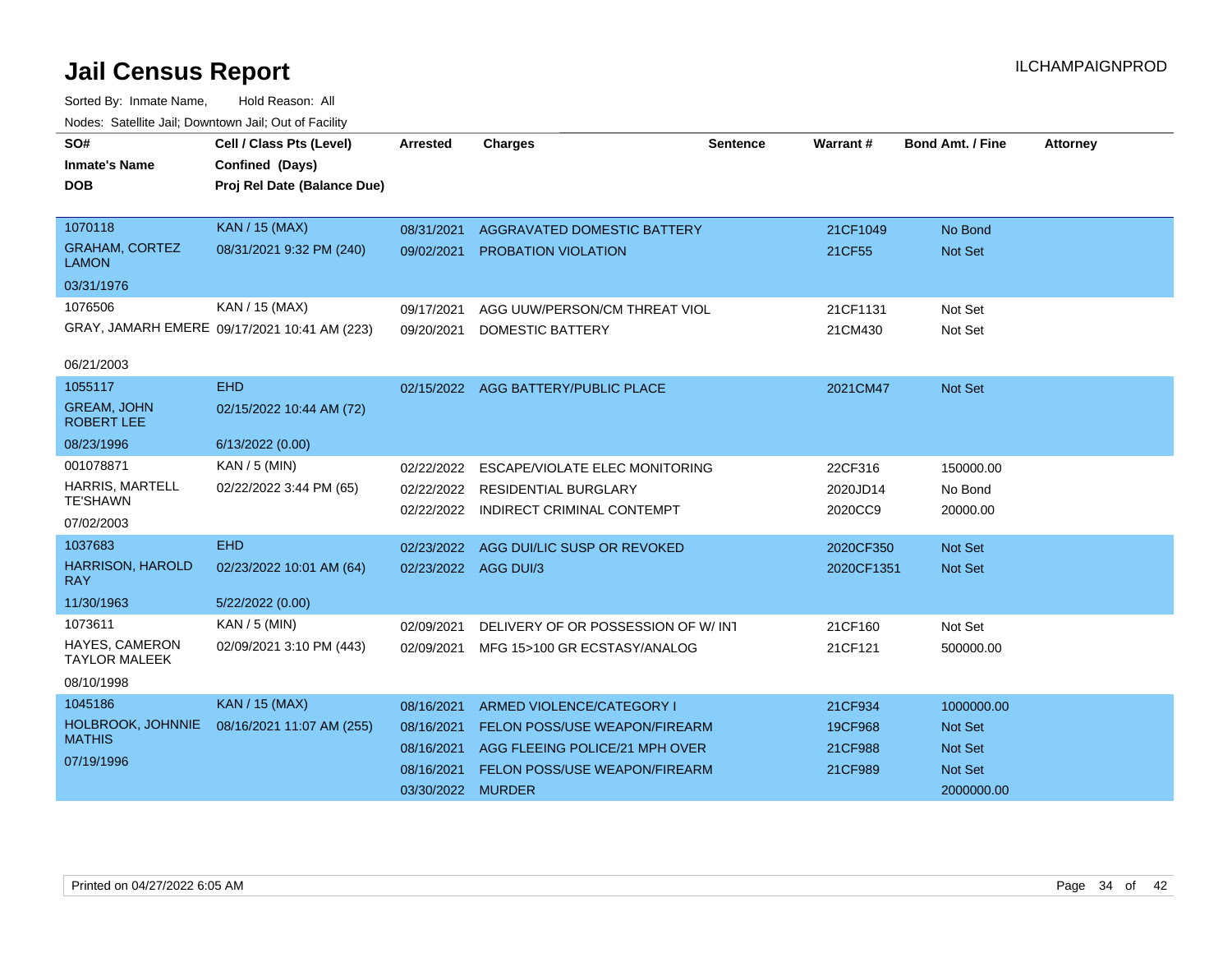| rouce. Calcinic Jan, Downtown Jan, Out or Facility |                             |                 |                                         |                 |            |                         |                 |
|----------------------------------------------------|-----------------------------|-----------------|-----------------------------------------|-----------------|------------|-------------------------|-----------------|
| SO#                                                | Cell / Class Pts (Level)    | <b>Arrested</b> | <b>Charges</b>                          | <b>Sentence</b> | Warrant#   | <b>Bond Amt. / Fine</b> | <b>Attorney</b> |
| Inmate's Name                                      | Confined (Days)             |                 |                                         |                 |            |                         |                 |
| DOB                                                | Proj Rel Date (Balance Due) |                 |                                         |                 |            |                         |                 |
|                                                    |                             |                 |                                         |                 |            |                         |                 |
| 972300                                             | <b>KAN / 10 (MED)</b>       | 12/22/2021      | <b>RESIDENTIAL BURGLARY</b>             |                 | 18CF1691   | 25000.00                |                 |
| <b>HOLT, MICHAEL</b><br><b>TERRELL</b>             | 12/22/2021 8:36 AM (127)    | 12/22/2021      | AGG CRIM SEX ABUSE/VICTIM <9            |                 | 19CF1277   | 250000.00               |                 |
| 12/25/1989                                         |                             |                 |                                         |                 |            |                         |                 |
| 001078146                                          | KAN / 15 (MAX)              | 07/09/2021      | AGG BATTERY/DISCHARGE FIREARM           |                 | 21CF795    | 1000000.00              |                 |
| HUNT, TEIGAN<br><b>JAZAIREO</b>                    | 07/09/2021 12:41 PM (293)   | 07/09/2021      | ARMED ROBBERY/ARMED W/FIREARM           |                 | 21CF806    | Not Set                 |                 |
| 05/14/2003                                         |                             |                 |                                         |                 |            |                         |                 |
| 989743                                             | <b>KAN / 15 (ADS)</b>       | 04/13/2021      | AGGRAVATED DOMESTIC BATTERY             |                 | 21CF399    | Not Set                 |                 |
| <b>JACKSON, STEVE</b><br><b>ALLEN</b>              | 04/13/2021 2:45 AM (380)    |                 |                                         |                 |            |                         |                 |
| 06/04/1991                                         |                             |                 |                                         |                 |            |                         |                 |
| 001078788                                          | KAN / 5 (ADS)               |                 | 01/21/2022 AGGRAVATED BATTERY           |                 | 22CF93     | Not Set                 |                 |
| JOHNSON, BRENTON<br>ZAE                            | 01/21/2022 8:33 PM (97)     |                 |                                         |                 |            |                         |                 |
| 08/07/1987                                         |                             |                 |                                         |                 |            |                         |                 |
| 57271                                              | <b>EHD</b>                  | 03/08/2022      | DRIVING RVK/SUSP DUI/SSS 4-9            |                 | 2021CF34   | Not Set                 |                 |
| <b>KEYS, CAPREE</b><br><b>REMONE</b>               | 03/08/2022 9:17 AM (51)     |                 | 03/08/2022 DRIVING RVK/SUSP DUI/SSS 4-9 |                 | 2020CF1116 | <b>Not Set</b>          |                 |
| 11/23/1982                                         | 9/3/2022(0.00)              |                 |                                         |                 |            |                         |                 |
| 1064445                                            | KAN / 15 (MAX)              | 04/23/2021      | FELON POSS/USE FIREARM/PAROLE           |                 | 21CF899    | Not Set                 |                 |
| LARUE, TERENCE                                     | 04/23/2021 11:18 AM (370)   | 04/23/2021      | AGG DISCHARGE FIREARM/OCC VEH           |                 | 2021CF295  | 500000.00               |                 |
| <b>TRAMEL</b>                                      |                             | 04/23/2021      | POSSESS 15<100 GRAMS COCAINE            |                 | 19CF1052   | 10000.00                |                 |
| 12/23/1998                                         |                             |                 |                                         |                 |            |                         |                 |
| 001078237                                          | <b>KAN / 15 (ADS)</b>       | 08/03/2021      | AGG DISCHARGE FIREARM/OCC VEH           |                 | 21CF928    | No Bond                 |                 |
| <b>LAWS, TERON</b><br><b>RAMONTE</b>               | 08/03/2021 6:29 PM (268)    |                 |                                         |                 |            |                         |                 |
| 04/03/2001                                         |                             |                 |                                         |                 |            |                         |                 |
| 001078470                                          | KAN / 15 (MAX)              |                 | 10/10/2021 MURDER/INTENT TO KILL/INJURE |                 | 21CF1221   | Not Set                 |                 |
| LEE, AMAHRION<br>JA'MERE                           | 10/10/2021 1:23 PM (200)    |                 |                                         |                 |            |                         |                 |
| 11/05/2002                                         |                             |                 |                                         |                 |            |                         |                 |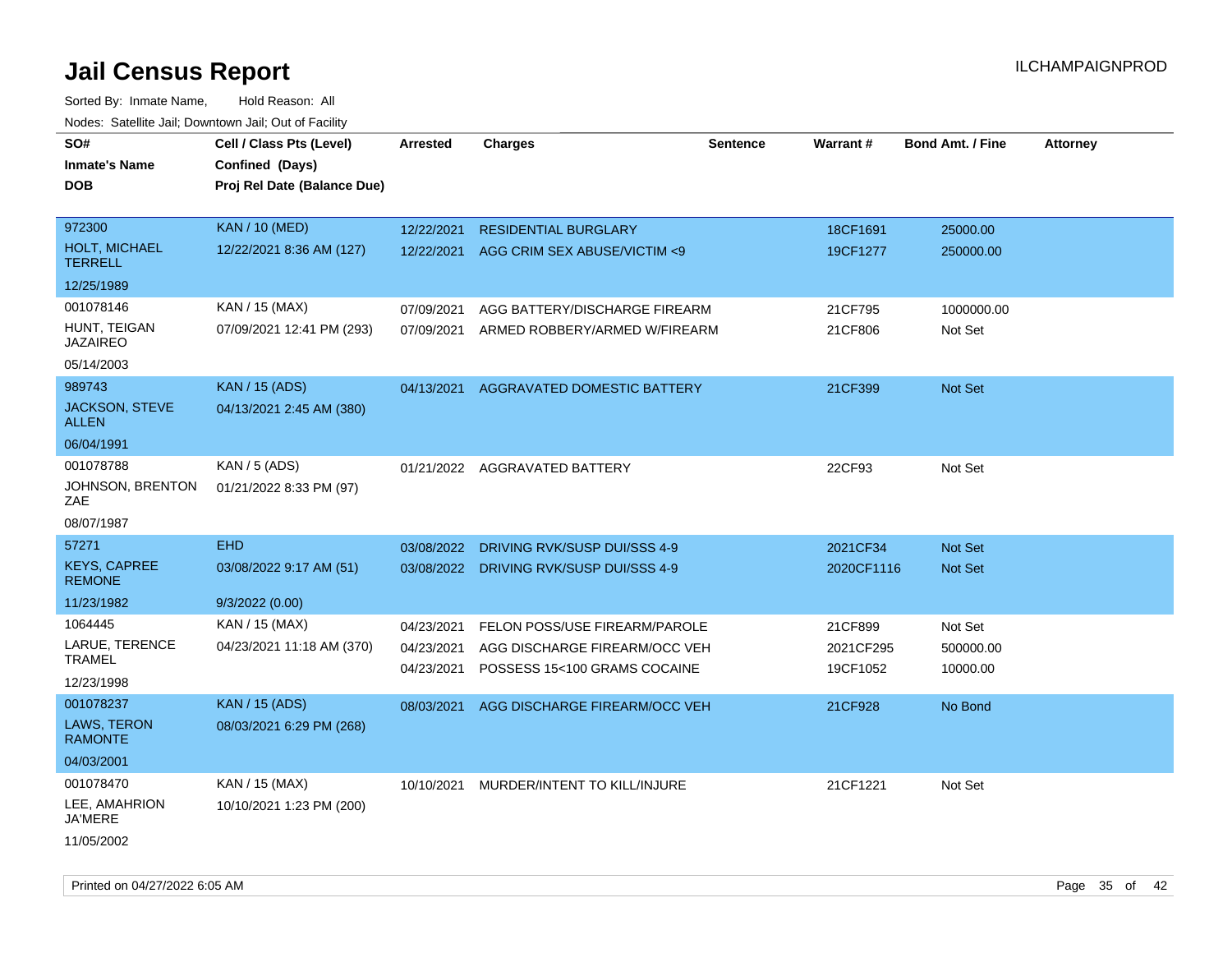| SO#<br><b>Inmate's Name</b><br><b>DOB</b>       | Cell / Class Pts (Level)<br>Confined (Days)<br>Proj Rel Date (Balance Due) | <b>Arrested</b>      | <b>Charges</b>                          | <b>Sentence</b> | <b>Warrant#</b> | <b>Bond Amt. / Fine</b> | <b>Attorney</b> |
|-------------------------------------------------|----------------------------------------------------------------------------|----------------------|-----------------------------------------|-----------------|-----------------|-------------------------|-----------------|
| 1052425<br>LEO, MICHAEL JAMES                   | <b>EHD</b><br>04/26/2022 9:13 AM (2)                                       |                      | 04/26/2022 DRIVING ON SUSPENDED LICENSE |                 | 2021TR9328      | Not Set                 |                 |
| 04/09/1994                                      | 5/25/2022 (0.00)                                                           |                      |                                         |                 |                 |                         |                 |
| 1005717                                         | KAN / 5 (MIN)                                                              | 03/31/2022           | AGG DUI/3                               |                 | 22CF372         | 100000.00               |                 |
| LEWIS, ORLANDO<br><b>DESHONE</b>                | 03/31/2022 1:56 PM (28)                                                    | 03/31/2022 AGG DUI/3 |                                         |                 | 22CF373         | 100000.00               |                 |
| 01/31/1987                                      |                                                                            |                      |                                         |                 |                 |                         |                 |
| 56792                                           | <b>KAN / 10 (MED)</b>                                                      | 02/02/2021           | <b>ARMED HABITUAL CRIMINAL</b>          |                 | 2021CF141       | 500000.00               |                 |
| LILLARD, LAWRENCE<br><b>TYRONE</b>              | 02/02/2021 2:11 PM (450)                                                   | 02/22/2021           | DRIVING ON REVOKED LICENSE              |                 | 21TR426         | 5000.00                 |                 |
| 10/20/1982                                      |                                                                            |                      |                                         |                 |                 |                         |                 |
| 40877                                           | EHD                                                                        | 02/01/2022 AGG DUI/3 |                                         |                 | 2020CF986       | Not Set                 |                 |
| MABRY-HALL,<br>REBECCA SUE                      | 02/01/2022 9:32 AM (86)                                                    |                      |                                         |                 |                 |                         |                 |
| 03/21/1971                                      | 5/1/2022 (0.00)                                                            |                      |                                         |                 |                 |                         |                 |
| 001078896                                       | <b>KAN / 15 (MAX)</b>                                                      |                      | 03/01/2022 ARMED HABITUAL CRIMINAL      |                 | 22CF239         | Not Set                 |                 |
| MANN, DAVID<br><b>WILBERT, Junior</b>           | 03/01/2022 4:35 AM (58)                                                    |                      |                                         |                 |                 |                         |                 |
| 04/02/1976                                      |                                                                            |                      |                                         |                 |                 |                         |                 |
| 1004137                                         | KAN / 15 (MAX)                                                             | 02/14/2022           | AGG CRIM SEX ABUSE/VIC 13-17            |                 | 22CF165         | 250000.00               |                 |
| MCDONALD, DAVON D                               | 02/14/2022 4:21 PM (73)                                                    |                      |                                         |                 |                 |                         |                 |
| 11/08/1992                                      |                                                                            |                      |                                         |                 |                 |                         |                 |
| 001078575                                       | <b>KAN / 10 (MED)</b>                                                      |                      | 11/09/2021 GUNRUNNING                   |                 | 21CF1330        | 750000.00               |                 |
| MCLAURIN, KEYON A                               | 11/09/2021 12:41 PM (170)                                                  |                      |                                         |                 |                 |                         |                 |
| 11/19/2002                                      |                                                                            |                      |                                         |                 |                 |                         |                 |
| 1011046                                         | KAN / 15 (ADS)                                                             | 04/10/2021           | ATTEMPT (FIRST DEGREE MURDER)           |                 | 21CF392         | Not Set                 |                 |
| <b>MILES, DARRION</b><br><b>ANTONIO KEVONTA</b> | 04/11/2021 12:46 AM (382)                                                  | 03/24/2022           | <b>MURDER</b>                           |                 | 22CF346         | Not Set                 |                 |
| 03/18/1990                                      |                                                                            |                      |                                         |                 |                 |                         |                 |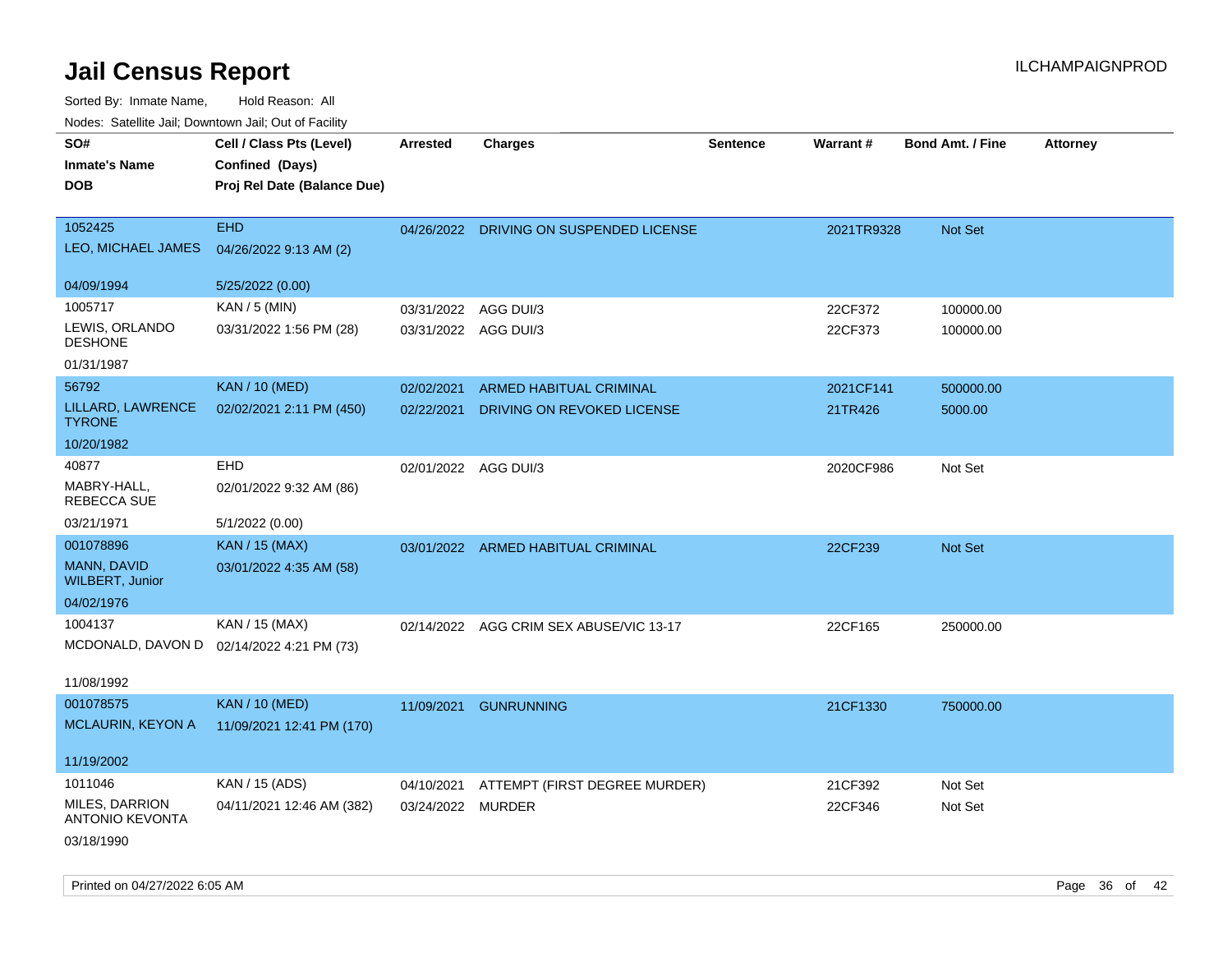Sorted By: Inmate Name, Hold Reason: All Nodes: Satellite Jail; Downtown Jail; Out of Facility

| SO#<br><b>Inmate's Name</b><br><b>DOB</b> | Cell / Class Pts (Level)<br>Confined (Days)<br>Proj Rel Date (Balance Due) | <b>Arrested</b>                 | <b>Charges</b>                            | <b>Sentence</b> | Warrant#           | <b>Bond Amt. / Fine</b>   | <b>Attorney</b> |
|-------------------------------------------|----------------------------------------------------------------------------|---------------------------------|-------------------------------------------|-----------------|--------------------|---------------------------|-----------------|
| 1075635                                   | <b>KAN / 10 (ADS)</b>                                                      | 05/11/2021                      | MFG/DEL CANNABIS/30-500 GRAMS             |                 | 20CF1402           | 100000.00                 |                 |
| MILES, DEVLON VON,<br>Junior              | 05/11/2021 10:39 PM (352)                                                  | 05/11/2021<br>02/23/2022 MURDER | AGG DISCHARGE FIREARM/OCC VEH             |                 | 21CF538<br>22CF219 | Not Set<br><b>Not Set</b> |                 |
| 11/04/2000                                |                                                                            |                                 |                                           |                 |                    |                           |                 |
| 001077278                                 | KAN / 15 (MAX)                                                             | 10/06/2020                      | MURDER/INTENT TO KILL/INJURE              |                 | 2020CF146          | 2000000.00                |                 |
| MILLER, D'ANDRE                           | 10/06/2020 12:49 PM (569)                                                  | 10/06/2020                      | AGG FLEEING POLICE/21 MPH OVER            |                 | 2019CF1171         | 50000.00                  |                 |
| 09/08/1986                                |                                                                            |                                 |                                           |                 |                    |                           |                 |
| 001078712                                 | <b>KAN / 10 (MED)</b>                                                      | 12/23/2021                      | AGG DISCH FIREARM/1ST AID PERS            |                 | 21CF1581           | Not Set                   |                 |
| MONTGOMERY,<br><b>RASHARD MYKI</b>        | 12/23/2021 4:27 PM (126)                                                   |                                 |                                           |                 |                    |                           |                 |
| 11/05/2001                                |                                                                            |                                 |                                           |                 |                    |                           |                 |
| 1026477                                   | KAN / 15 (ADS)                                                             | 09/21/2021                      | AGG DISCHARGE FIREARM/OCC VEH             |                 | 21CF1138           | Not Set                   |                 |
| NEWBILL, DEVONTRE<br><b>LAMONT</b>        | 09/21/2021 2:27 AM (219)                                                   | 09/22/2021                      | PROBATION VIOLATION                       |                 | 20CF577            | Not Set                   |                 |
| 11/22/1993                                |                                                                            |                                 |                                           |                 |                    |                           |                 |
| 1072907                                   | <b>KAN</b>                                                                 | 07/14/2021                      | CRIMINAL DAMAGE <\$500/SCHOOL             |                 | 2021CF840          | 5000.00                   |                 |
|                                           | NIKOLAEV, YEVGENIY 07/14/2021 10:10 PM (288)                               | 07/14/2021                      | ATTEMPT (FIRST DEGREE MURDER)             |                 | 2021-CF-832        | 2000000.00                |                 |
| 10/06/1983                                |                                                                            |                                 |                                           |                 |                    |                           |                 |
| 001078063                                 | KAN / 15 (MAX)                                                             | 06/15/2021                      | AGG CRIM SEX ASSAULT/WEAPON               |                 | 2021CF678          | 1000000.00                |                 |
|                                           | PERRY, ROBERT Junior 06/15/2021 4:37 PM (317)                              | 06/15/2021                      | <b>ROBBERY</b>                            |                 | 2021CF159          | 25000.00                  |                 |
| 12/21/1990                                |                                                                            |                                 |                                           |                 |                    |                           |                 |
| 1059512                                   | <b>KAN / 10 (MED)</b>                                                      | 04/12/2022                      | <b>DOMESTIC BATTERY</b>                   | 2y (DOC)        | 2019-CF-589        | <b>Not Set</b>            |                 |
| PHILLIPS, LAMAR<br><b>DESHAWN</b>         | 04/12/2022 5:15 PM (16)                                                    |                                 | 04/12/2022 RESIST/OBSTRUCT WITH INJURY    |                 | 22CF451            | Not Set                   |                 |
| 04/02/1996                                |                                                                            |                                 |                                           |                 |                    |                           |                 |
| 1015033                                   | KAN / 10 (MED)                                                             | 03/05/2022                      | POSSESSION OF STOLEN FIREARM              |                 | 21CF1172           | 500000.00                 |                 |
| PICKENS, DANTE<br><b>DEVON</b>            | 03/05/2022 4:01 AM (54)                                                    |                                 | 03/05/2022 POSS AMT CON SUB EXCEPT(A)/(D) |                 | 20CF109            | 20000.00                  |                 |

01/05/1993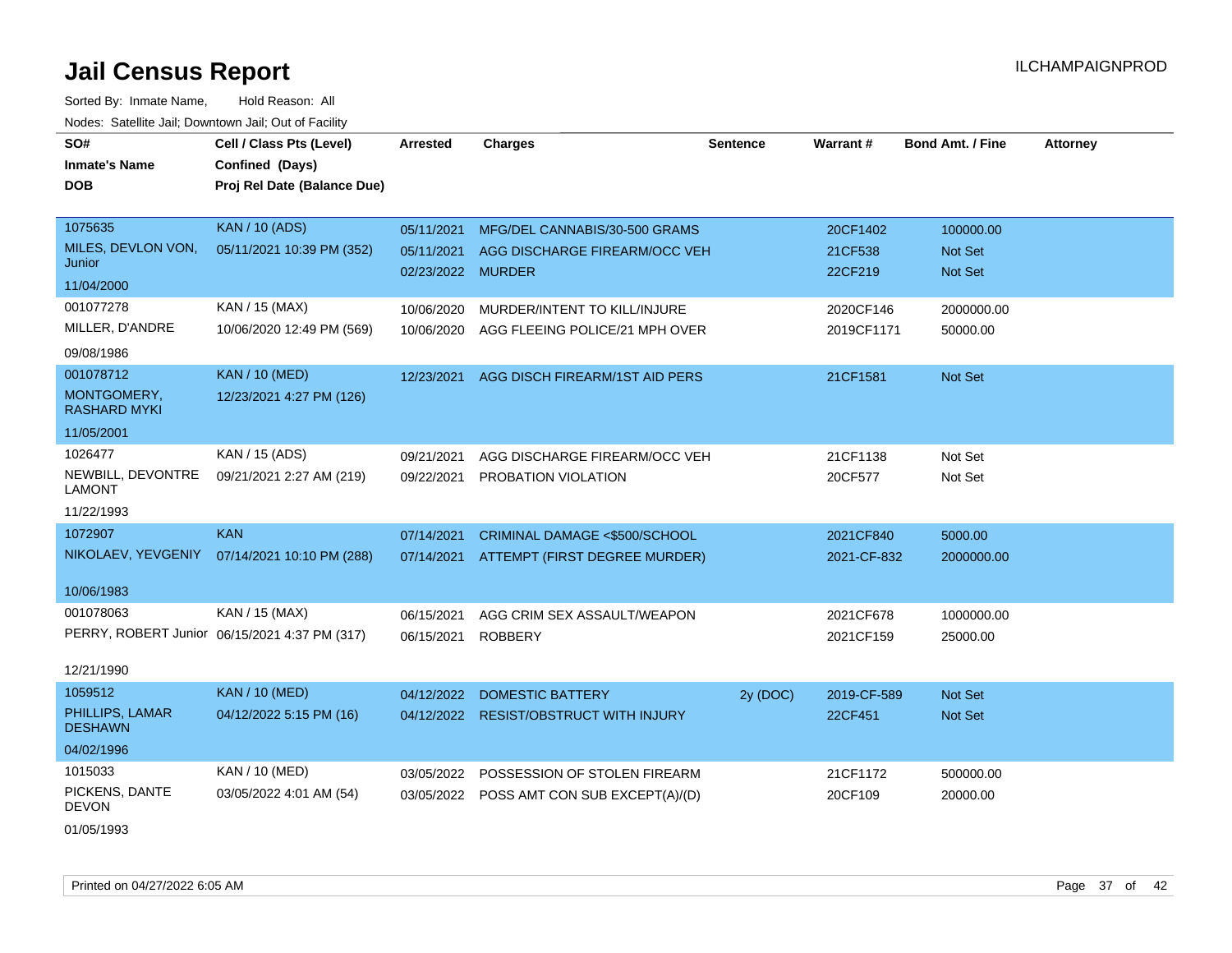Sorted By: Inmate Name, Hold Reason: All

Nodes: Satellite Jail; Downtown Jail; Out of Facility

| SO#                                     | Cell / Class Pts (Level)                    | Arrested   | <b>Charges</b>                            | <b>Sentence</b> | Warrant#    | <b>Bond Amt. / Fine</b> | <b>Attorney</b> |
|-----------------------------------------|---------------------------------------------|------------|-------------------------------------------|-----------------|-------------|-------------------------|-----------------|
| <b>Inmate's Name</b>                    | Confined (Days)                             |            |                                           |                 |             |                         |                 |
| <b>DOB</b>                              | Proj Rel Date (Balance Due)                 |            |                                           |                 |             |                         |                 |
|                                         |                                             |            |                                           |                 |             |                         |                 |
| 001078799                               | <b>KAN / 10 (MED)</b>                       |            | 01/27/2022 FIREARM/FOID INVALID/NOT ELIG  |                 | 22CF116     | Not Set                 |                 |
| PURNELL, MARKISE<br><b>MONROE</b>       | 01/27/2022 9:50 AM (91)                     |            |                                           |                 |             |                         |                 |
| 07/13/2002                              |                                             |            |                                           |                 |             |                         |                 |
| 001078942                               | KAN / 5 (MIN)                               | 03/13/2022 | MFG/DEL CANNABIS/500<2000 GR              |                 | 22CF307     | Not Set                 |                 |
| QATTOUM, ADHAM M                        | 03/13/2022 11:31 PM (46)                    |            |                                           |                 |             |                         |                 |
| 07/22/1994                              |                                             |            |                                           |                 |             |                         |                 |
| 982660                                  | <b>KAN / 10 (MED)</b>                       |            | 03/22/2022 BURGLARY                       |                 | 22CF339     | No Bond                 |                 |
| REYNOLDS, DAVID<br><b>ALLEN</b>         | 03/22/2022 4:11 AM (37)                     |            |                                           |                 |             |                         |                 |
| 03/27/2002                              |                                             |            |                                           |                 |             |                         |                 |
| 001077614                               | KAN / 15 (MAX)                              | 01/17/2021 | ATTEMPT (FIRST DEGREE MURDER)             |                 | 21CF66      | Not Set                 |                 |
| <b>DEVON</b>                            | ROBINSON, DONTRELL 01/17/2021 3:08 PM (466) |            |                                           |                 |             |                         |                 |
| 09/22/2002                              |                                             |            |                                           |                 |             |                         |                 |
| 1061216                                 | <b>KAN / 10 (MED)</b>                       | 06/22/2021 | HOME INVASION/FIREARM                     |                 | 21CF727     | Not Set                 |                 |
| <b>RUNGE, ANDRE</b><br><b>MARSEAN</b>   | 06/22/2021 4:42 PM (310)                    |            |                                           |                 |             |                         |                 |
| 12/05/1997                              |                                             |            |                                           |                 |             |                         |                 |
| 650295                                  | PIA / 50 (MAX)                              | 04/22/2020 | <b>CRIMINAL SEXUAL ASSAULT</b>            |                 | 2020-CF407  | 750000.00               |                 |
| SANDAGE, JERALD                         | 04/22/2020 6:30 AM (736)                    | 04/22/2020 | CRIMINAL SEXUAL ASSAULT                   |                 | 2020-CF408  | 750000.00               |                 |
| <b>EUGENE</b>                           |                                             | 04/22/2020 | <b>CRIMINAL SEXUAL ABUSE</b>              |                 | 2020-CF409  | 750000.00               |                 |
| 06/07/1971                              |                                             | 04/22/2020 | CRIMINAL SEXUAL ASSAULT                   |                 | 2020-CF410  | 750000.00               |                 |
|                                         |                                             | 04/22/2020 | OFFICIAL MISCONDUCT                       |                 | 2019-CF1811 | 25000.00                |                 |
| 1075386                                 | <b>KAN / 15 (MAX)</b>                       |            | 04/13/2022 AGG UNLAWFUL USE OF WEAPON/VEH |                 | 2022CF463   | No Bond                 |                 |
| <b>SANDERS, MARQUIS</b><br><b>JOVON</b> | 04/13/2022 7:18 PM (15)                     |            |                                           |                 |             |                         |                 |
| 01/19/2002                              |                                             |            |                                           |                 |             |                         |                 |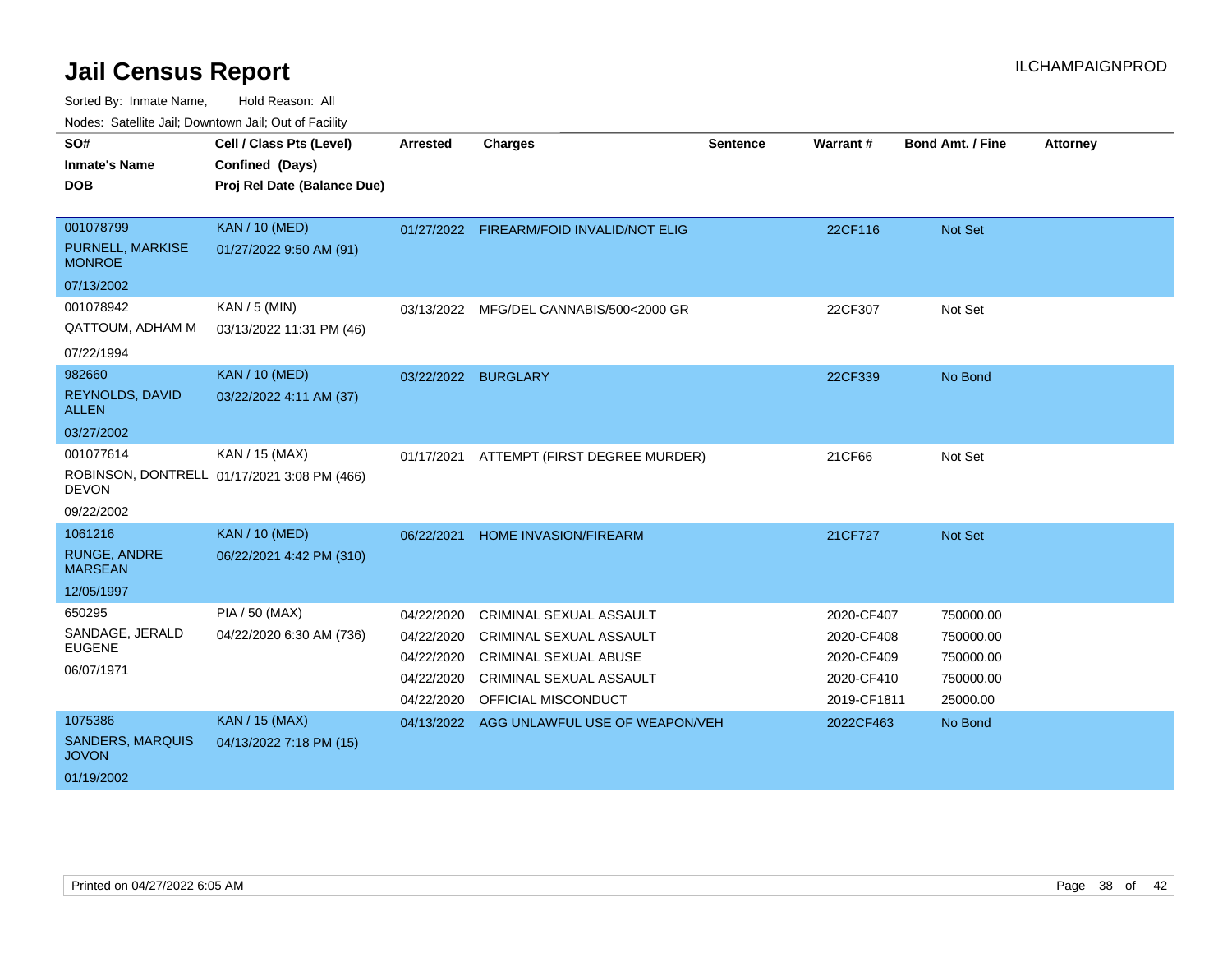Sorted By: Inmate Name, Hold Reason: All

| Nodes: Satellite Jail; Downtown Jail; Out of Facility |                             |                 |                                        |                 |                 |                  |                 |  |
|-------------------------------------------------------|-----------------------------|-----------------|----------------------------------------|-----------------|-----------------|------------------|-----------------|--|
| SO#                                                   | Cell / Class Pts (Level)    | <b>Arrested</b> | <b>Charges</b>                         | <b>Sentence</b> | <b>Warrant#</b> | Bond Amt. / Fine | <b>Attorney</b> |  |
| <b>Inmate's Name</b>                                  | Confined (Days)             |                 |                                        |                 |                 |                  |                 |  |
| <b>DOB</b>                                            | Proj Rel Date (Balance Due) |                 |                                        |                 |                 |                  |                 |  |
|                                                       |                             |                 |                                        |                 |                 |                  |                 |  |
| 59178                                                 | <b>KAN / 15 (MAX)</b>       | 12/13/2021      | AGG DISCHARGE FIREARM/OCC VEH          |                 | 21CF1274        | 1500000.00       |                 |  |
| <b>SANDERS, MICHAEL</b><br><b>JEAN</b>                | 12/13/2021 4:17 PM (136)    |                 |                                        |                 |                 |                  |                 |  |
| 12/22/1967                                            |                             |                 |                                        |                 |                 |                  |                 |  |
| 001078898                                             | KAN / 15 (MAX)              | 03/02/2022      | AGG DISCHARGE FIREARM                  |                 | 22CF254         | Not Set          |                 |  |
| SAROLAS, JONATHAN<br>F                                | 03/02/2022 9:20 AM (57)     |                 |                                        |                 |                 |                  |                 |  |
| 07/16/1988                                            |                             |                 |                                        |                 |                 |                  |                 |  |
| 1000820                                               | <b>KAN / 15 (MAX)</b>       | 01/24/2022      | FELON POSS/USE WEAPON/FIREARM          |                 | 22CF105         | Not Set          |                 |  |
| <b>SCHNEIDER, SONGAN</b><br><b>MICHAEL</b>            | 01/24/2022 8:20 AM (94)     |                 | 01/24/2022 AGGRAVATED DOMESTIC BATTERY |                 | 21CF1433        | 25000.00         |                 |  |
| 08/18/1992                                            |                             |                 |                                        |                 |                 |                  |                 |  |
| 001078704                                             | KAN / 15 (MAX)              | 12/21/2021      | MURDER/INTENT TO KILL/INJURE           |                 | 21CF1575        | Not Set          |                 |  |
| SHORTER, JAQUAN<br><b>MAURICE</b>                     | 12/23/2021 1:23 AM (126)    |                 |                                        |                 |                 |                  |                 |  |
| 10/08/1998                                            |                             |                 |                                        |                 |                 |                  |                 |  |
| 47195                                                 | <b>KAN / 5 (MIN)</b>        | 12/27/2021      | <b>RESIDENTIAL BURGLARY</b>            |                 | 2020CF1222      | 10000.00         |                 |  |
| SIMMONS, JAMES<br><b>ROBERT</b>                       | 12/27/2021 8:42 AM (122)    | 12/28/2021      | <b>RESIDENTIAL BURGLARY</b>            |                 | 2021CF1596      | Not Set          |                 |  |
| 03/13/1975                                            |                             |                 |                                        |                 |                 |                  |                 |  |
| 1062194                                               | KAN / 15 (MAX)              | 02/27/2020      | MURDER/OTHER FORCIBLE FELONY           |                 | 20CF-247        | 1000000.00       |                 |  |
| SIMMONS, MICHAEL<br>JAMAL                             | 02/27/2020 1:11 PM (791)    | 09/23/2020      | AGG BATTERY/DISCHARGE FIREARM          |                 | 20CF1061        | Not Set          |                 |  |
| 11/03/1997                                            |                             |                 |                                        |                 |                 |                  |                 |  |
| 1038158                                               | <b>KAN / 10 (MED)</b>       | 02/04/2022      | CRIMINAL SEX ASSAULT/CONSENT           |                 | 22CF146         | Not Set          |                 |  |
| SMITH, RASHAD<br><b>JARECE</b>                        | 02/04/2022 11:42 PM (83)    |                 |                                        |                 |                 |                  |                 |  |
| 09/16/1995                                            |                             |                 |                                        |                 |                 |                  |                 |  |
| 001077868                                             | KAN / 15 (MAX)              | 04/21/2021      | ARMED ROBBERY/ARMED W/FIREARM          |                 | 21CF445         | Not Set          |                 |  |
| SPEARMENT,<br><b>KENTRELL</b>                         | 04/21/2021 9:48 PM (372)    | 08/19/2021      | FLEEING/ATTEMPT ELUDE OFFICER          |                 | 2021TR1053      | 1000.00          |                 |  |
| 01/21/2002                                            |                             |                 |                                        |                 |                 |                  |                 |  |

Printed on 04/27/2022 6:05 AM Page 39 of 42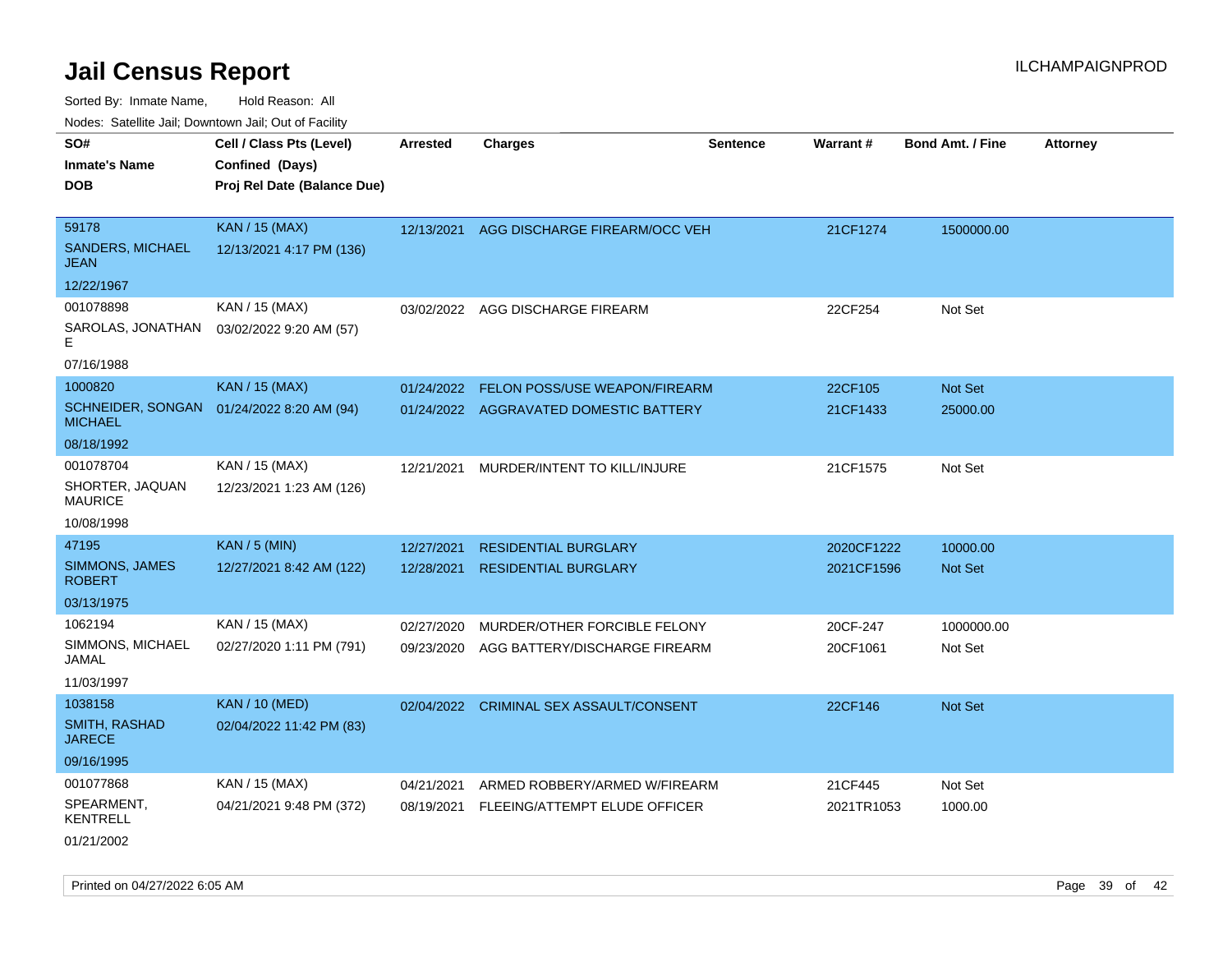Sorted By: Inmate Name, Hold Reason: All Nodes: Satellite Jail; Downtown Jail; Out of Facility

| soupois catomic can, Dominomii can, Cat or Faomt |                                                                            |                 |                                    |                 |            |                         |                 |
|--------------------------------------------------|----------------------------------------------------------------------------|-----------------|------------------------------------|-----------------|------------|-------------------------|-----------------|
| SO#<br><b>Inmate's Name</b><br><b>DOB</b>        | Cell / Class Pts (Level)<br>Confined (Days)<br>Proj Rel Date (Balance Due) | <b>Arrested</b> | <b>Charges</b>                     | <b>Sentence</b> | Warrant#   | <b>Bond Amt. / Fine</b> | <b>Attorney</b> |
| 001078182                                        | EHD / 5 (MIN)                                                              | 12/20/2021      | DRIVING ON REVOKED LICENSE         |                 | 2021CF800  | No Bond                 |                 |
| STRONG, KEVIN<br><b>GARDNER</b>                  | 12/20/2021 4:34 PM (129)                                                   |                 |                                    |                 |            |                         |                 |
| 02/12/1963                                       | 6/18/2022 (0.00)                                                           |                 |                                    |                 |            |                         |                 |
| 65920                                            | KAN / 15 (MAX)                                                             | 12/21/2021      | ARMED ROBBERY/ARMED W/FIREARM      |                 | 21CF1543   | 100000.00               |                 |
| TAPSCOTT,<br><b>CORNELIUS</b>                    | 12/21/2021 10:57 PM (128)                                                  |                 |                                    |                 |            |                         |                 |
| 07/14/1985                                       |                                                                            |                 |                                    |                 |            |                         |                 |
| 1046632                                          | <b>KAN / 15 (MAX)</b>                                                      | 09/14/2021      | ARMED VIOLENCE/CATEGORY II         |                 | 21CF912    | 750000.00               |                 |
|                                                  | TATE, JAVON MARQUIS 09/14/2021 12:10 PM (226)                              |                 |                                    |                 |            |                         |                 |
|                                                  |                                                                            |                 |                                    |                 |            |                         |                 |
| 08/10/1996                                       |                                                                            |                 |                                    |                 |            |                         |                 |
| 001079064                                        | KAN / 10 (MED)                                                             |                 | 04/15/2022 AGG UUW/VEHICLE/NO FOID |                 | 2022CFAWOW | Not Set                 |                 |
| TOLBERT, ERIC<br><b>LAMONT</b>                   | 04/15/2022 6:29 PM (13)                                                    |                 |                                    |                 |            |                         |                 |
| 05/27/1997                                       |                                                                            |                 |                                    |                 |            |                         |                 |
| 1033031                                          | <b>KAN / 15 (MAX)</b>                                                      | 08/19/2020      | *AGG BATTERY W/FIREARM/PERSON      |                 | 2020-CF923 | 500000.00               |                 |
| <b>TOMS, ANDREW</b><br><b>CHUCKY</b>             | 08/19/2020 5:59 PM (617)                                                   |                 |                                    |                 |            |                         |                 |
| 09/28/1978                                       |                                                                            |                 |                                    |                 |            |                         |                 |
| 1004142                                          | KAN / 15 (MAX)                                                             | 10/27/2021      | POSSESSION OF METH/15<100GRAMS     |                 | 2021CF1298 | 1500000.00              |                 |
| TOY, KAYON LARENZ                                | 10/22/2021 1:01 PM (188)                                                   |                 |                                    |                 |            |                         |                 |
| 09/12/1991                                       |                                                                            |                 |                                    |                 |            |                         |                 |
| 001078250                                        | <b>KAN / 10 (ADS)</b>                                                      | 08/07/2021      | FELON POSS WEAPON/BODY ARMOR       |                 | 21CF950    | <b>Not Set</b>          |                 |
| <b>TRAVIS, JORDAN</b><br><b>TESHAUN</b>          | 08/07/2021 10:27 AM (264)                                                  |                 |                                    |                 |            |                         |                 |
| 03/03/1996                                       |                                                                            |                 |                                    |                 |            |                         |                 |
| 512160                                           | KAN / 15 (MAX)                                                             | 03/10/2022      | ARMED HABITUAL CRIMINAL            |                 | 22CF296    | Not Set                 |                 |
| <b>TURNER, CHARLES</b><br><b>EDWARD</b>          | 03/10/2022 12:00 PM (49)                                                   |                 | 03/11/2022 PAROLE REVOCATION       |                 | CH2201422  | No Bond                 |                 |
| 09/05/1986                                       |                                                                            |                 |                                    |                 |            |                         |                 |

Printed on 04/27/2022 6:05 AM **Page 40** of 42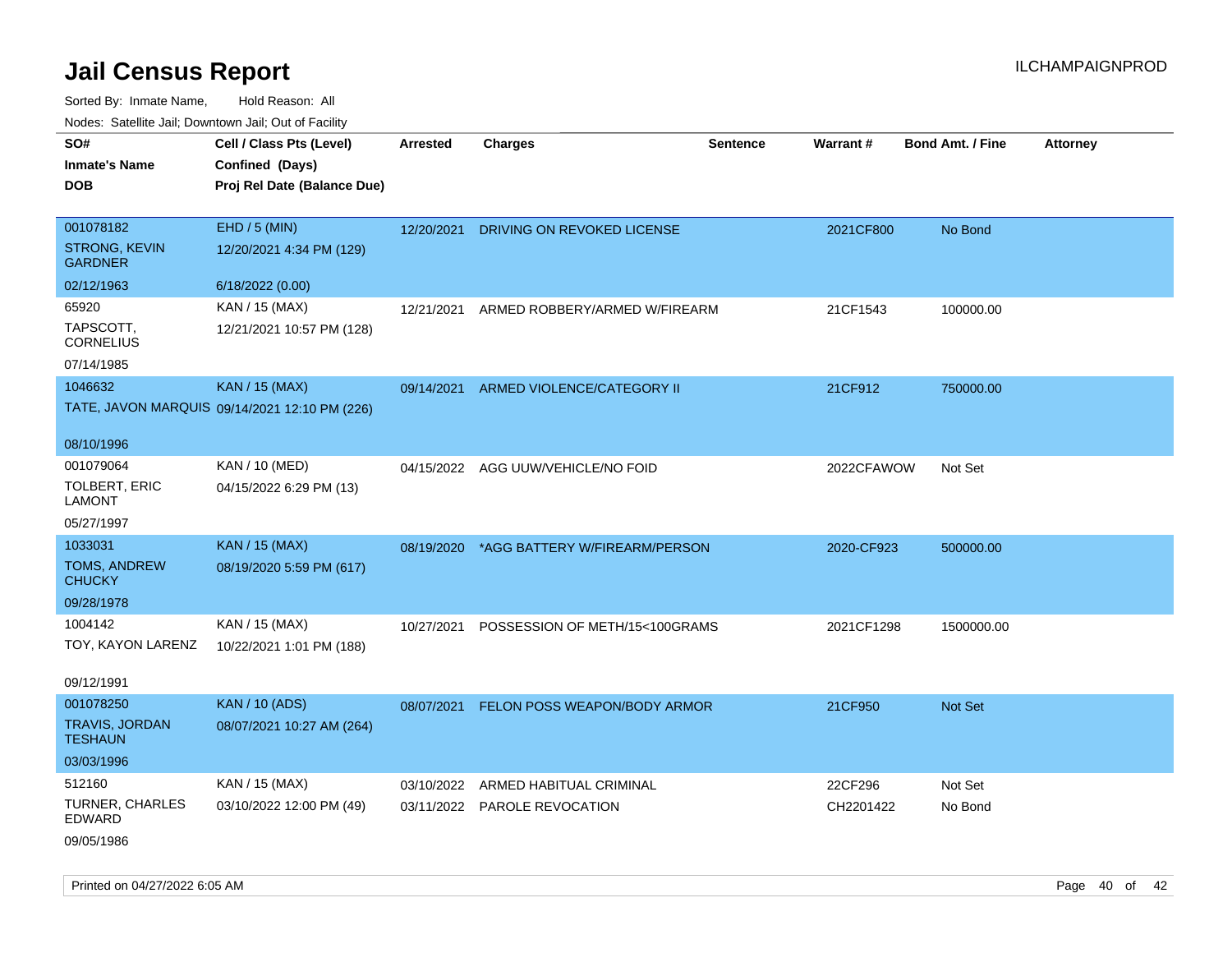| SO#                                       | Cell / Class Pts (Level)                       | Arrested                 | <b>Charges</b>                                                  | <b>Sentence</b> | Warrant#                     | <b>Bond Amt. / Fine</b> | <b>Attorney</b> |
|-------------------------------------------|------------------------------------------------|--------------------------|-----------------------------------------------------------------|-----------------|------------------------------|-------------------------|-----------------|
| <b>Inmate's Name</b><br><b>DOB</b>        | Confined (Days)<br>Proj Rel Date (Balance Due) |                          |                                                                 |                 |                              |                         |                 |
| 001077992                                 | KAN / 15 (MAX)                                 |                          | 03/31/2022 ARMED ROBBERY/NO FIREARM                             |                 | 21CF590                      | 100000.00               |                 |
| WADE, DONTE<br><b>LAMONT</b>              | 03/31/2022 1:25 PM (28)                        |                          |                                                                 |                 |                              |                         |                 |
| 09/05/1986                                |                                                |                          |                                                                 |                 |                              |                         |                 |
| 001079004                                 | KAN / 15 (MED)                                 |                          | 04/02/2022 FELON POSS/USE WEAPON/FIREARM                        |                 | 22CF391                      | No Bond                 |                 |
| <b>WALLS, MICHAEL</b><br><b>DIANSIO</b>   | 04/02/2022 4:16 AM (26)                        |                          |                                                                 |                 |                              |                         |                 |
| 06/21/1991                                |                                                |                          |                                                                 |                 |                              |                         |                 |
| 961786                                    | <b>KAN / 15 (ADS)</b>                          |                          | 01/24/2022 ARMED HABITUAL CRIMINAL                              |                 | 22CF104                      | <b>Not Set</b>          |                 |
| <b>WARREN, DESIE</b><br><b>ARNEZ</b>      | 01/24/2022 7:23 AM (94)                        |                          |                                                                 |                 |                              |                         |                 |
| 04/28/1988                                |                                                |                          |                                                                 |                 |                              |                         |                 |
| 1035462                                   | KAN / 15 (MAX)                                 | 03/25/2022               | ARMED HABITUAL CRIMINAL                                         |                 | 22CF186                      | 750000.00               |                 |
| <b>WASHINGTON, MARK</b><br><b>ANTHONY</b> | 03/25/2022 8:47 AM (34)                        |                          |                                                                 |                 |                              |                         |                 |
| 01/06/1994                                |                                                |                          |                                                                 |                 |                              |                         |                 |
| 1062558                                   | <b>KAN / 10 (MED)</b>                          | 10/02/2021               | FELON POSS/USE WEAPON/FIREARM                                   |                 | 21CF1185                     | Not Set                 |                 |
| <b>WELLS, JIAMANTE</b><br><b>AMORE</b>    | 10/02/2021 8:29 PM (208)                       |                          |                                                                 |                 |                              |                         |                 |
| 09/02/1995                                |                                                |                          |                                                                 |                 |                              |                         |                 |
| 1002033                                   | KAN / 15 (MAX)                                 | 09/08/2021               | DRIVING ON SUSPENDED LICENSE                                    |                 | 2019-TR-11944                | 5000.00                 |                 |
| <b>WEST, ANTONIO</b><br><b>DEONTA</b>     | 09/08/2021 11:01 PM (232)                      | 09/08/2021<br>09/08/2021 | ARMED ROBBERY/ARMED W/FIREARM<br>AGG UNLAWFUL USE OF WEAPON/VEH |                 | 2020-CF-1406<br>2021-CF-AWOW | 500000.00<br>Not Set    |                 |
| 04/15/1992                                |                                                | 09/08/2021               | OBSTRCT JUSTICE/LEAVE STATE                                     |                 | 2021-CF-AWOW                 | Not Set                 |                 |
|                                           |                                                | 09/08/2021               | ARMED VIOLENCE/CATEGORY I                                       |                 | 2021-CF-AWOW                 | Not Set                 |                 |
| 1022068                                   | <b>KAN / 15 (ADS)</b>                          | 10/10/2021               | FELON POSS/USE WEAPON/FIREARM                                   |                 | 21CF1212                     | Not Set                 |                 |
| <b>WILKINS, MICHAEL</b><br><b>CARL</b>    | 10/10/2021 5:07 AM (200)                       |                          |                                                                 |                 |                              |                         |                 |
| 07/10/1992                                |                                                |                          |                                                                 |                 |                              |                         |                 |